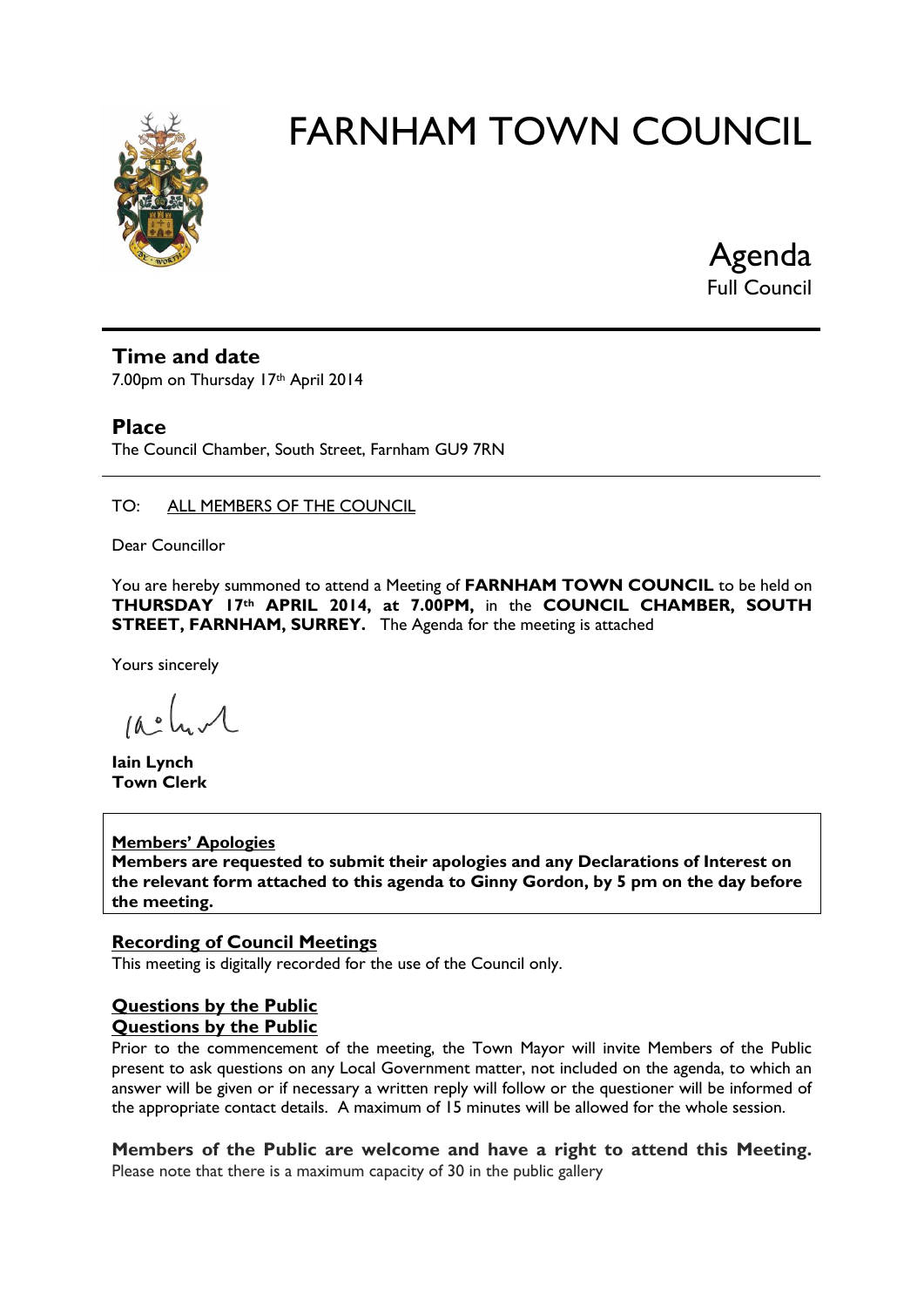

# Disclosure of Interests Form

Notification by a Member of a disclosable pecuniary interest in a matter under consideration at a meeting (Localism Act 2011).

*Please use the form below to state in which Agenda Items you have an interest.* 

*If you have a disclosable pecuniary or other interest in an item, please indicate whether you wish to speak (refer to Farnham Town Council's Code of Conduct for details)*

As required by the Localism Act 2011, **I HEREBY Declare**, that I have a disclosable pecuniary or personal interest in the following matter(s).

FULL COUNCIL: Date 17th April 2014 Name of Councillor ……………………………………………………

|                          | <b>Nature of interest (please</b><br>tick/state as appropriate)                        |              |                                                                           |
|--------------------------|----------------------------------------------------------------------------------------|--------------|---------------------------------------------------------------------------|
| Agenda<br><b>Item No</b> | I am a Waverley<br><b>Borough</b><br><b>Councillor/Surrey</b><br>County<br>Councillor* | <b>Other</b> | <b>Type of interest</b><br>(disclosable pecuniary<br>or Other) and reason |
|                          |                                                                                        |              |                                                                           |
|                          |                                                                                        |              |                                                                           |
|                          |                                                                                        |              |                                                                           |
|                          |                                                                                        |              |                                                                           |
|                          |                                                                                        |              |                                                                           |

# \* Delete as appropriate

k:\COMMITTEES\Interests Forms\Declaration of Interests Form Jun 12 A4.doc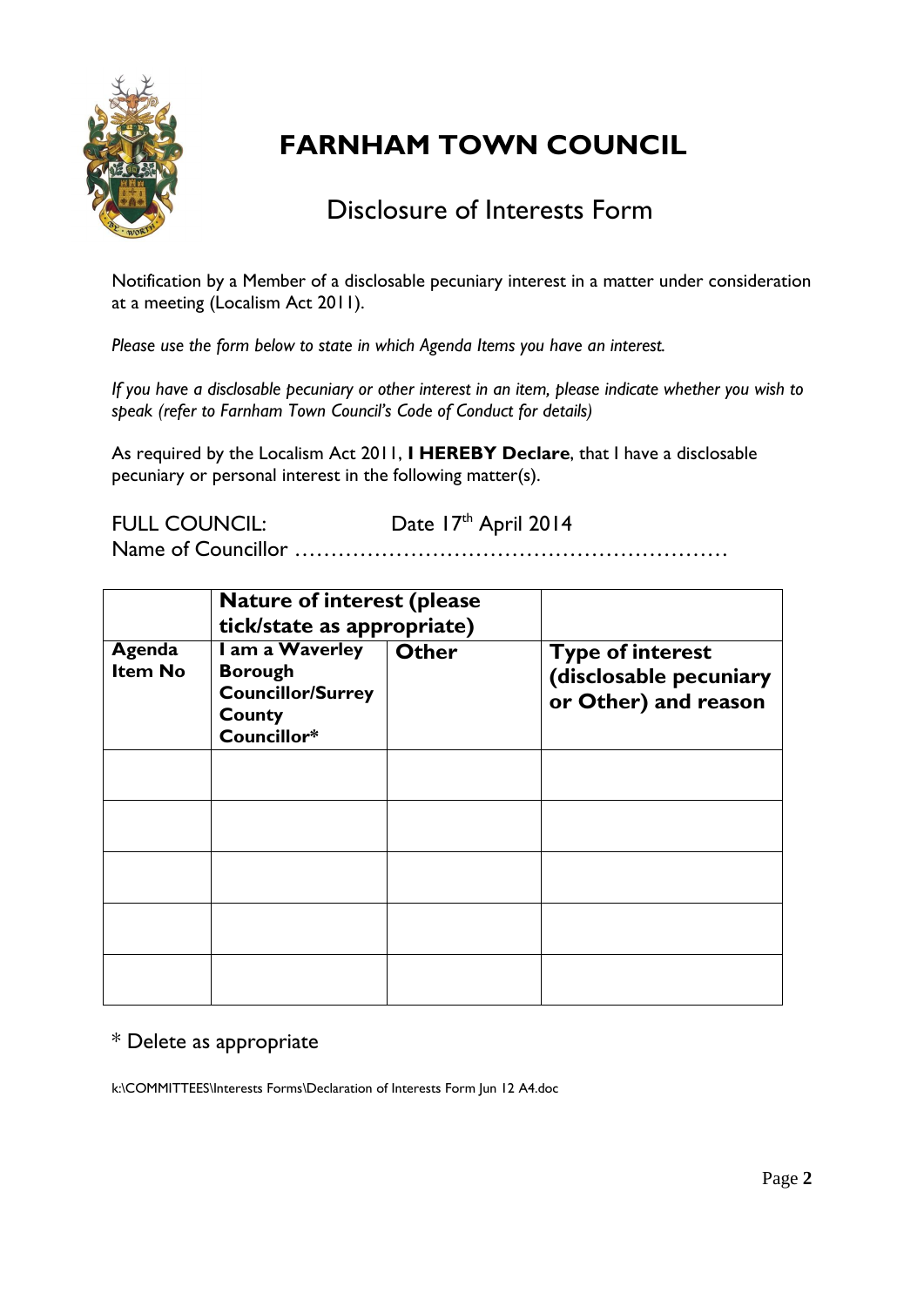

Agenda Full Council

# **Time and date 7.00pm on Thursday 17th April 2014.**

# **Place**

The Council Chamber, South Street, Farnham

# **Prayers**

Prior to the meeting, at 6.50pm, prayers will be said by the Rev Conrad Hicks of the Farnham Methodist Church in the Council Chamber. Councillors and members of the public are welcome to attend.

# **Presentation**

Prior to the Meeting, a presentation will be given by Rachel Lawson of South East Water

# **Presentation of the John King Award**

Following an introduction by Mr David Coker, Chairman of the Farnham Crime Prevention Panel, The Mayor will present the John King Award.

# **Questions by the Public**

Town Mayor will invite Members of the Public present to ask questions on any Local Government matter, not included on the agenda. A maximum of 15 minutes will be allowed for the whole session.

# **1 Apologies**

To receive apologies for absence.

# **2 Disclosure of Interests**

To receive from members, in respect of any items included on the agenda for this meeting, disclosure of any disclosable pecuniary or other interests, or of any gifts and hospitality, in line with the Town Council's Code of Conduct.

*NOTES:*

- *(i) The following councillors have made a general non-pecuniary interest declaration in relation to being councillors of Waverley Borough Council: Cllrs Blagden, Cockburn, Frost, Hargreaves, Hill, J O'Grady, S O'Grady, Potts, Steel and Ward.*
- *(ii) The following councillor has made a general non-pecuniary interest declaration in relation to her being a councillor of Surrey County Council: Cllr Frost.*
- *(iii) Members are requested to make declarations of interest, on the form attached, to be returned to ginny.gordon@farnham.gov.uk by 5pm on the day before the meeting.*
- *(iv) Members are reminded that if they declare a pecuniary interest they must leave before any debate starts unless dispensation has been obtained.*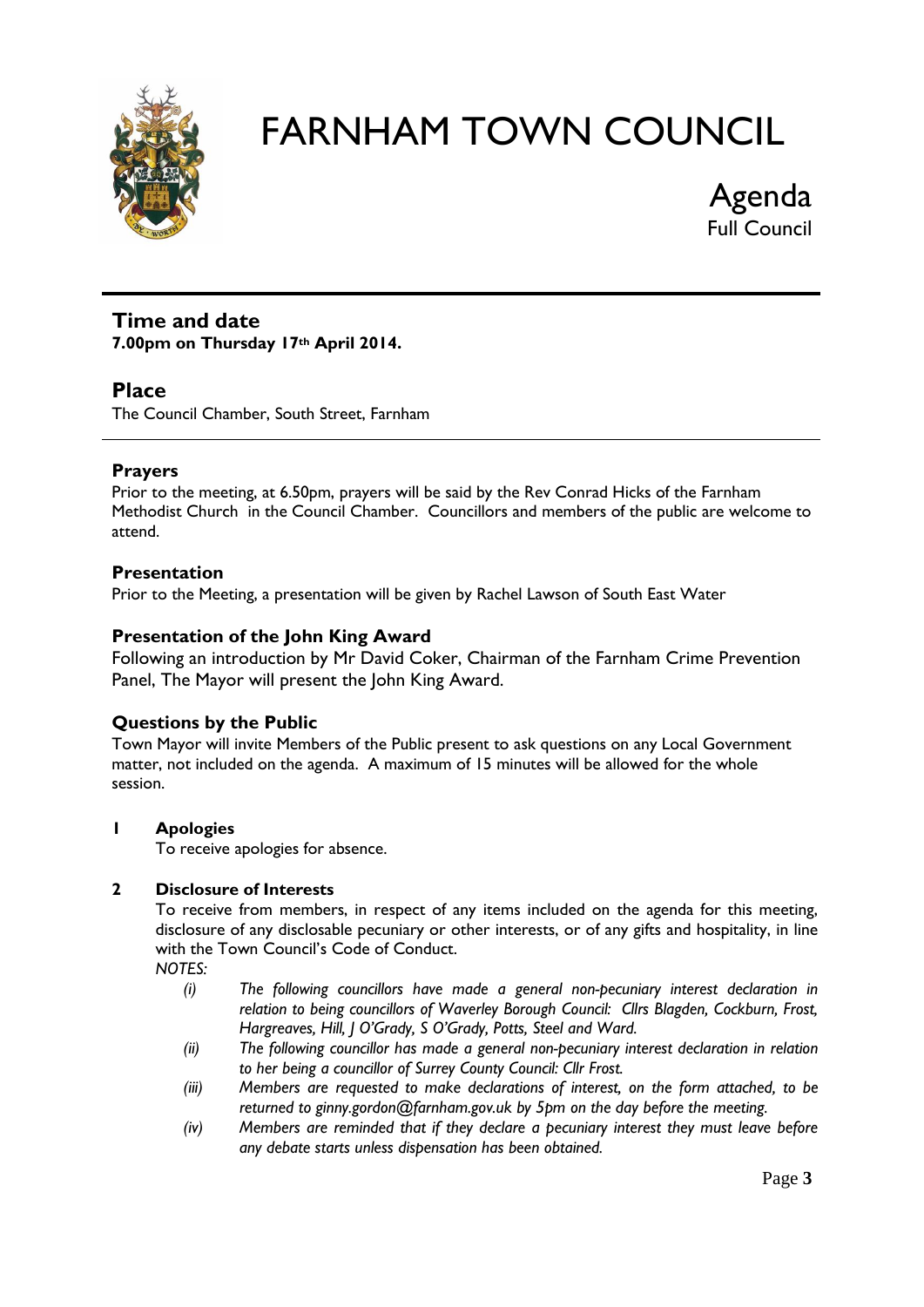# **3 Minutes**

To sign as a correct record the minutes of the Farnham Town Council meeting held on Thursday 13th March 2014 – **Appendix A**

# **4 Statements by the Public**

The Town Mayor to invite members of the public present to make statements on any item on the agenda.

At the discretion of the Town Mayor, those members of the public, **residing or working** within the Council's boundary, will be invited to speak forthwith, in relation to the business to be transacted at the meeting for a maximum of 3 minutes per person or 15 minutes overall.

# **5 Town Mayor's Announcements**

To receive the Town Mayor's announcements.

# **Part 1 – Items for Decision**

# **6 Working Group Notes**

To receive the notes of:

- i) Community Enhancement held on 20<sup>th</sup> March 2014 **Appendix B** ii) Strategy and Finance Working Group held on 8th April 2014 **Appendix C** Including a) Code of Corporate Governance (annex 1)
	- Christmas Lights Task Group **Appendix D**

## **7 Planning Applications**

To receive the minutes of the Planning & Licensing Consultative Group held on 24<sup>th</sup> March 2014 and 7th April 2014. **Appendix E and F**

The actions of the Planning & Licensing Consultative Group are taken under the scheme of delegation.

- **8 Election to Working Groups - 2014/15 Appendix G** To elect Working Groups in accordance with Standing Order 15.
- **9 Appointment of Representatives to external bodies - 2014/15 Appendix H** To appoint Representatives to External Bodies for 2014/15

## **10 Motion**

To discuss the Motion submitted by Cllr Ricketts in accordance with Standing Order 6.1 **Improvements in Public Health**

Farnham Town Council has a concern for the health and well-being of its residents and will act to raise awareness and influence where there are concerns.

Farnham Town Council seeks to genuinely involve people in public health decision-making through employing the principles of openness, transparency and honest review. People must be given clear understandable information and offered alternatives so that they can make informed choices.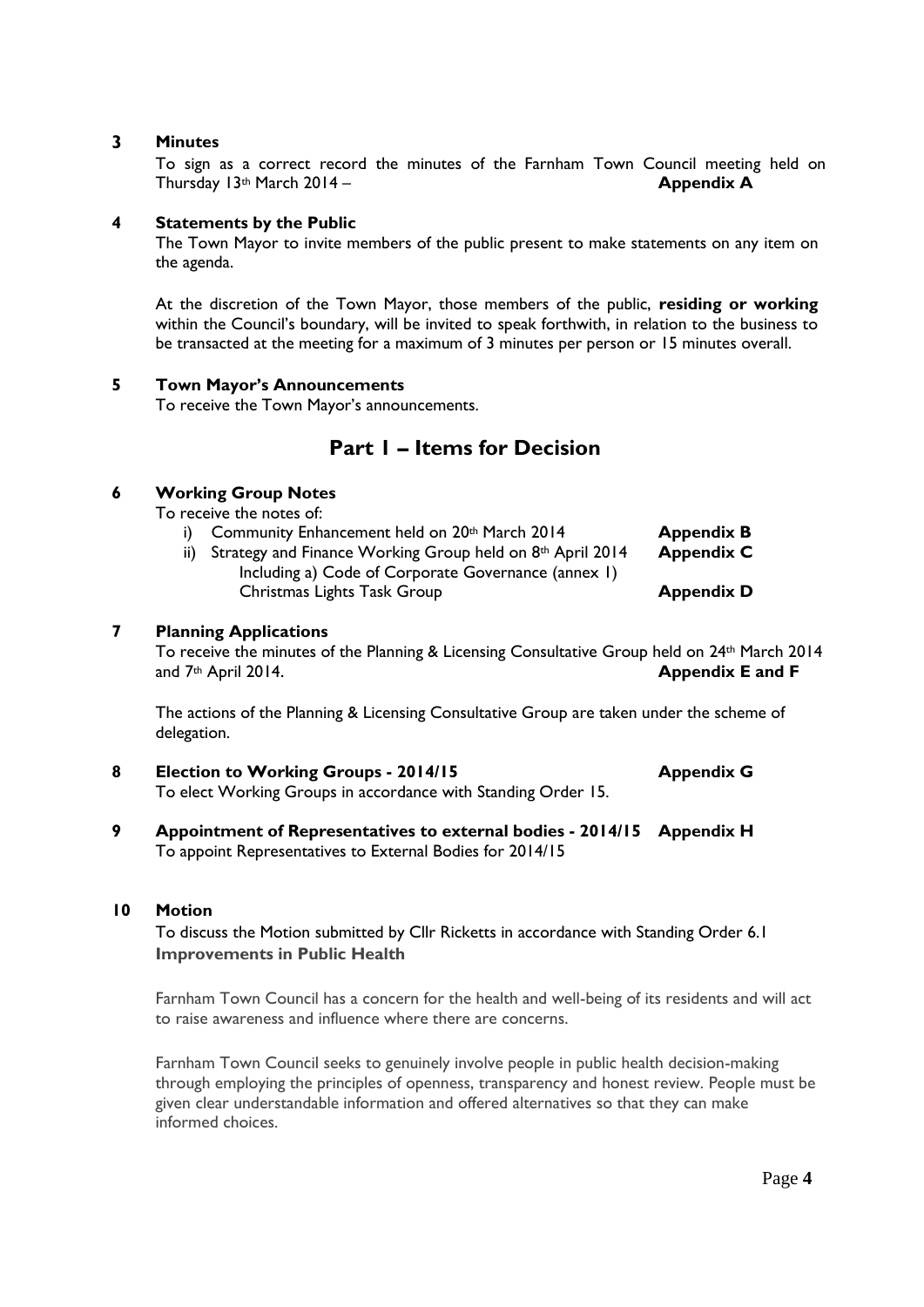These principles have been championed by Jeremy Hunt MP who will be speaking on Dementia in Farnham on the  $25<sup>th</sup>$  April. Farnham Town Council formally requests that Jeremy Hunt MP promotes a review of current practices which are thought to be causing widespread diseases and illnesses (such as dementia). The principles set out by Jeremy Hunt in his role as Secretary of State for Health in championing openness and transparency would allow common sense to be employed to reduce risks and give greater protection for vulnerable residents.

# **11 Actions taken under the scheme of delegation**

Town Clerk to report on any relevant matters

# **Part 2 – Items to Note**

# **12 Reports from other Councils**

To receive from Councillors any updates on matters affecting Farnham from Waverley Borough Council and Surrey County Council

# **13 Reports from Outside Bodies**

To receive from Members any verbal reports on Outside Bodies.

# **Date of next meeting**

**14** To note that the next meeting of Full Council will be the Annual Meeting (Mayor Making) on Thursday 8th May at 7pm.

# **15 Exclusion of the Press and Public (if required)**

TO PASS A RESOLUTION to exclude members of the public and press from the meeting at Part 3 of the agenda in view of the confidential items under discussion

# **Part 3 – Confidential Items**

The Town Mayor will close the meeting.

Membership:

Councillors Patrick Blagden CBE (Mayor), Jeremy Ricketts (Deputy Mayor), David Attfield, David Beaman, Carole Cockburn, Pat Frost, Carlo Genziani, Jill Hargreaves, Stephen Hill; Sam Hollins-Owen, Graham Parlett, Dr Jessica Parry, Julia Potts, Jennifer O'Grady, Stephen O'Grady, Susan Redfern, Roger Steel, John Ward

Distribution: Full agenda and supporting papers to all Councillors (by post)

Note: The person to contact about this agenda and documents is Iain Lynch, Town Clerk, Farnham Town Council, South Street, Farnham, Surrey, GU9 7RN. Tel: 01252 712667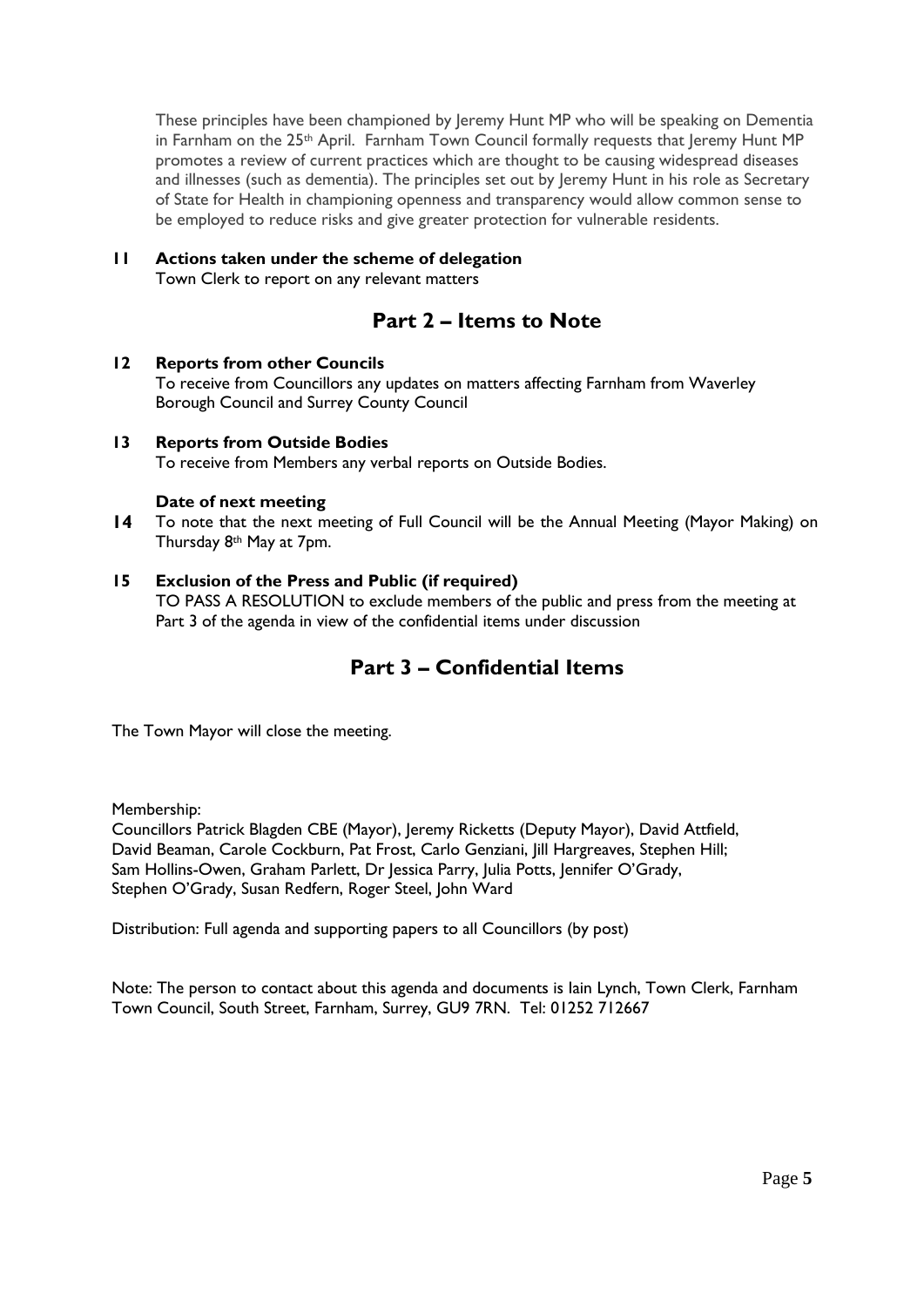



**Council** 

# **Time and date**

7.00pm on Thursday 13th March 2014

# **Place**

The Council Chamber, South Street, Farnham

# **Councillors**

- \* Patrick Blagden CBE (Mayor of Farnham )
- \* Jeremy Ricketts (Deputy Mayor)
- \* David Attfield
- \* David Beaman
- \* Carole Cockburn
- \* Pat Frost
- \* Carlo Genziani
- \* Jill Hargreaves
- \* Stephen Hill
- A Jennifer O'Grady
- A Stephen O'Grady
- A Sam Hollins-Owen
- \* Graham Parlett
- \* Dr Jessica Parry
- \* Julia Potts
- \* Susan Redfern<br>\* Roger Steel
- **Roger Steel**
- \* John Ward
- \* Present
- A Apologies for absence

## **Officers Present:**

Iain Lynch (Town Clerk) Rachel Aves (Team Leader Corporate Governance) Alan Corcoran (Contracts and Facilities Officer)

18 members of the public were in attendance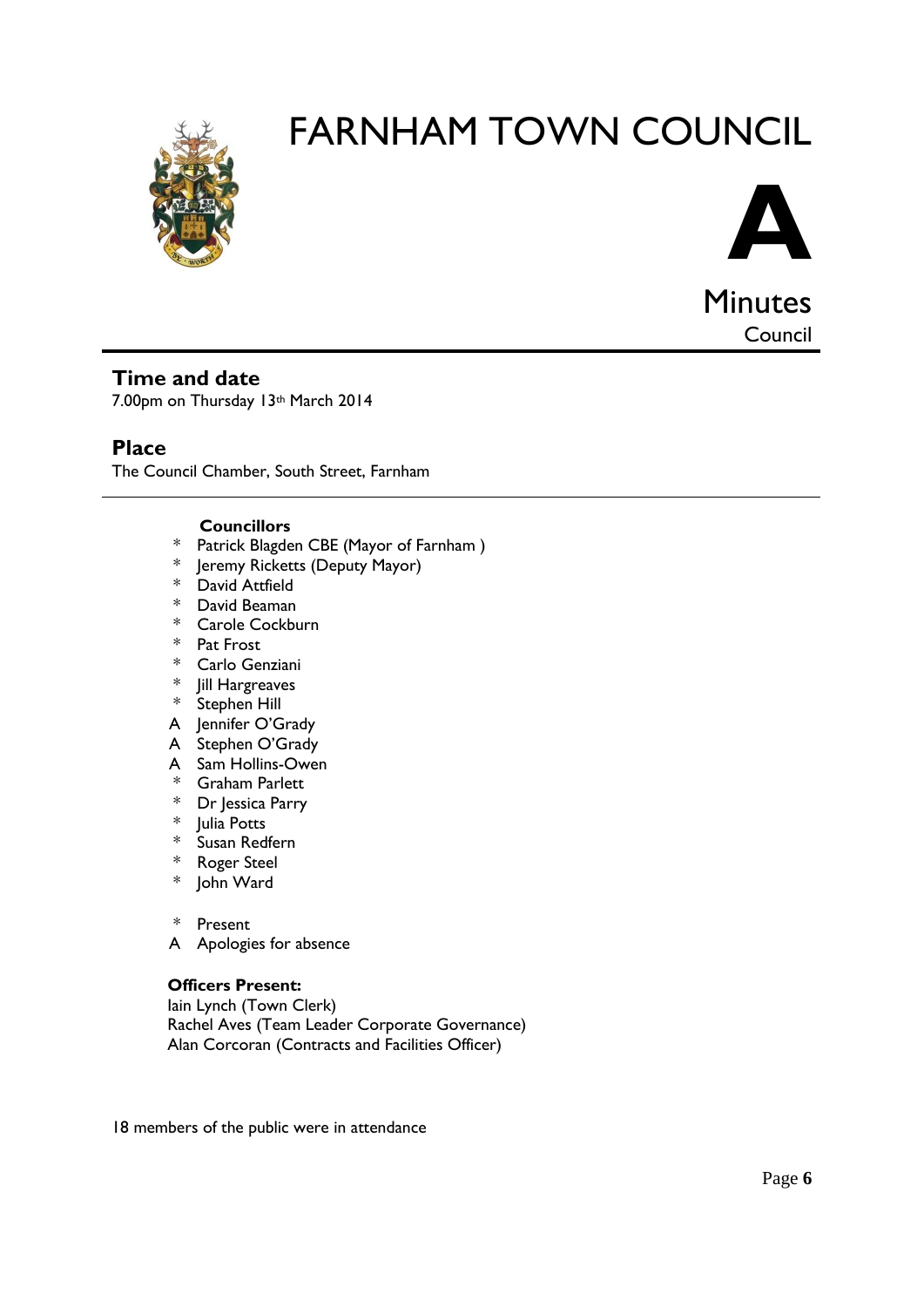# **Questions by the Public**

Mrs Sandars advised that she had recently written to the farnham Herlad on measures to mitigate road traffic pollution in the Town Centre. She asked if Farnham Town Council could press for more action to be taken.

The Mayor responded by referring the matter to the Community Enhancement Working Group for consideration.

## C182/13 **Apologies for Absence**

Apologies were received from Councillors Hollins-Owen, J O'Grady, S O'Grady,

# C183/13 **Minutes**

The Minutes of the Farnham Town Council Meeting held on Thursday  $23rd$  January 2014 were agreed with the correction of the apologies at Minute C147/13 which should have read: Cllr Genziani, S O'Grady, Hollins-Owen, Potts and Ward.

# C184/13 **Declarations of interests**

Cllr Potts as an Executive Member at Waverley Borough Council Cllr Steel declared an interest as a representative on the Maltings Board. Cllr Frost declared a pecuniary interest as Chairman of the Farnham Competitive Music Festival

# C185/13 **Statements by the Public**

There were no Statement by the public

# C186/13 **Town Mayor's Announcements.**

The Mayor advised that farnham Town Council had taken part in the Commonwealth Flag Raising Ceremony on 10<sup>th</sup> March, one of 500 local authorities and community group to have done so in the UK, and involving the local Reserves Centre, local schools and community groups

# **Part 1 – Items for Decision**

## **Community Enhancement Working Group**

C187/13 Cllr Ricketts introduced the notes of Community Enhancement Working Group meeting held on 11th February 2014, at Appendix B to the agenda. He outlined the plans for Farnham in Bloom as part of Britain in Bloom and the emphasis on supporting pollinators and that the working group had prepared the first of a series of newsletter on its activities to connect with a wider audience.

> Cllr Ricketts encouraged all councillors to pledge to leave part of their gardens as a local haven for wildlife and would be seeking a commitment from the wider Farnham community to do the same and be enthused and energised.

Cllr Ricketts drew attention to the Big Pick week, from  $22^{nd}$  to  $30^{th}$  March, and invited participation of councillors.

C188/13 Cllr Ricketts referred to the Environmental Policy Statement at Annex 1 to the agenda which had been recommended for adoption.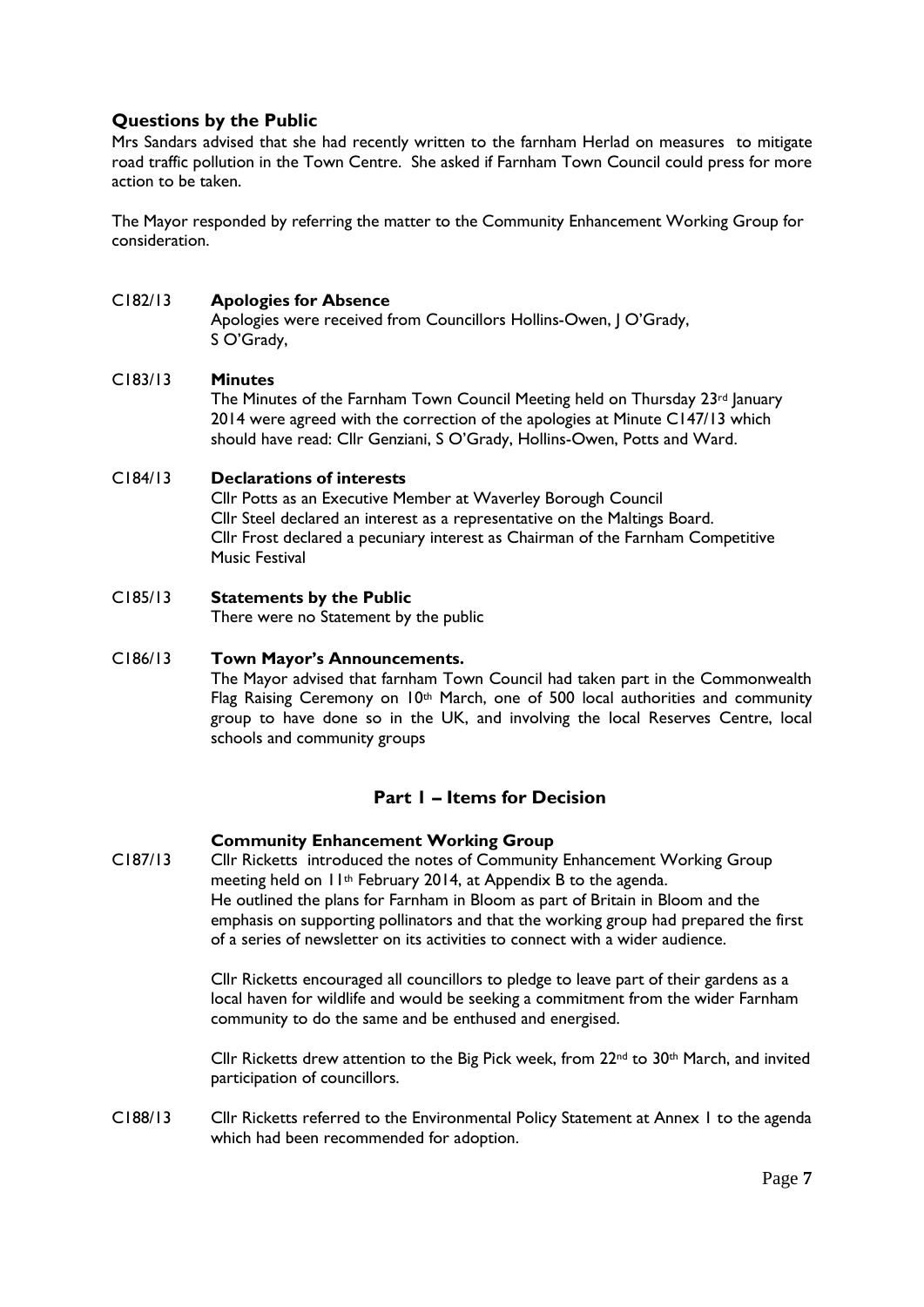# **It was RESOLVED** *nem con* **that: the Environmental Policy Statement at Annex 1 be adopted.**

## **Cemeteries and Appeal Working Group**

C189/13 Cllr Cockburn introduced the notes of the Cemeteries and Appeals Working Group meeting held on 27th February 2014, at Appendix C.

> Cllr Cockburn drew attention to progress on the cemetery chapels and the Dog Control Order. Cllr Cockburn advised that the Cemeteries and Appeals Working Group would be creating a larger wild flower area in West Street Cemetery to improve biodiversity in the cemeteries.

#### **Strategy and Finance Working Group**

C190/13 Cllr Ward introduced the report of the Strategy & Finance Working Group held on 4th March 2014, attached at Appendix D.

> He outlined the positive report received from the Internal Auditor on the progress of implementation of the previous year's recommendations. He advised that HMRC had agreed to the request to Opt to Tax the Wrecclesham Community Centre and that a review of the VAT partial exemptions had been carried out.

- C191/13 Cllr Ward reported on the income and Expenditure to 31<sup>st</sup> February, and that the Council was on track for a small underspend such that some of the refurbishment costs would be met from revenue rather than earmarked reserves. It was noted that a P11D dispensation had been obtained from HMRC.
- C192/13 It was noted that the Craft Town Project was preparing a bid to the Arts Council and a request had been made that the application be submitted by the Town Council.

#### **It was RESOLVED** *nem con that:*

#### F**arnham Town Council be the Accountable Body for the Craft Town Bid to the Arts Council.**

C193/13 Cllr Ward provided an update on progress on contracts for the Offices refurbishment, the Wrecclesham Community Centre, the retendering of the website and the Residents' Guide 2014.

> Cllr Frost commented that the refurbished office suite was excellent and ideal for small groups and residents' meetings. She congratulated the Offices Task Group on a fantastic job.

C194/13 Cllr Ward introduced the Grants Annex and the proposals set out and that this would leave a small balance in the Grants budget for future allocation.

#### **It was RESOLVED** *nem con that:*

**i) Grants for 2014-15 as set out in Annex 1 be approved. ii) A grant of £500 be awarded to the Rowledge Village Hall from the balance of the 2013-14 Small Grants budget for the Centenary Lunch**

C195/13 The Calendar of meeting dates for 2014/15 at Annex 2 to the Minutes was received and noted.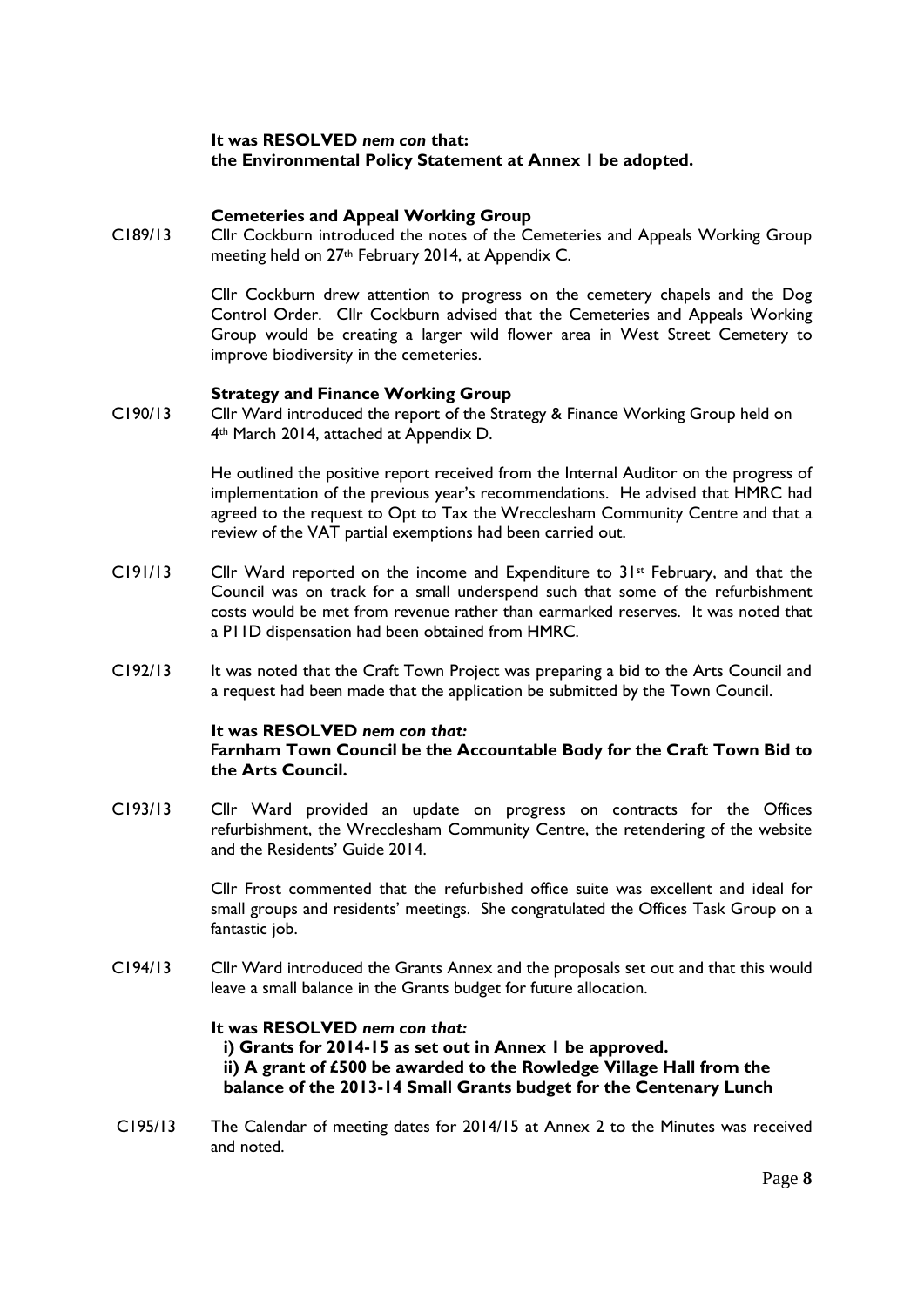C196/13 Cllr Ward outlined the review of noticeboards in the cemeteries to deal with inconsistency in the quality and range of branding and information available to the public. It was recommended to rationalise the information and signage and replace the existing noticeboards and move them to allotments.

# **It was RESOLVED** *nem con that:*

- **1) Four Cemetery noticeboards be replaced at a cost of £1,200 each with the costs met from existing budgets or earmarked reserves.**
- **2) The existing noticeboards be relocated to the allotments, and new noticeboards are purchased for the remaining allotments at a cost of £1,200 each with the costs met from maintenance budgets or earmarked**
- C197/13 Cllr Ward introduced the revised Banners Policy at Appendix J which updated Surrey County Council's requirements.

# **It was RESOLVED** *nem con that:*

- **1)The Banners' Policy at Annex 3 be adopted with effect from 1st April 2014**
- **2) Officers apply to Surrey County Council to approve the two new banner sites.**
- **3) Officers update the policy in due course with details of site or price changes as required.**
- C198/13 Cllr Cockburn advised that Tony Fullwood Associates had been appointed to work on the Neighbourhood Plan and that an initial meeting with them had been positive.
- C199/13 Members noted the arrangements to build on the friendship agreement/covenant signed with the Princess of Wales's Royal Regiment by raising the Armed Force Day Flag in June.

## **Planning Consultative Group**

C200/13 Cllr Genziani introduced the minutes of the Planning & Licensing Consultative Group meetings held on 10<sup>th</sup> February, 27<sup>th</sup> February and 4th March.

> In relation to the application for 14 dwellings off Firgrove Hill, new information had come to light following representations from local residents, and Cllr Genziani had withdrawn the comments so the matter could be revisited at the next Planning & Licensing Consultative Group Meeting.

- C201/13 Cllr Attfield drew attention to the increasing number of applications for large developments in Badshot Lea and Weybourne. He was concerned about the cumulative effect of these applications which tended to be considered on an individual basis. He felt an holistic view was needed by the Environment Agency, Highways Authority and other agencies and it was agreed to write to encourage this approach.
- C202/13 Members noted the problem with the requirement for SANGS (Suitable Alternative Natural Green Space) to be provided for developments. It was noted that there was not enough left in Farnham Park for the developments proposed and felt that Waverley Borough Council should insist that access to the SANGS in Farnham Park should only be used for Brownfield development.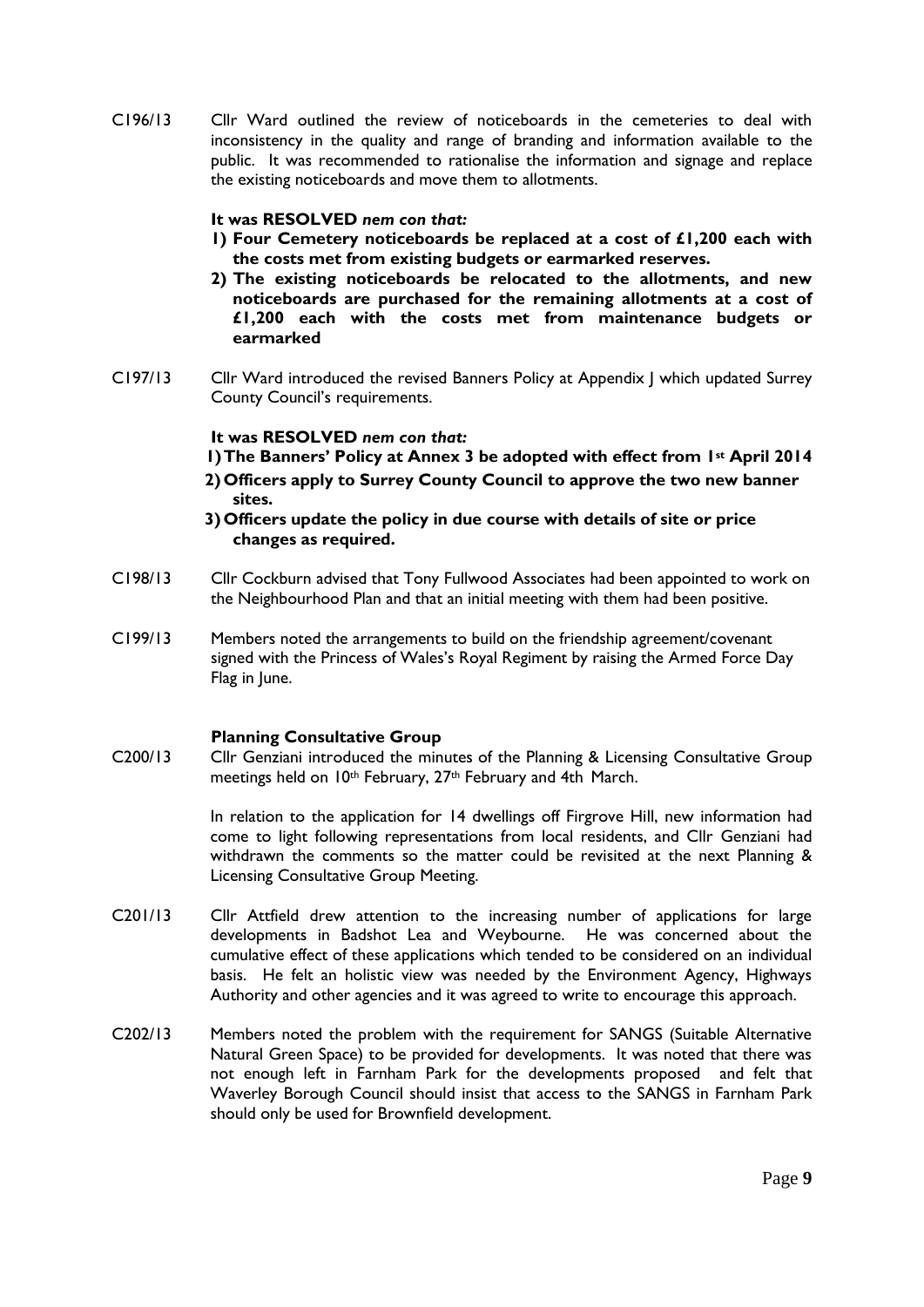# **Investment Strategy**

C203/13 Cllr Ward introduced the Investment Strategy at Appendix J which had been recommended by Strategy & Finance for adoption. Members welcomed the Strategy and

> **It was RESOLVED** *nem con that:* **The Investment Strategy at Appendix J be adopted.**

# **Part 2 – Items Noted**

C204/13 **Actions taken under Scheme of Delegation** The Town Clerk advised that no actions had been taken under the scheme of delegation since the last meeting.

## C205/13 **Reports from Other Councils**

- i) Cllr Frost reported that the 2014 Parking review had been published and was out to consultation and particularly intended for the residents on the affected roads. The Mayor advised that issues with roads, parking and parking charges had been a constant matter raised at the 2014 coffee mornings.
- ii)Cllr Beaman reported on changes to local bus services which were causing concern. The changes appeared to be happening because of reductions in funding for free concessionary travel.

# C206/13 **Reports from Outside Bodies**

- i) Cllr Cockburn reported on the feasibility study being undertaken in relation to the possible move of the Brightwells Centre to the Memorial Hall.
- ii)Cllr Beaman reported that he had attended the public meeting with the Police and Crime Commissioner, and that he was concerned about the low morale amongst local police. He felt councillors should express support for what the Police are doing in the area. Cllr Frost agreed saying that the police do an excellent job and we should thank them for what they do on behalf of the local community. The Mayor advised that he had made a point during his Mayoral year of doing this by visiting and supporting the Farnham police at their local surgeries.
- iii) Cllr Attfield reported that he had attended the Farnborough Airport Consultative Committee which had discussed the matters presented to Council.

## C207/13 **Date of next meeting**

Members noted that the next Council Meeting would take place on Thursday 17th 2014.

C208/13 **Exclusion of Press and Public.**

## **It was RESOLVED** *nem con* **to: exclude members of the public and press from the meeting at Part 3, of the agenda in view of the confidential items under discussion.**

## **Part 3 – Confidential Items**

C209/13 Council received an update on matters relating to the Cemetery Chapels and agreed to take advice from Waverley Borough Council on options.

> Page **10** The Town Mayor closed the meeting at 9.10pm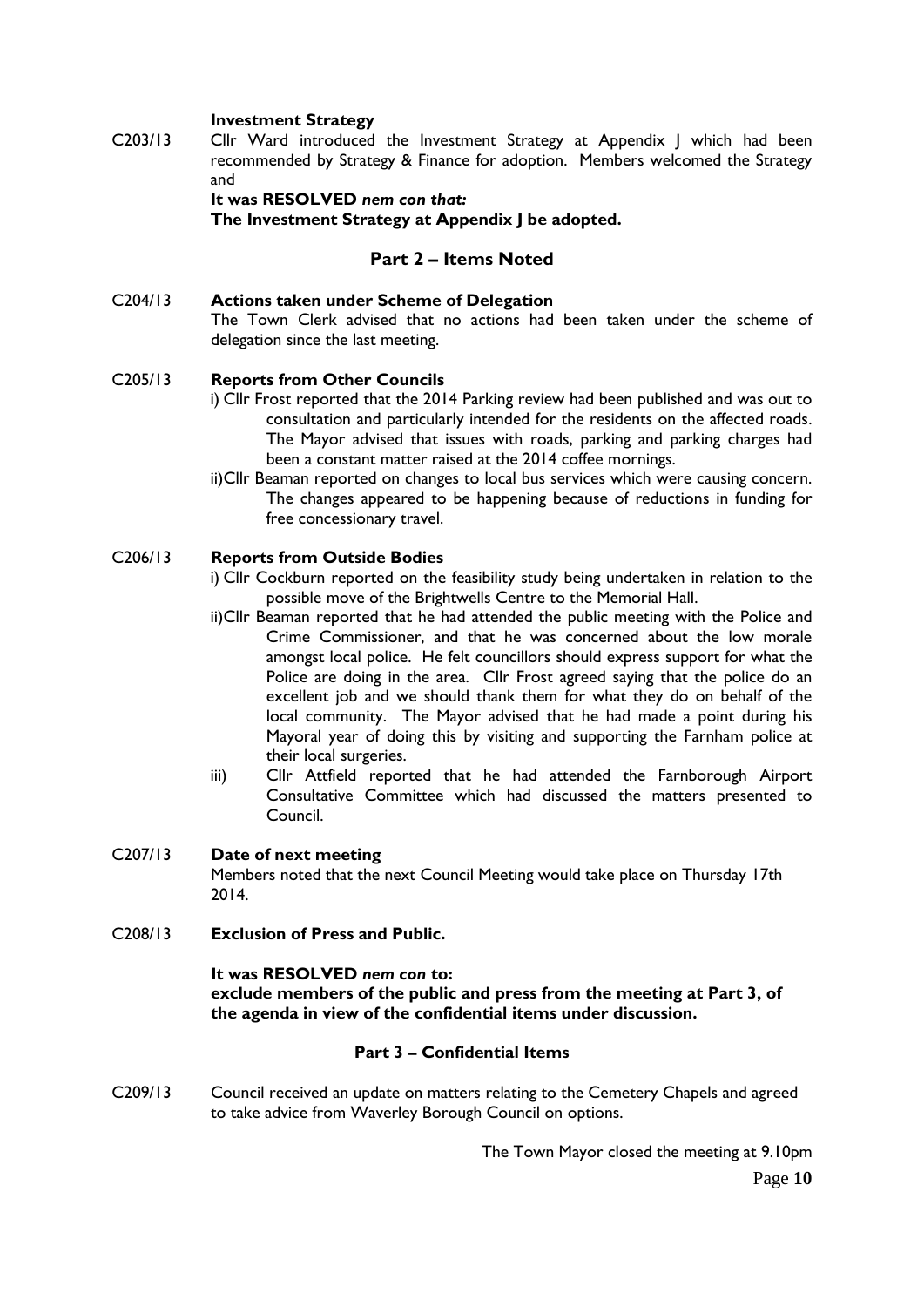Annexe 1

# **ENVIRONMENTAL POLICY STATEMENT**

Farnham Town Council recognises that the day-to-day operations can impact both directly and indirectly on the environment. The Council aims to protect and improve the environment through good management and by adopting best practice wherever possible. Farnham Town Council will work to integrate environmental considerations into our business decisions and adopt greener alternatives wherever possible, throughout our operations.

In order to discharge its responsibilities the Council will:

- bring this Environmental Policy Statement to the attention of all stakeholders carry out regular audits of the environmental management system;
- comply fully with all relevant legal requirements, codes of practice and regulations at International, National and Local levels;
- eliminate risks to the environment, where possible, through selection and design of materials, buildings, facilities, equipment and processes;
- ensure that emergency procedures are in place at all locations for dealing with environmental issues;
- establish targets to measure the continuous improvement in the Council's environmental performance;
- identify and manage environmental risks and hazards;
- improve the environmental efficiency of the Council's transport and travel;
- involve customers, partners, clients, suppliers and subcontractors in the implementation of these objectives;
- minimise waste and increase recycling within the framework of the Council's waste management procedures;
- only engage contractors who are able to demonstrate due regard to environmental matters;
- prevent pollution to land, air and water;
- promote environmentally responsible purchasing;
- provide adequate resources to control environmental risks arising from work activities;
- provide suitable training to enable employees to deal with their specific areas of environmental control;
- reduce the use of water, energy and any other natural resources;
- source materials from sustainable supply, when practicable; and
- where risks cannot be eliminated, minimise them by substitution, use of physical controls or, as a last resort, through systems of work

This Environmental Policy will be reviewed at least annually and revised as necessary to reflect changes to the business activities and any changes to legislation. Any changes to the Policy will be brought to the attention of all stakeholders.

**Signed: lain Lynch Dated: 13 March 2014**

**Position: Town Clerk**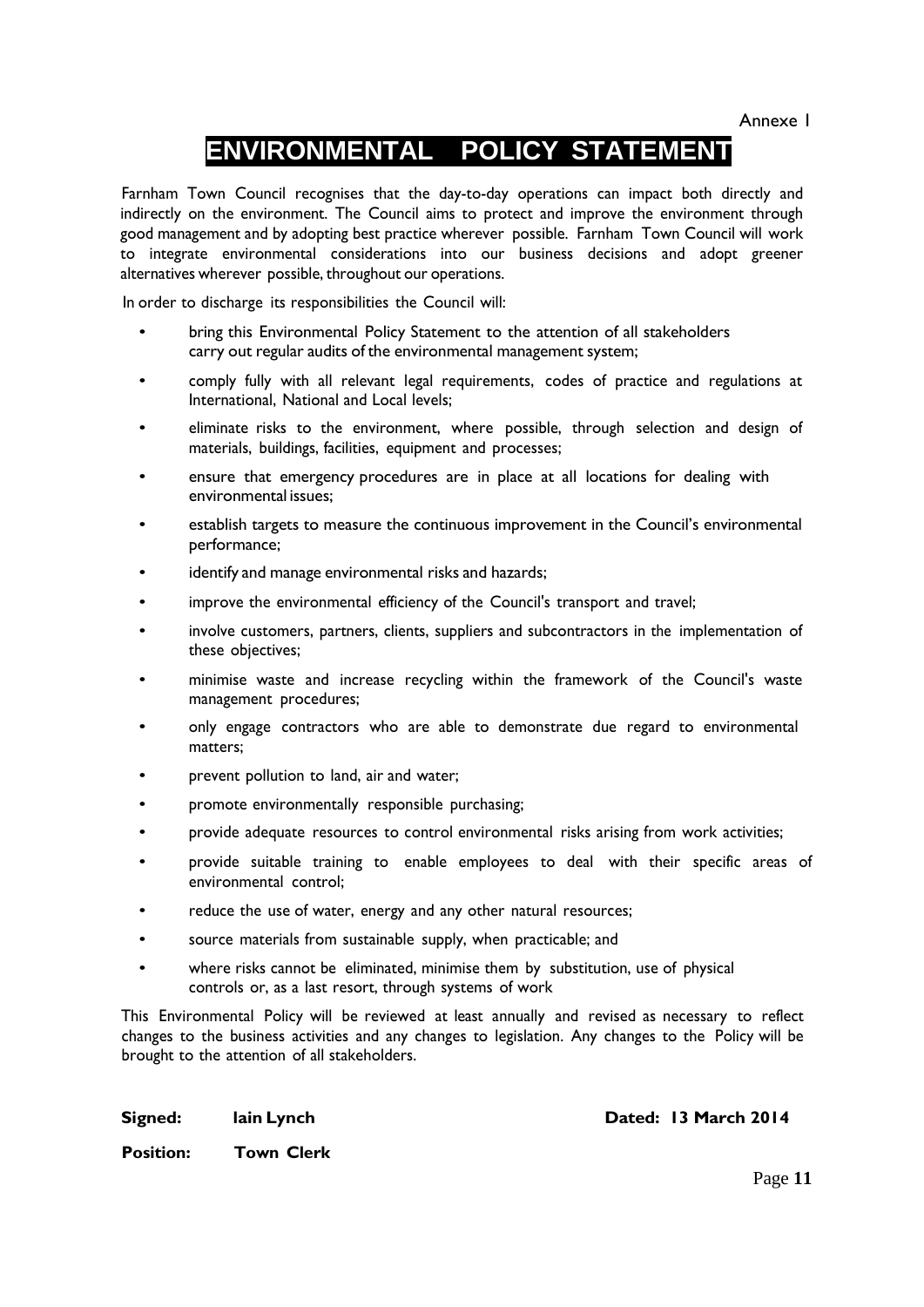



**Notes** Community Enhancement Working Group

# **Time and date**

9.30am Thursday 20th March 2014

# **Place**

Council Chamber, South Street, Farnham

# **Attendees:**

Members: Councillors Carole Cockburn, Susan Redfern and Jeremy Ricketts.

Officers: Iain Lynch (Town Clerk), Kevin Taitt (Outside Services Team Leader), Amy Dawson (Community Enhancement Assistant)

In attendance: John Ely (Chairman of Farnham in Bloom Community Group)

# **1. Apologies**

Apologies were received from Councillor John Ward and David Attfield.

# 2. **Declarations of Interest:**

There were no declarations of interest.

# **3. Notes of Meeting held on Tuesday 11th February 2014.**

| <b>POINTS</b>                                  | <b>ACTION</b> |
|------------------------------------------------|---------------|
| The notes of the previous meeting were agreed. |               |

# **4. Farnham in Bloom Community Group Report**

| <b>POINTS</b>                                                 | <b>ACTION</b>              |
|---------------------------------------------------------------|----------------------------|
| i. Members noted that the Farnham in Bloom Community          |                            |
| Group had been tidying up the area in Saxon Croft and         |                            |
| that they had also finished planting native trees by the Lidl |                            |
| supermarket.                                                  | <b>Team Leader Outside</b> |
|                                                               | <b>Services</b>            |
| Cllr Ricketts proposed that more signs be displayed by the    |                            |
| Lidl supermarket that that the public know that it has been   |                            |
| left wild for wildlife and is not just un-kept and that wild  |                            |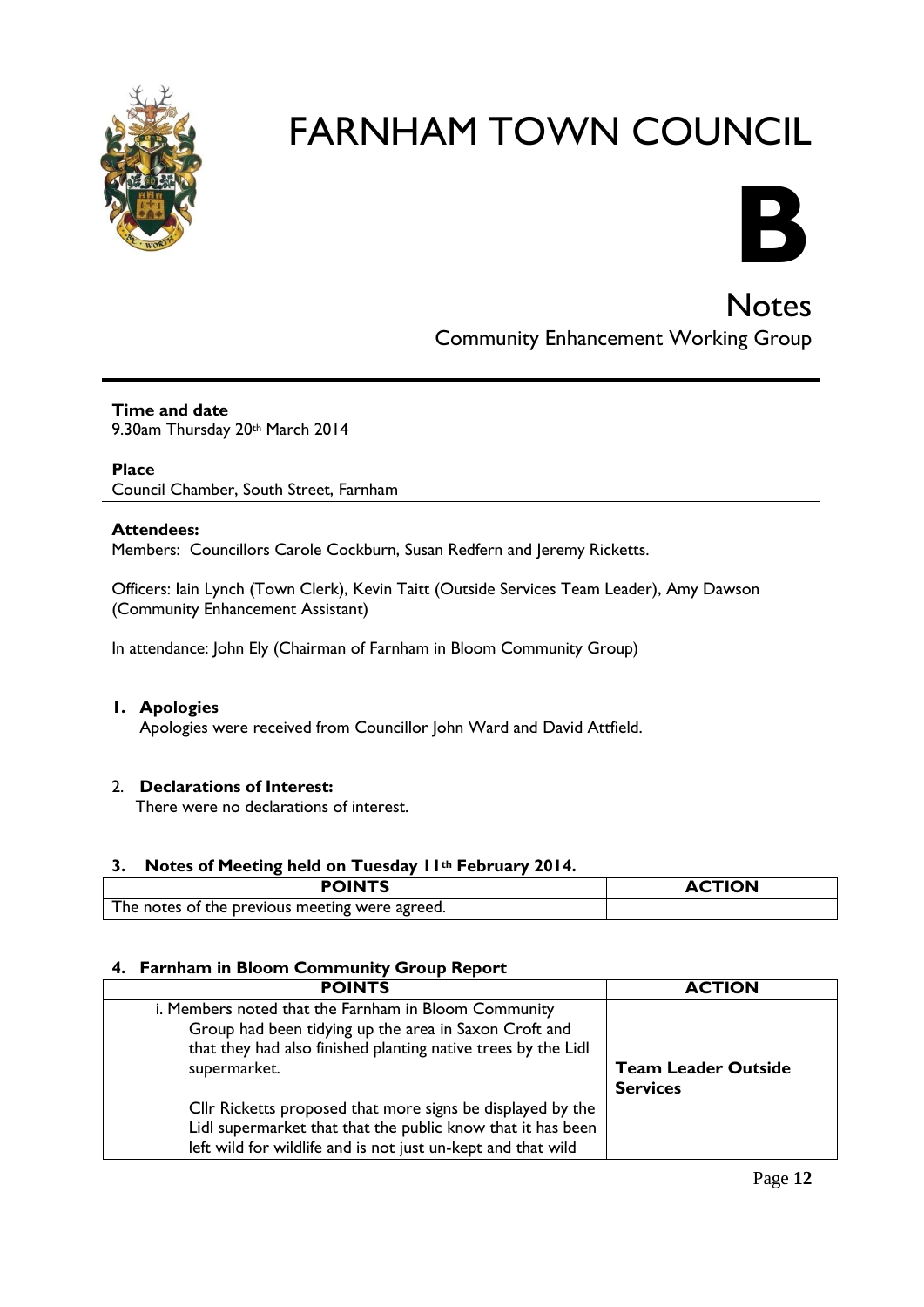|      | flower turfs be planted.                                                                                                                                                                                                                                                                                                                                                                                                 |  |
|------|--------------------------------------------------------------------------------------------------------------------------------------------------------------------------------------------------------------------------------------------------------------------------------------------------------------------------------------------------------------------------------------------------------------------------|--|
|      | ii. Members noted that the Farnham in Bloom Community<br>Group had arranged two litter picks during the Big Pick<br>Week. These would take place on Saturday 22 <sup>nd</sup> March at<br>the Six Bells roundabout and on Wednesday 26 <sup>th</sup> March at<br>the Shepherd and Flock roundabout. Members also noted<br>that the Heath End Gardeners Group would also be doing<br>a litter pick in the Heath End area. |  |
| iii. | Members noted that the Farnham in Bloom Community<br>Group Chairman is working with the Hale History Project<br>Group to find old orchards in the Farnham area. A juicing<br>project is going to be set up with the Post 19 Group.                                                                                                                                                                                       |  |
|      | Outside Services Team Leader informed members of a<br>community orchard that was being planted by 5 different<br>local schools in Bishops Meadow. Town Clerk suggested<br>that a promotion of the orchards could be linked with<br>National Apple Day.                                                                                                                                                                   |  |
| iv.  | Members noted that the Farnham in Bloom Community<br>Group had been working with the Post 19 Group to plant<br>over 200 wild flowers and that these would be used in the<br>Lidl supermarket garden.                                                                                                                                                                                                                     |  |
| v.   | Town Clerk suggested that the Farnham in Bloom<br>Community Group consider a project at Farnham Train<br>Station. The Chairman of the Farnham in Bloom<br>Community Group agreed to have a look at the area and<br>see what the group can do.                                                                                                                                                                            |  |

# **5. Britain in Bloom 2014/South and South East in Bloom 2014**

|    | <b>POINTS</b>                                                                                                                                                                                                                                                                                                                                                                                                                                                    | <b>ACTION</b>                                    |
|----|------------------------------------------------------------------------------------------------------------------------------------------------------------------------------------------------------------------------------------------------------------------------------------------------------------------------------------------------------------------------------------------------------------------------------------------------------------------|--------------------------------------------------|
| i. | Members received an update on the South and South<br>East in Bloom Entrants' Seminar which was held on<br>Wednesday 19th March and attended by Cllr Cockburn,<br>Outside Services Team Leader and Community<br><b>Enhancement Assistant.</b>                                                                                                                                                                                                                     |                                                  |
|    | Members noted that Farnham in Bloom would also enter<br>the "In the Spot Light" Award which will look at all the<br>media aspects of the project. Members noted that South<br>and South East in Bloom judges want to see lots of press<br>releases and up-to-date websites. It was suggested that<br>Farnham in Bloom could ask to have a weekly column in<br>the Farnham Herald and Cllr Ricketts proposed that<br>articles may be better than a weekly column. | <b>Community</b><br><b>Enhancement Assistant</b> |
|    | Cllr Cockburn informed members that many other In<br>Bloom groups at the seminar had badges or matching t-<br>shirts. Members were shown the final design of the                                                                                                                                                                                                                                                                                                 |                                                  |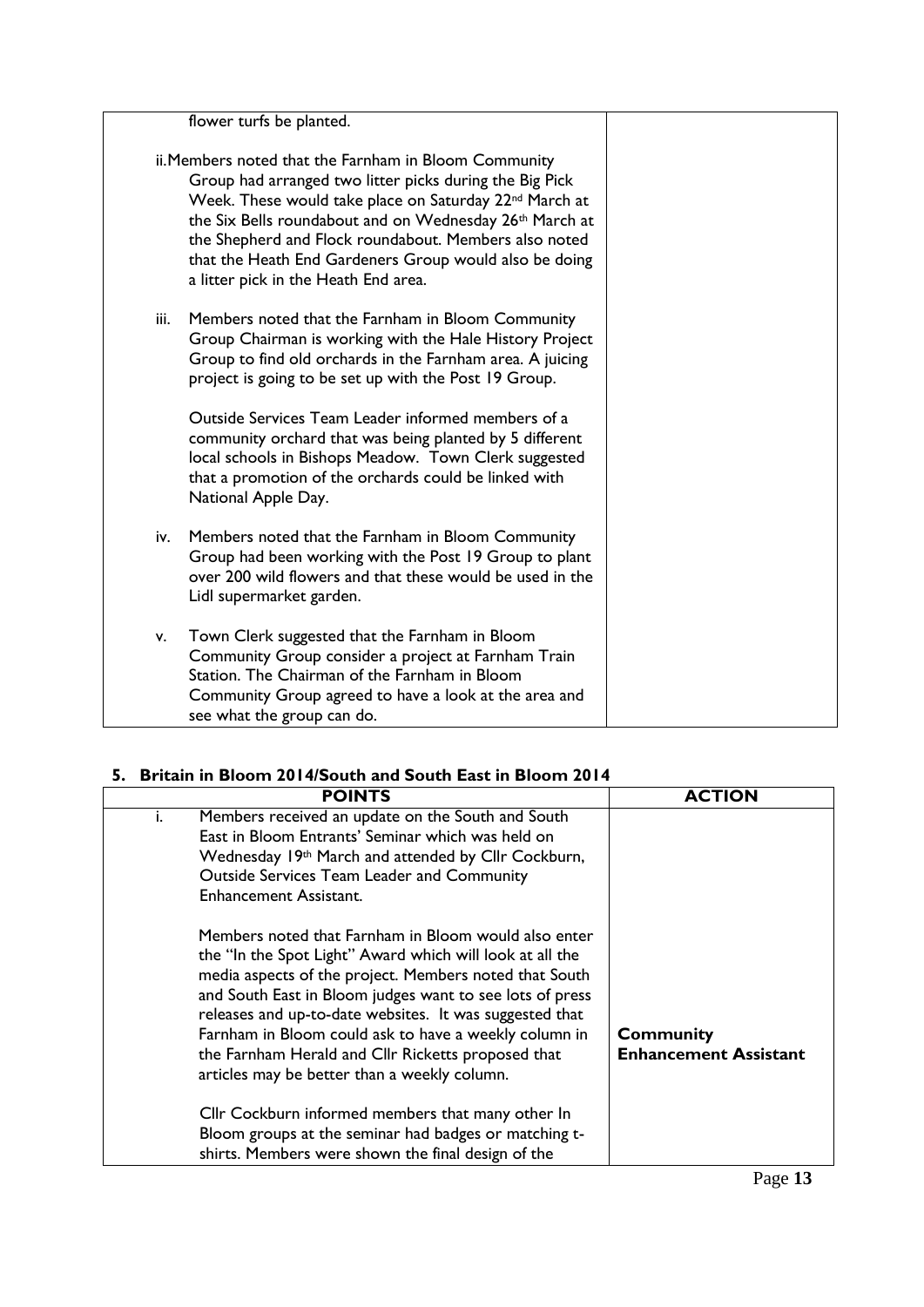| Farnham in Bloom pin badge and all agreed to go forward<br>with the order.                                                                                                                                                                                                                                                                  |                                                        |
|---------------------------------------------------------------------------------------------------------------------------------------------------------------------------------------------------------------------------------------------------------------------------------------------------------------------------------------------|--------------------------------------------------------|
| Members received an update on Farnham in Bloom<br>ii.<br>sponsorship so far and noted that the pledged income total<br>was £8,750.                                                                                                                                                                                                          |                                                        |
| Cllr Cockburn suggested that more be done to get<br>residents involved and enthusiastic about helping us win<br>Gold in Britain in Bloom. Members noted that Britain in<br>Bloom and South and South East in Bloom judges would<br>want to see evidence that Farnham Town Council had<br>tried to contact residents about Farnham in Bloom. | <b>Community</b><br><b>Enhancement Assistant</b>       |
| iii.<br>Members received an update on Farnham in Bloom<br>projects.                                                                                                                                                                                                                                                                         |                                                        |
| a) Members noted that forms had been made for residents to<br>fill in a pledge that they would keep an area in their garden<br>"wild" for the wildlife. Members considered an idea to put<br>the pledge forms into the Farnham Herald or the Farnham<br>in Bloom newsletter.                                                                |                                                        |
| b) Cllr Cockburn informed members that the new<br>Wrecclesham Community Centre would soon be opening<br>and there are areas around the centre where wild flower<br>mats could be put.<br>Cllr Ricketts informed members that there was two acres<br>of land at the Old Park which can be used for wild flower<br>planting.                  |                                                        |
| c) Cllr Ricketts suggested to members that after the<br>Councillors' litter pick during the Big Pick Week, they<br>should visit Boots to clear the cigarette butts.                                                                                                                                                                         |                                                        |
| d) Members noted that the town centre was not looking too<br>good at the moment and that it seemed that Veolia<br>Environmental Services were not cleaning the town every<br>day.                                                                                                                                                           |                                                        |
| e) Cllr Ricketts suggested that the Outside Services Team<br>Leader should meet with Cllr Attfield regarding<br>improvements at Low Lane.                                                                                                                                                                                                   | <b>Outside Services Team</b><br>Leader to discuss with |
| f) Members noted that Town Clerk had met with Surrey<br>County Council and Network Rail regarding the bus stops<br>at Farnham Train Station being replaced.                                                                                                                                                                                 | <b>Waverley</b>                                        |
| Members noted that it was agreed by Network Rail that<br>Farnham Town Council could undertake some tidying up the<br>area by Farnham Train Station, near the Mulberry pub.                                                                                                                                                                  |                                                        |

John Ely (Chairman of the Farnham in Bloom Community Group) left the meeting at 10.05am.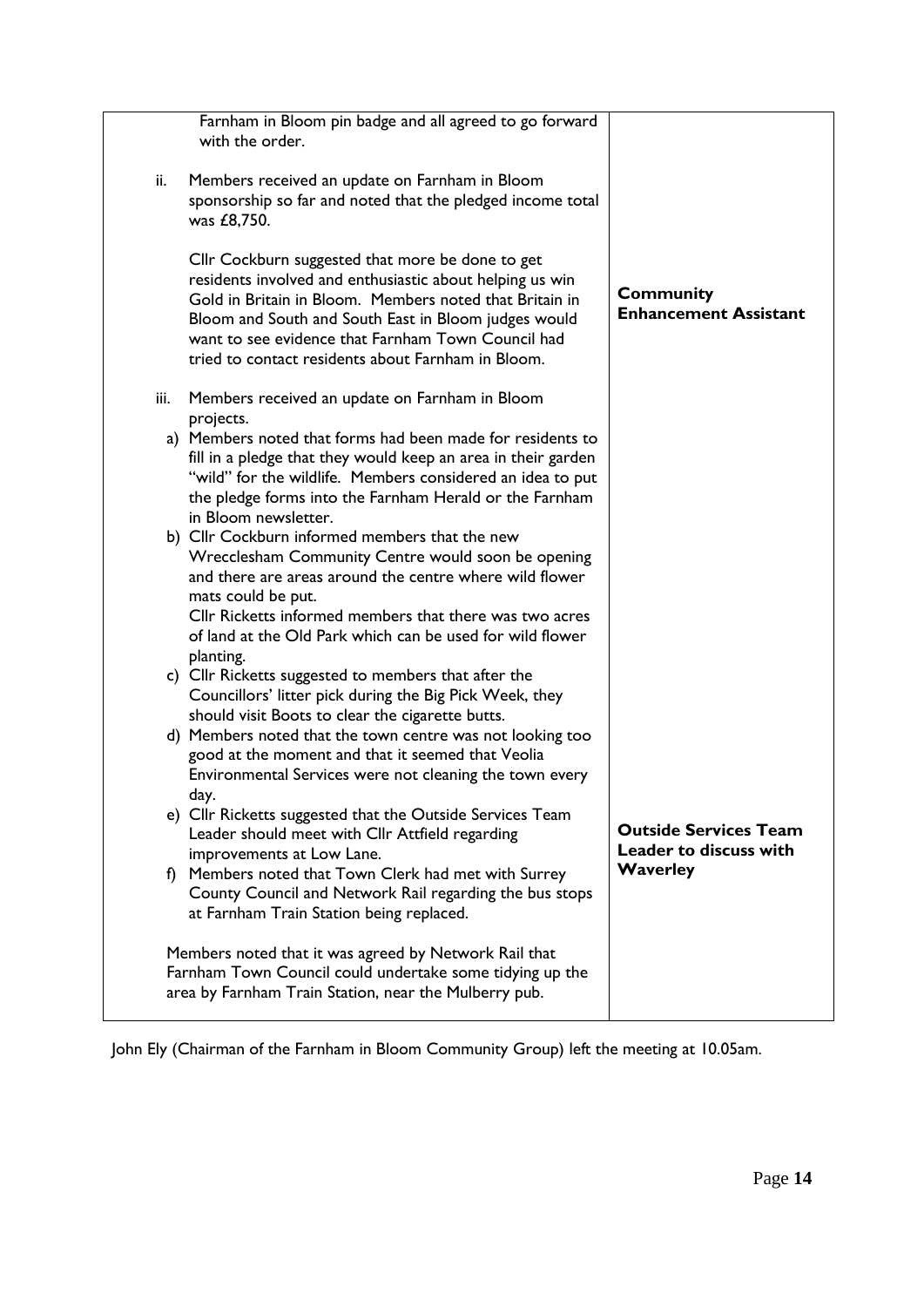# **6. Allotments**

| <b>POINTS</b>                                                                                                                                            | <b>ACTION</b> |
|----------------------------------------------------------------------------------------------------------------------------------------------------------|---------------|
| Members noted that seven allotment holders had failed to<br>pay their rent and that the Outside Services Team Leader<br>had to terminate four contracts. |               |
| Members noted that there were seven vacant allotments<br>that are going to be filled.                                                                    |               |

# **7. Surrey County Council Highways Localism Project**

| <b>POINTS</b>                                                                                                                                                                                                                                    | <b>ACTION</b> |
|--------------------------------------------------------------------------------------------------------------------------------------------------------------------------------------------------------------------------------------------------|---------------|
| i. Members noted the current position on the Highways<br>Localism Project, and that because the project had started<br>in the second half of the year the funding would not be<br>used but that Surrey CC had been kept informed of<br>progress. |               |
| Members noted that the Outside Services Team had<br>received reports of three sites which had hedges that need<br>flailing and two sites that needed posts put in to stop<br>parking.                                                            |               |

# **8. Street Furniture Update**

|                | <b>POINTS</b>                                                                                                          | <b>ACTION</b>                |
|----------------|------------------------------------------------------------------------------------------------------------------------|------------------------------|
| $\mathbf{I}$ . | The Town Clerk informed members that Surrey County                                                                     |                              |
|                | Council has agreed to replace the damaged bus shelter at                                                               |                              |
|                | Hale Road with Real Time information screens as well as<br>another one on the opposite side of the road.               |                              |
| ii.            | Cllr Cockburn informed members that the Bourne is still<br>waiting for three bins and a notice board.                  |                              |
| iii.           | Members noted that a Councillor working party would be<br>arranged to paint the railings at the entrance to green lane |                              |
|                | cemetery.                                                                                                              | <b>Community</b>             |
|                |                                                                                                                        | <b>Enhancement Assistant</b> |
|                |                                                                                                                        | to progress                  |

# **9. Big Pick Week - 22nd to 30th March 2014**

| <b>POINTS</b>                                                  | <b>ACTION</b> |
|----------------------------------------------------------------|---------------|
| Members received an update of the Big Pick week and were asked |               |
| support the Councillors litter pick on Tuesday 25th March.     |               |

# **10. Community Clean Up Gangs**

| <b>POINTS</b>                                                    | <b>ACTION</b>              |
|------------------------------------------------------------------|----------------------------|
| Members suggested that areas near Sainsbury's at Water Lane and  | <b>Team Leader Outside</b> |
| the A3 I were may benefit the attention of the Waverley Clean Up | <b>Services</b>            |
| Gang.                                                            |                            |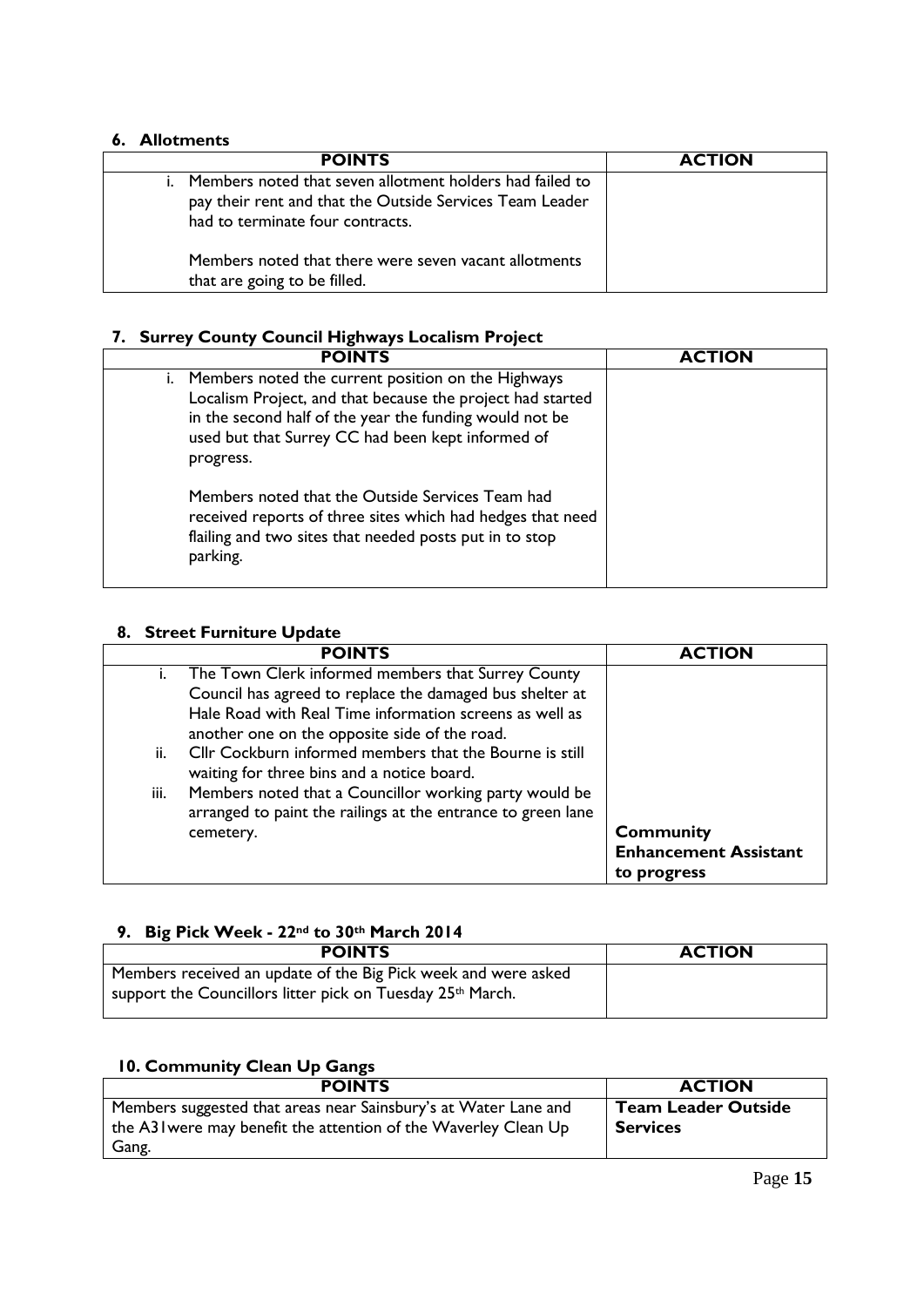# **11. Items for Future Meetings**

|     | <b>POINTS</b>                                                                                                                                                                                                                                                                                                                                                                   | <b>ACTION</b>                                             |
|-----|---------------------------------------------------------------------------------------------------------------------------------------------------------------------------------------------------------------------------------------------------------------------------------------------------------------------------------------------------------------------------------|-----------------------------------------------------------|
|     | Members were shown an initial plan for the proposed<br>public conveniences in Gostrey Meadow. It was noted<br>that prices were yet to be obtained.                                                                                                                                                                                                                              | <b>Team Leader Outside</b><br><b>Services to progress</b> |
| ii. | Members were advised of suggestions for an air pollution<br>campaign from a member of the public, Mrs Sandars. It<br>was noted that Surrey County Council were progressing<br>air quality improvement measures and agreed that an<br>officer from Surrey County Council be invited to make a<br>presentation at the beginning of a future Council meeting<br>to inform Council. | <b>Team Leader Outside</b><br><b>Services to progress</b> |

# **12. Date of Next Meeting**

| <b>POINTS</b>                                                                         | <b>ACTION</b> |
|---------------------------------------------------------------------------------------|---------------|
| It was agreed that the date of the next meeting will be Wednesday<br>$14th$ May 2014. |               |

Meeting ended at 11:50am

Minutes taken by Amy Dawson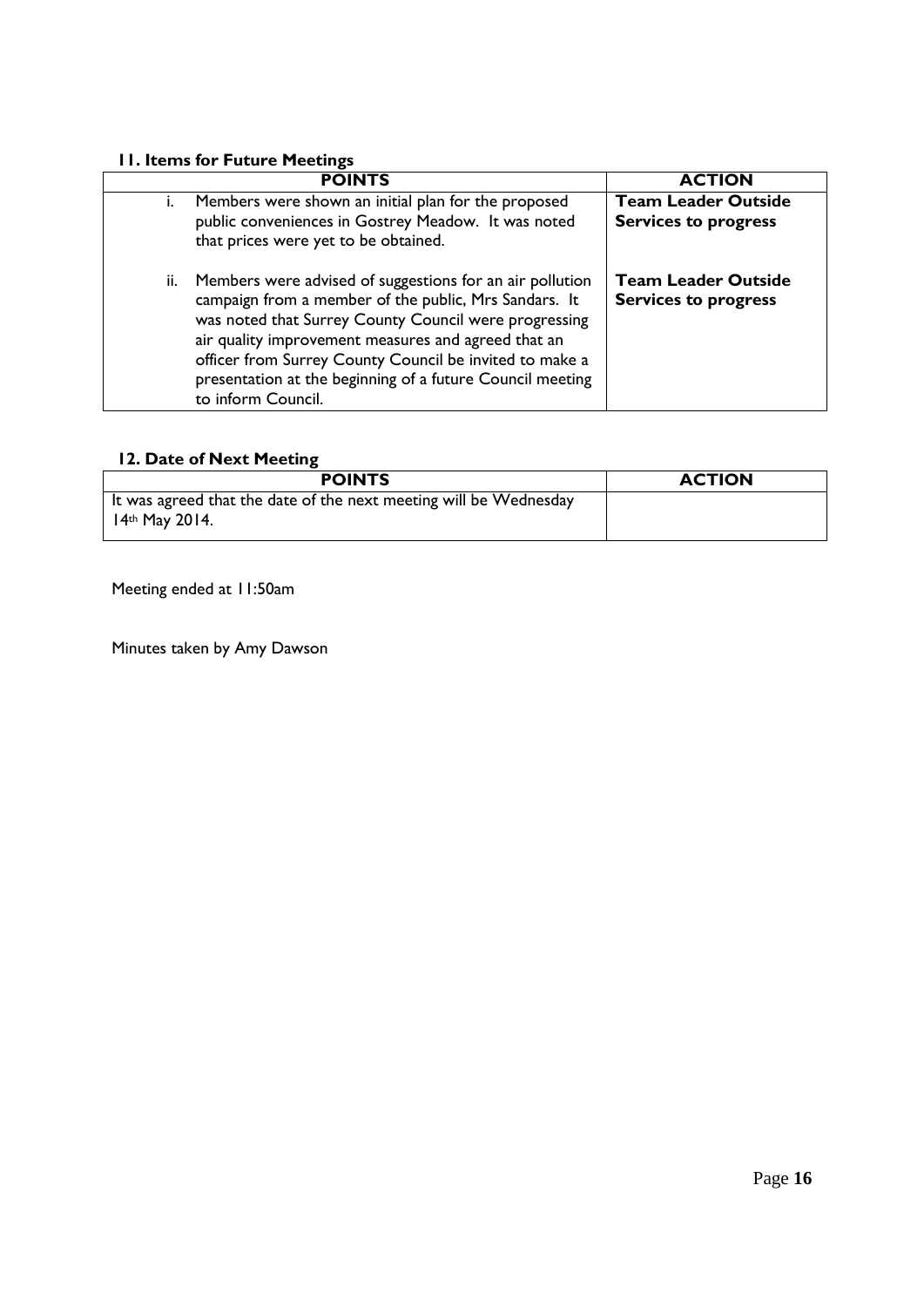

# **C**

**Notes** Strategy and Finance Working Group

# **Time and date**

9.30am Tuesday 8th April 2014

# **Place**

Town Clerk's Office, South Street, Farnham

# **Attendees:**

Members: Councillors David Beaman, Carole Cockburn, Jill Hargreaves, Jeremy Ricketts, and John Ward.

# Officers present: Iain Lynch (Town Clerk) Rachel Aves (Team Leader Corporate Governance), Alan Corcoran (part)

# **1. Apologies**

Apologies were received from Cllrs Frost and Steel.

# **2. Declarations of Interest:**

Members of Waverley Borough Council declared personal interests as Councillors of that authority.

# **3. Notes of Meeting held on 4th March 2014**

| <b>POINTS</b>          | <b>ACTION</b> |
|------------------------|---------------|
| The notes were agreed. |               |
|                        |               |

# **4. Finance**

| <b>POINTS</b>                                                                                                                                                                                                               | <b>ACTION</b>                       |
|-----------------------------------------------------------------------------------------------------------------------------------------------------------------------------------------------------------------------------|-------------------------------------|
| Members noted that the expected Outturn for 2013/14 was not yet                                                                                                                                                             |                                     |
| available as there were some final transactions to be made in the                                                                                                                                                           |                                     |
| finance system, such as journaling of receipts in advance.                                                                                                                                                                  |                                     |
| It was noted that the service areas were likely to have some surplus<br>expenditure, largely to due savings on staffing throughout the year<br>which would offset some of the expenditure on the refurbishment<br>projects. |                                     |
| Cllr Beaman asked if about progress made on the procurement of<br>environmentally friendly van for the Outside Workforce. The Town                                                                                          | <b>Team Leader Outside Services</b> |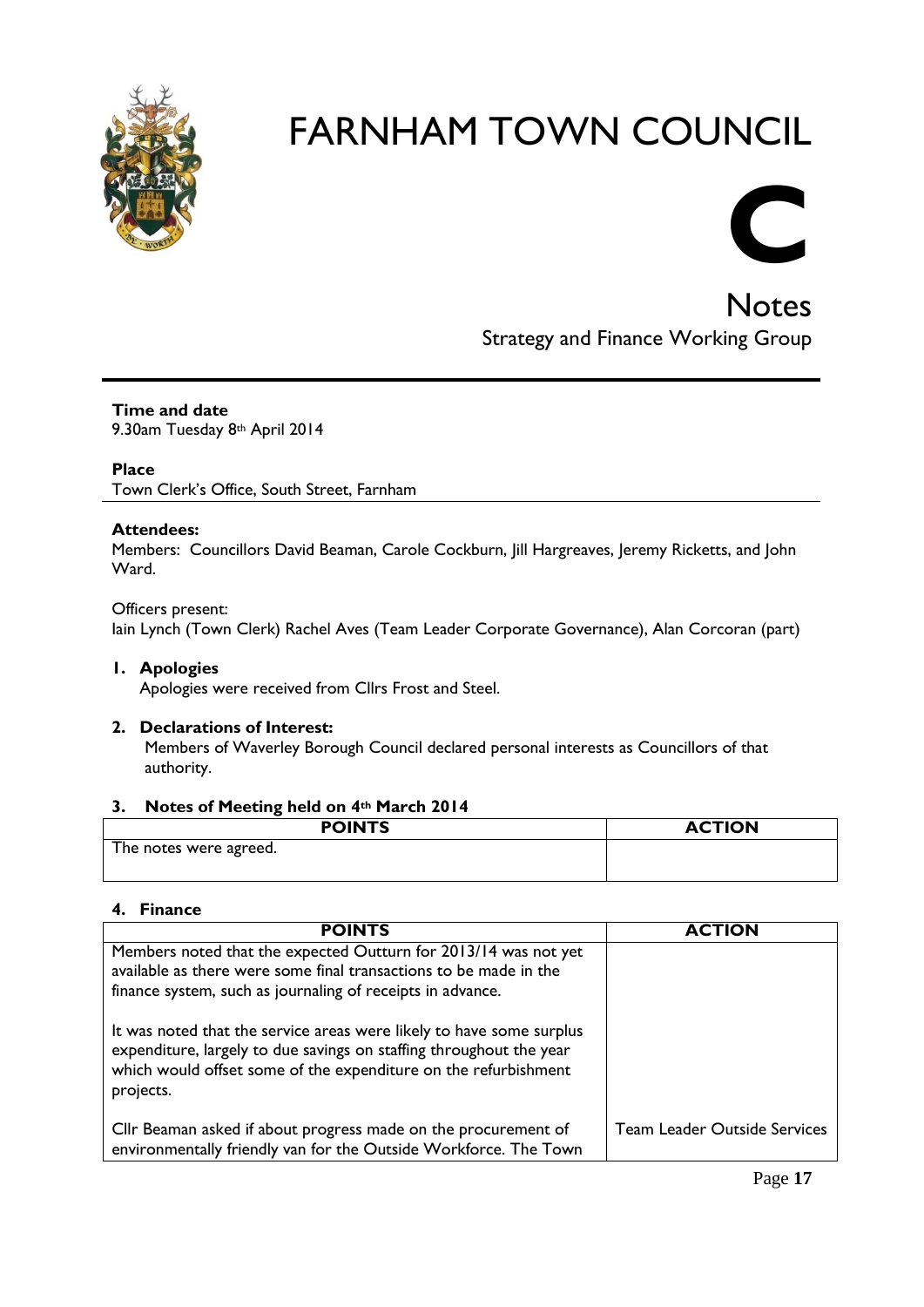| Clerk advised that the initial trials had not been as successful as<br>hoped such this could not be finalised within the 2013/14 financial<br>year. It was noted that further research was continuing.                                                                                                                                |                                                                                                                   |
|---------------------------------------------------------------------------------------------------------------------------------------------------------------------------------------------------------------------------------------------------------------------------------------------------------------------------------------|-------------------------------------------------------------------------------------------------------------------|
| Members reviewed the list of Direct Debits and Standing Orders<br>attached at annex I to these minutes. It was noted that the direct<br>debit to Wisetiger would be cancelled once the new website was<br>launched and active to be replaced by a new Direct debit at a lower<br>level for Plug and Play, the new website contractor. | <b>Recommendation to</b><br><b>Council: That the list of</b><br>direct debits and standing<br>orders be approved. |

# **5. Governance Statement**

| <b>POINTS</b>                                                        | <b>ACTION</b>               |
|----------------------------------------------------------------------|-----------------------------|
| Members reviewed and welcomed the Governance Statement               | <b>Recommendation to</b>    |
| attached at annex 2 to these minutes. Members were pleased to note   | <b>Council: That the</b>    |
| that the key objectives for the current Council term had either been | <b>Governance Statement</b> |
| met, or were in progress. Members felt that this was a significant   | be approved.                |
| success.                                                             |                             |
|                                                                      |                             |

# **6. Contracts update**

|      | <b>POINTS</b>                                                                                                                                                                                                                                                                                                                                                                                                                                                                           | <b>ACTION</b>                             |
|------|-----------------------------------------------------------------------------------------------------------------------------------------------------------------------------------------------------------------------------------------------------------------------------------------------------------------------------------------------------------------------------------------------------------------------------------------------------------------------------------------|-------------------------------------------|
| i.   | <b>Website</b><br>Members were updated on the progress of the new website<br>design. It was noted that the front page design had now been<br>completed and the internal pages were being designed.<br>Members noted the revised schedule would mean a launch<br>around the end of May.                                                                                                                                                                                                  |                                           |
| ii.  | <b>Wrecclesham Community Centre</b><br>Members noted that the opening of the renovated community<br>centre was scheduled for 10th May at 11.30am. The Town<br>Clerk advised that the community centre Trustees had invited<br>The Rt Hon Jeremy Hunt MP for the opening and that the<br>CEO of the Sita Trust would also be in attendance.<br>Members welcomed the news that the Farnham Institute had<br>also agreed to contribute to the renovation of the flooring in<br>the centre. |                                           |
|      | It was noted that a plaque was being designed to celebrate<br>the renovation of the community centre, which would include<br>details of main contributors to the project.<br>Members discussed the lease for of the building to the<br>community centre trust. It was agreed that a review of the<br>lease would be discussed at a future meeting.                                                                                                                                      | <b>Contracts &amp; Facilities Officer</b> |
| iii. | <b>Cemetery Chapels</b><br>It was noted that the Town Clerk had written to the Head of<br>Planning at Waverley Borough Council in respect of the<br>position of the Hale Cemetery Chapel within the 400m SPA<br>Zone and that further options were being considered                                                                                                                                                                                                                     |                                           |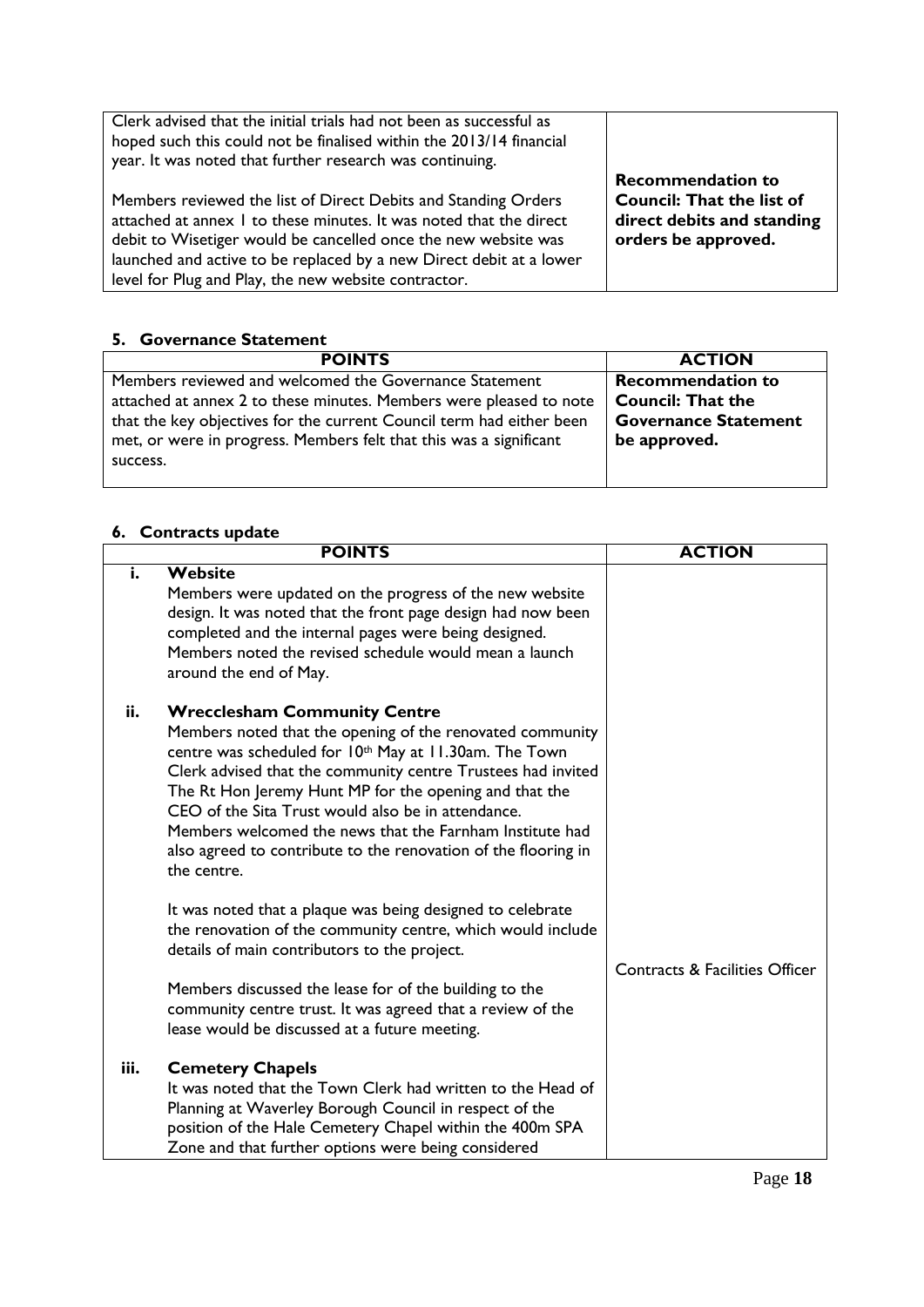|     | Members noted that some initial work on West Street<br>Chapel had commenced, and that the focus was on preparing<br>it for as a first phase. It was noted there were issues to do<br>with finding a suitable sewerage outlet, which would need<br>agreement from the Environment Agency. |  |
|-----|------------------------------------------------------------------------------------------------------------------------------------------------------------------------------------------------------------------------------------------------------------------------------------------|--|
| iv. | <b>Council Offices</b><br>Members noted that the official opening of the Tindle suite<br>was being held on Monday 28th April and that the time was to<br>be confirmed.                                                                                                                   |  |

# **7. TAG Farnborough Airport Consultation**

| <b>POINTS</b>                                                               | <b>ACTION</b>                                     |
|-----------------------------------------------------------------------------|---------------------------------------------------|
| Members were keen to ensure that the Council's response honed in            | <b>Recommendation to</b>                          |
| on the effect on Farnham residents, specifically raising concerns for       | <b>Council: that the points</b>                   |
| the residents of Hale who were concerned about potential noise              | raised by the working                             |
| levels and the heights of aircraft.                                         | group be endorsed for                             |
|                                                                             | inclusion in the response                         |
| It was agreed that the response should incorporate the following:           | to the TAG Farnborough                            |
| appreciation of the need for controlled airspace,                           | <b>Airport Consultation</b>                       |
| concerns over the lack of air quality monitoring in and around<br>$\bullet$ | along with any additional<br>points from Council. |
| Farnham and seeking reassurance that the residents of                       |                                                   |
| Farnham would not suffer detrimentally as a result of the<br>changes;       |                                                   |
| seeking a commitment that if noise pollution was to exceed<br>$\bullet$     |                                                   |
| the maximums as set out in the consultation report,                         |                                                   |
| adjustments would be made.                                                  |                                                   |

# **8. Task Groups**

| <b>POINTS</b>                                                       | <b>ACTION</b> |
|---------------------------------------------------------------------|---------------|
| Members agreed that the current task groups of the Strategy &       |               |
| Finance Working Group; the Infrastructure Planning and Offices Task |               |
| Groups, be reappointed for the 2014/15 municipal year.              |               |

# **9. Annual Town Meeting**

| <b>POINTS</b>                                                                                                                                                                                                                                                                                                                                              | <b>ACTION</b>                                                                                                                             |
|------------------------------------------------------------------------------------------------------------------------------------------------------------------------------------------------------------------------------------------------------------------------------------------------------------------------------------------------------------|-------------------------------------------------------------------------------------------------------------------------------------------|
| Members discussed matters arising from the Annual Town Meeting<br>and agreed that the format should be reviewed for next year. It was<br>noted that no immediate matters for debate at council came out of<br>the meeting and that working groups should discuss any outcomes for<br>review.                                                               |                                                                                                                                           |
| It was agreed that following various questions about the East<br>Street/Brightwells development, Farnham Town Council should write<br>to Waverley BC asking for an update on the construction, funding and<br>expected start date. It was also agreed that an update should be<br>sought from F & C Reit, concerning the redevelopment of the<br>Woolmead. | Town Clerk to write to<br>Waverley BC and F & C Reit<br>asking for an update on their<br>respective developments<br>plans in East Street. |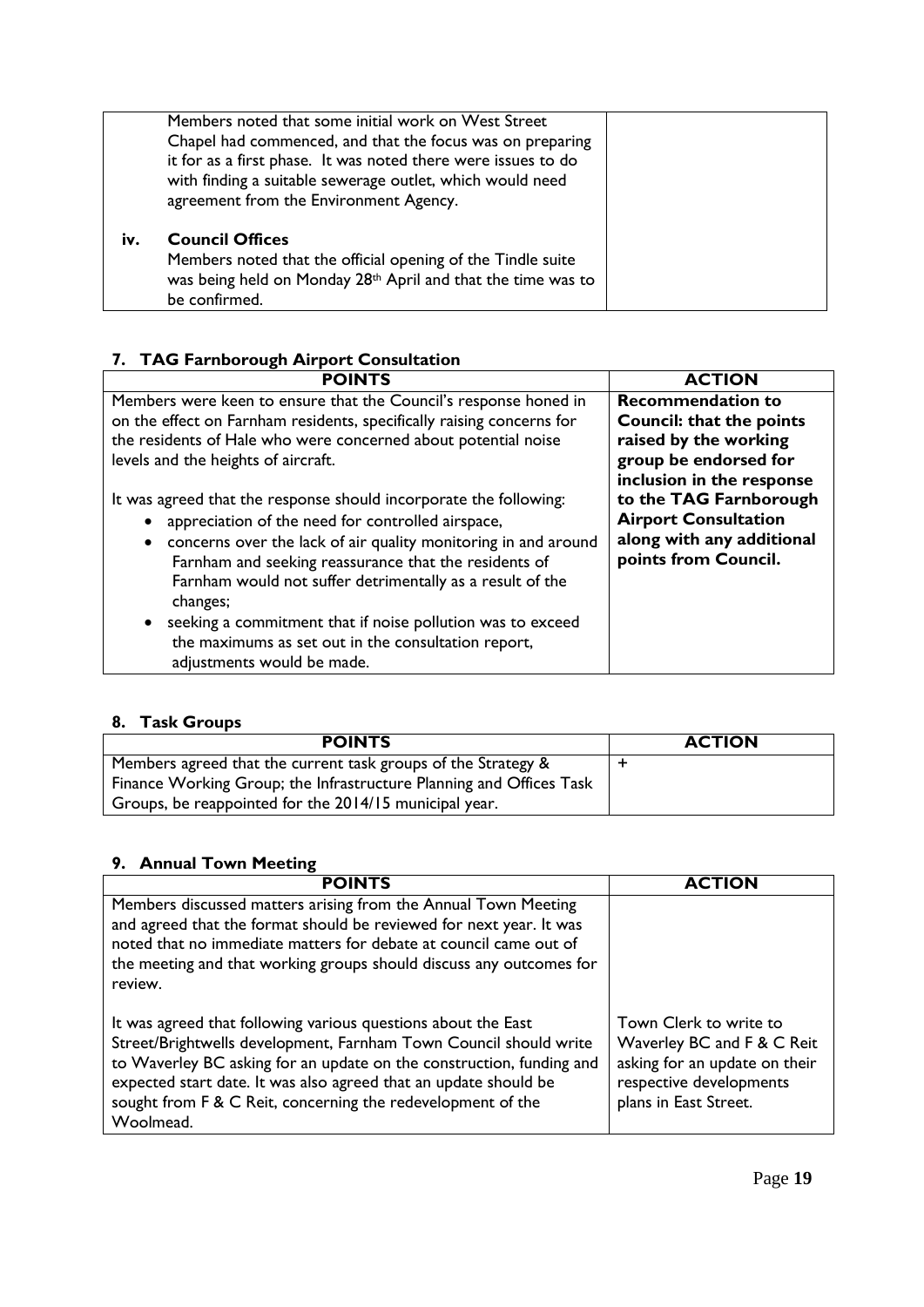# **10. Infrastructure Planning Group Update**

| <b>POINTS</b>                                                      | <b>ACTION</b> |
|--------------------------------------------------------------------|---------------|
| Cllr Cockburn advised that the most recent questionnaire had now   |               |
| closed and that results were being reviewed and would be available |               |
| for members in due course, once they had been collated in a full   |               |
| report. Members also heard that the new consultant had highlighted |               |
| some additional points in relation to the town centre and "local   |               |
| neighbourhood centres" which were being incorporated.              |               |

# **11. Town Clerk Update**

|      | <b>POINTS</b>                                                                                         | <b>ACTION</b>              |
|------|-------------------------------------------------------------------------------------------------------|----------------------------|
| i.   | The Town Clerk advised members that the Bishops Meadow                                                |                            |
|      | Trust had contacted the Council seeking some assistance with                                          |                            |
|      | funding for a wildflower meadow project which would                                                   |                            |
|      | incorporate a wildflower meadow. It was noted that phase                                              |                            |
|      | one of the wildflower meadow would cost £600 and it was                                               |                            |
|      | agreed that the Town Clerk would provide a small grant from                                           |                            |
|      | the 2014/15 small grant fund with additional support from the                                         |                            |
|      | Community Enhancement budget, as the project would                                                    |                            |
|      | support the pollinator project being run by Farnham in Bloom<br>for the Britain in Bloom competition. |                            |
| ii.  | The Town Clerk advised members that he had been in further                                            |                            |
|      | contact with the Mayor of Woodland Park (formerly West                                                |                            |
|      | Paterson) in New Jersey, USA about their centennial                                                   |                            |
|      | celebrations and the historic connection between the two                                              |                            |
|      | towns.                                                                                                |                            |
|      | Charles Bone had donated two paintings of Farnham in 1976                                             |                            |
|      | years ago, to commemorate the exchange between the                                                    |                            |
|      | towns'.                                                                                               |                            |
|      | The Mayor of Woodland Park had asked if Farnham Town                                                  | Town Clerk to confirm date |
|      | Council would like to connect by skype at a council meeting                                           | and time with Woodland     |
|      | and remotely present Farnham with a painting of their town                                            | Park.                      |
|      | for display at the Council Offices.                                                                   |                            |
| iii. | Members agreed.<br>Members were advised that the Town Clerk had written to                            |                            |
|      | Paul Wenham at Waverley BC about the transfer of assets                                               |                            |
|      | and in particular Gostrey Meadow.                                                                     |                            |
|      |                                                                                                       |                            |

# **12. Date and Time of Next Meeting**

| <b>POINTS</b>                                                    | <b>ACTION</b> |
|------------------------------------------------------------------|---------------|
| Members agreed that the next meeting would take place on Tuesday |               |
| 20th May 2014 at 9.30am.                                         |               |
|                                                                  |               |
|                                                                  |               |

Meeting ended at 11.55am

Notes written by Rachel Aves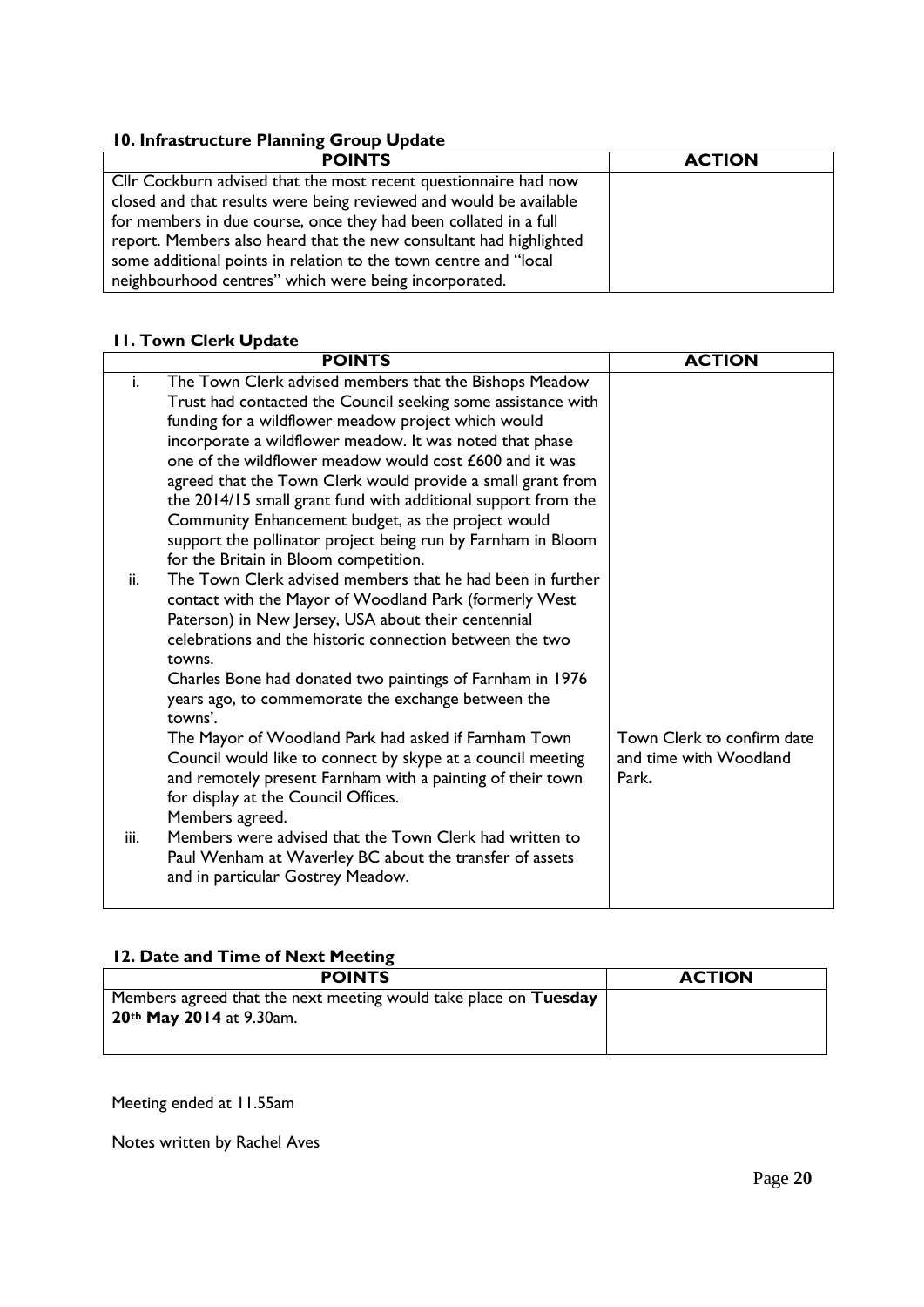# **Annex 1**

Strategy and Finance Notes 8<sup>th</sup> April 2014

| Company                       | <b>Description</b>                                                                                         | Date of DD                   | <b>Frequency</b>                                                     | <b>Approx</b><br><b>Amount</b><br>(net)           | <b>Comments</b>                                                         |
|-------------------------------|------------------------------------------------------------------------------------------------------------|------------------------------|----------------------------------------------------------------------|---------------------------------------------------|-------------------------------------------------------------------------|
| <b>BT</b>                     | <b>BT</b> Internet lines                                                                                   | 26th of month                | Quarterly                                                            | £180.00                                           | two internet<br>lines                                                   |
| <b>BT</b>                     | Fax                                                                                                        | 10th of month                | Quarterly                                                            | £80.00                                            |                                                                         |
| ВT                            | Depot phone                                                                                                | 10th of Month                | Quarterly                                                            | £80.00                                            |                                                                         |
| ВT                            | Switchboard Lines                                                                                          | 26th of month                | Quarterly                                                            | £1,200.00                                         |                                                                         |
| Calor                         | Depot, bulk gas<br>delivery                                                                                | variable                     | infrequently<br>as necessary,<br>(two<br>transactions<br>in 2012/13) | £1,000.00                                         |                                                                         |
| Calor                         | Standing charge for<br>gas                                                                                 | 28th of month                | Quarterly                                                            | £95.00                                            |                                                                         |
| <b>Direct</b><br><b>Fuels</b> | Fuel for all OWF<br>vehicles, paid on<br>Fuel cards                                                        | variable, as card<br>is used | variable                                                             | £400 average                                      |                                                                         |
| <b>HSBC</b>                   | Charge cards for<br>designated staff                                                                       | last day of<br>month         | monthly                                                              | variable                                          | Supporting<br>documentation<br>reviewed by<br>RFO and<br><b>Members</b> |
| <b>HSBC</b>                   | Charges for<br><b>HSBCNet services</b><br>and facilities, eg<br><b>BACS</b> payments,<br>online statements | second week of<br>month      | monthly                                                              | Approx £120                                       |                                                                         |
| Kent<br>County<br>Council     | Photocopier lease                                                                                          | second week of<br>month      | quarterly                                                            | £450.00                                           | Contract from<br>Aug 2012 to<br>Aug 2015                                |
| Moorepay                      | Payroll processing                                                                                         | 21st of month                | Monthly                                                              | Around £60,<br>depending on<br>number of<br>staff |                                                                         |
| Neopost<br>Credifon           | Franking of post                                                                                           | whenever we<br>re-credit     | variable, on<br>average two<br>or three times<br>a month             | £150 each re-<br>credit                           |                                                                         |
| <b>PWLB</b>                   | Loan repayment                                                                                             | May and Oct                  | twice per year                                                       | £5,113.00                                         | Fixed payment<br>until October<br>2022                                  |
| Royal Mail                    | Prepaid envelopes                                                                                          | as used                      | on average<br>once a year                                            | £100.00                                           | Will increase if<br>more surveys<br>undertaken                          |

# **Direct Debit Payments 2014/15**

Page **21**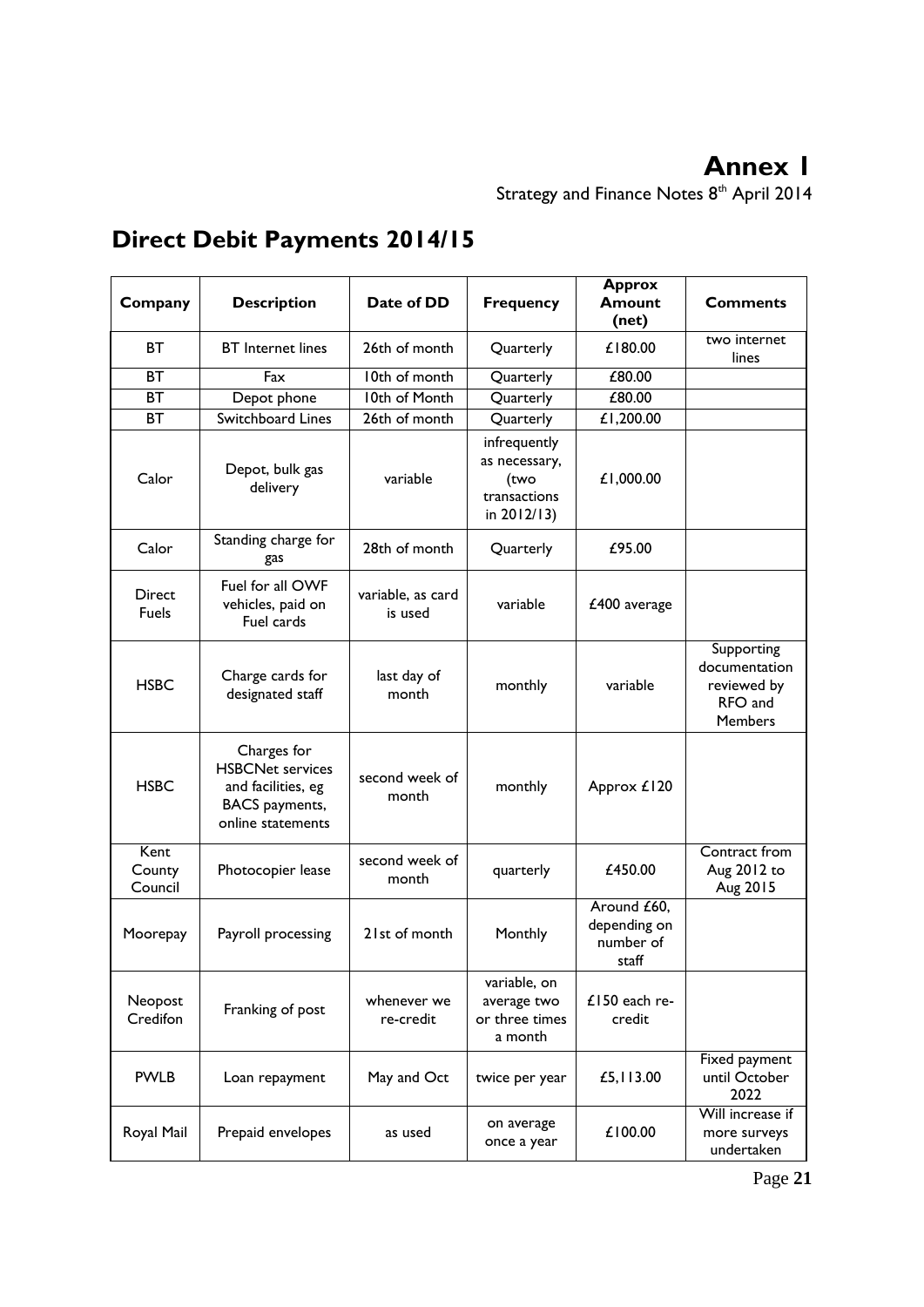| Company              | <b>Description</b>                        | Date of DD           | <b>Frequency</b>                               | <b>Approx</b><br>Amount<br>(net) | <b>Comments</b>                                                       |
|----------------------|-------------------------------------------|----------------------|------------------------------------------------|----------------------------------|-----------------------------------------------------------------------|
| South East<br>Water  | multiple accounts                         | 1st of month         | Monthly                                        | Total in region<br>of £500 pcm   |                                                                       |
| Southern<br>Electric | multiple accounts                         | variable             | each account<br>quarterly, but<br>dates differ | unknown                          |                                                                       |
| Vodafone             | Mobile telephones                         | Last day of<br>month | Monthly                                        | £220.00                          | Lone workers &<br>Outside<br>Workforce                                |
| <b>WBC</b>           | Cemetery rates                            | l st                 | monthly, 1st<br>10 months                      | £397.00                          |                                                                       |
| <b>WBC</b>           | Depot rates                               | l st                 | monthly, 1st<br>10 months                      | £356.00                          |                                                                       |
| <b>WBC</b>           | Public toilets rates                      | l st                 | monthly, 1st<br>10 months                      | £306.00                          |                                                                       |
| <b>WBC</b>           | Town Hall rates                           | l st                 | monthly, 1st<br>10 months                      | £1,837.00                        |                                                                       |
| Wisetiger            | Website<br>maintenance and<br>development | 25th of Month        | Standing<br>order                              | £684.00                          | Tendered and<br>new supplier<br>contracted to<br>commence May<br>2014 |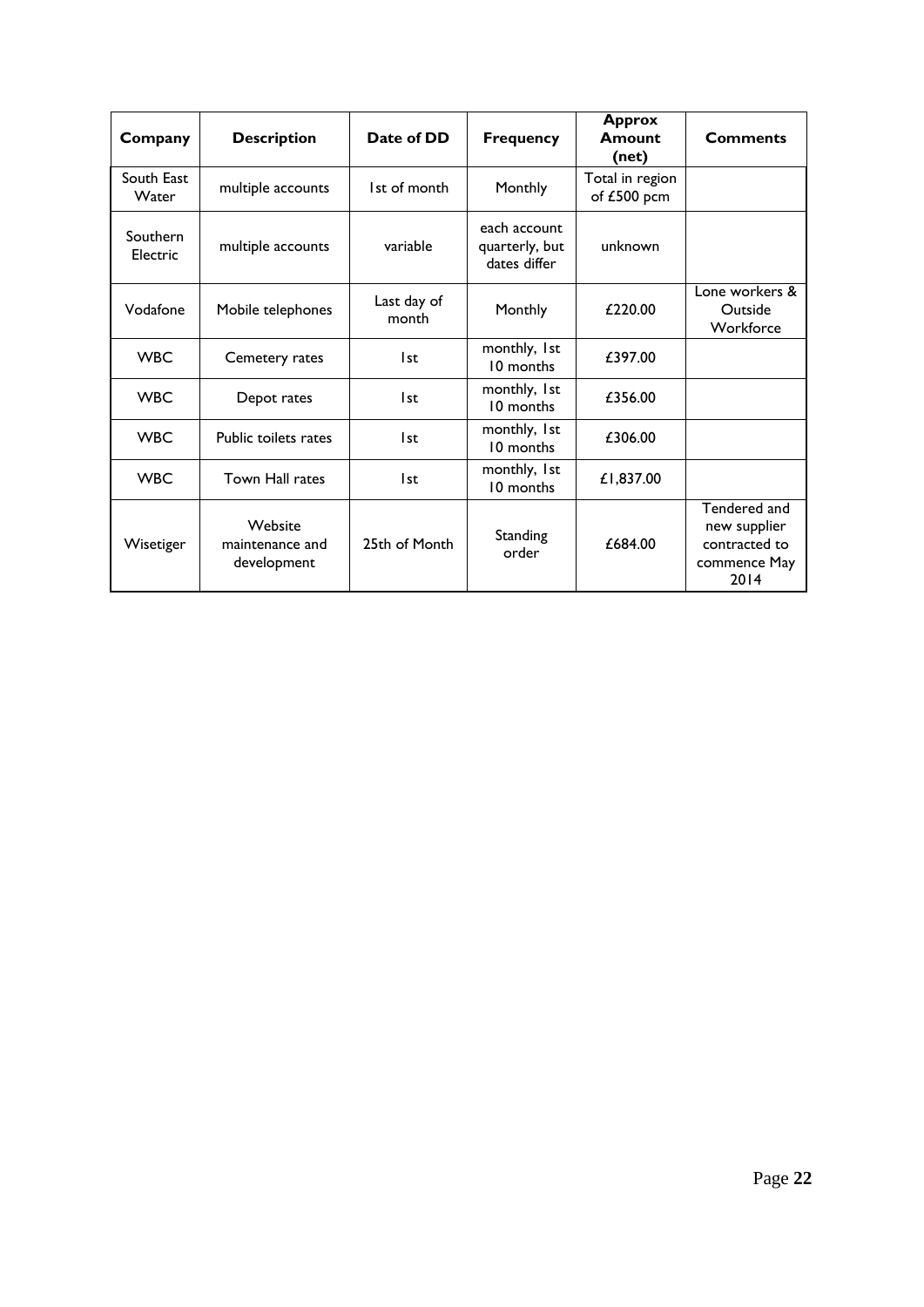# **Annex 2**

Strategy and Finance Notes 8<sup>th</sup> April 2014



# **Code of Corporate Governance**

# **1 Introduction**

- 1.1 Farnham Town Council is committed to the principles of good corporate governance and wishes to confirm its ongoing commitment and intentions through the development, adoption and continued maintenance of a Code of Corporate Governance.
- 1.2 Farnham Town Council is responsible for ensuring that its business is conducted in accordance with the law and proper standards; ensuring that public money is safeguarded and properly accounted for and used economically, efficiently and effectively.
- 1.3 This document therefore sets out and describes the Council's commitment to corporate governance. It identifies the arrangements that have been made, and will continue to be made, to ensure its effective implementation and application in all aspects of the Council's work.

# **2 What is Corporate Governance?**

- 2.1 For the purpose of this Code, Farnham Town Council has accepted the definition of Corporate Governance as follows:- "Corporate governance is the system by which local authorities direct and control their functions and relate to their communities" .
- 2.2 In so far as it is appropriate for the Town and Parish tier of local government, Farnham Town Council follows the CIPFA/SOLACE Governance Framework Core Principles. The six core principles referred to in the Framework are:
	- Focussing on the purpose of the Authority and on outcomes for the Community and creating and implementing a vision for the local area – the Council's Vision and Key Objectives were agreed at Council on 1st December 2011 and can be found at [www.farnham.gov.uk;](http://www.farnham.gov.uk/)
	- Members and Officers working together to achieve a common purpose with clearly defined functions and roles;
	- Promoting values for the Council and demonstrating the values of good governance through upholding high standard of conduct and behaviour;
	- Taking informed and transparent decisions which are subject to effective scrutiny and managing risk;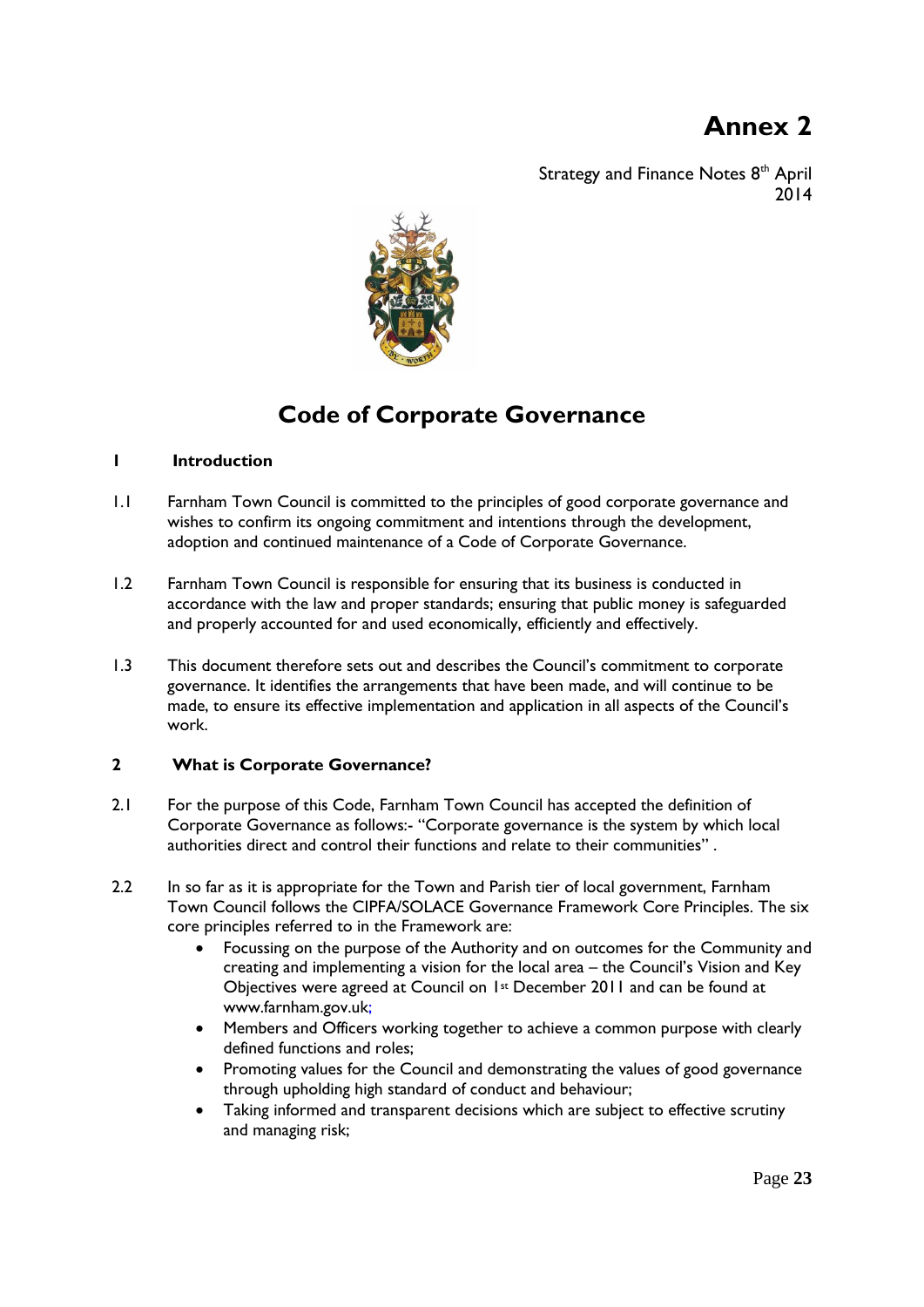- Developing the capacity and capability of Members and Officers to be effective the Council has a proactive attitude to training, promoting training for Councillor and Officers to ensure that its business is conducted in the most efficient and effective manner; and
- Engaging with local people and other stakeholders and professionals where appropriate, to ensure robust accountability.
- 2.3 Farnham Town Council recognises that effective local government relies upon establishing and maintaining the confidence of the public in both the elected Members and Officers of the Council. It further recognises that the setting of high standards of self-governance provides a clear and demonstrable lead to both our existing and potential partners and therefore provides the basis of effective community governance.

# **3 The Principles**

- 3.1 Farnham Town Council positively recognises and accepts the following underlying principles of good governance:
	- Transparency, openness and inclusivity
	- Integrity
	- **•** Accountability
	- Risk management
	- Continuous improvement by developing the capacity of officers and members
- 3.2 In order to comply with these principles, the Council undertakes to ensure that systems and processes are continually monitored and reviewed.
- 3.3 The need for effective leadership is acknowledged as providing the keystone to corporate governance and as such, the principles can only be achieved if effective leadership is demonstrated through:
	- Providing a vision for the community and leading by example in decision making and other processes and actions; and
	- Members and Officers conducting themselves in accordance with high standards of conduct.

# **4 The Vision of the Council**

- 4.1 Farnham Town Council is determined to continuously improve the services it delivers and to meet the wider needs and aspirations of the community.
- 4.2 Farnham Town Council's vision for 2011-15, agreed in December 2011, is that "The Council should be seen as being the influential and effective voice for Farnham, bringing together the views of all organisations working for the good of the Town". The Council aims to be an effective organisation providing high quality, sustainable services and facilities for the residents and businesses of Farnham, with a strong and respected voice representing Farnham's best interests.
- 4.3 Key objectives agreed for the Council term 2011-15 were to:
	- Fight for better infrastructure for the town including roads, transport, education, improved air quality and better access for pedestrians;
	- Deliver improvements which make visible difference in the town, including a greener environment with more trees in the town centre and at other key locations;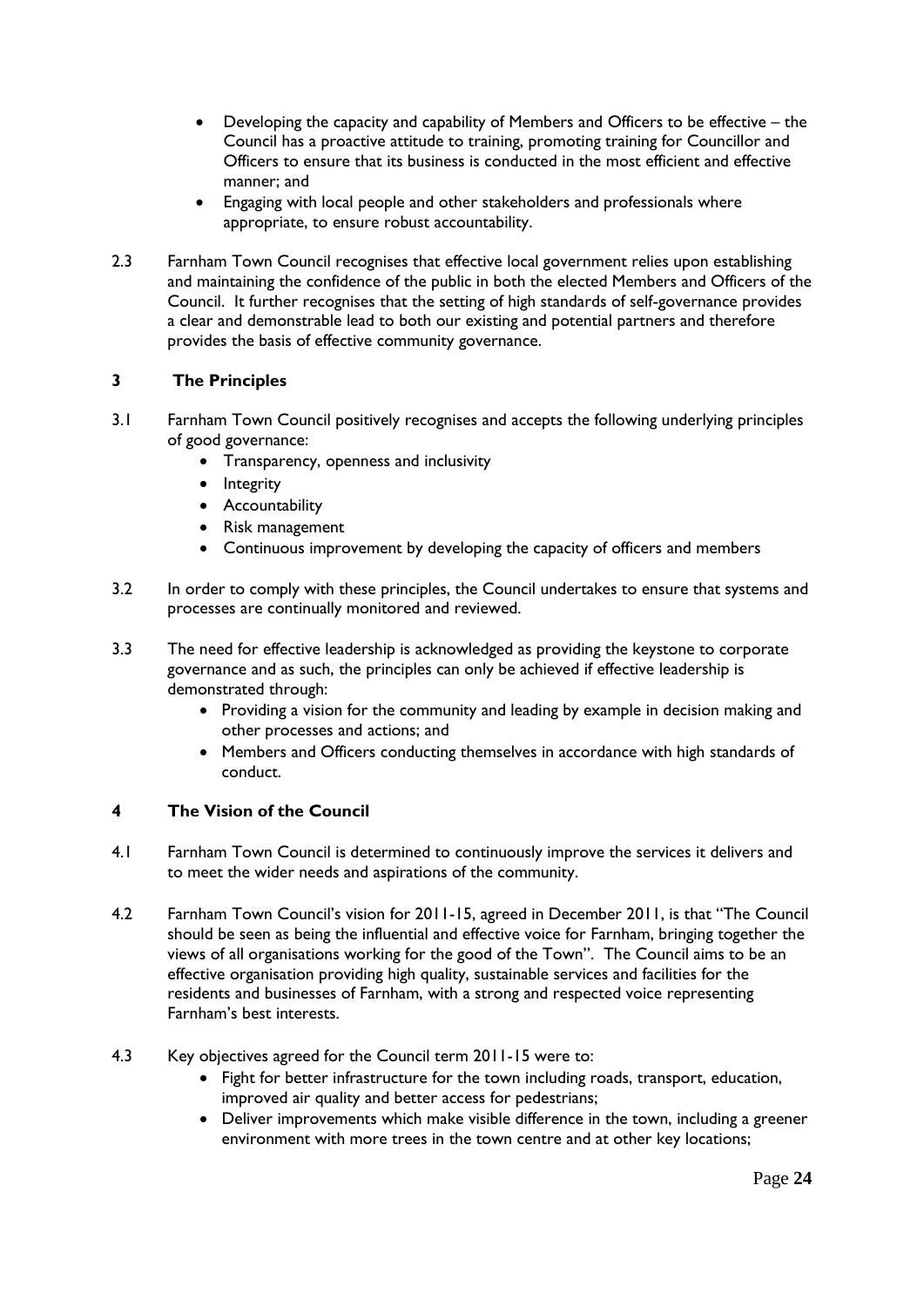- Progress the production of a Neighbourhood Plan which will meet the needs of Farnham residents now and in the future;
- Bring the Cemetery Chapels back into use, explore terms for bringing back assets bought by the people of Farnham into local management and ownership (eg Gostrey Meadow);
- Strive to seek out funding from other sources, particularly by increasing fees and charges and through securing funds from other bodies such as Surrey CC eg by acting as an agent for local service delivery; and
- Ensure the Town Council continues to achieve value for money in all services being provided locally, spending every pound as if it were our own.
- 4.4 In delivering the vision and objectives, Farnham Town Council will:
	- Provide services and events which local people need and support;
	- Promote the interests of all the members of our local community and ensure that the community in Farnham is better prepared to face the future;
	- Ensure that the qualities that make Farnham a special place are protected and enhanced
	- Aim for excellence and seek to provide the highest quality of service; and
	- Work towards being an efficient and well managed organisation that continuously improves.

# **5 Farnham Town Council's Values**

Farnham Town Council will seek to work in the following ways:

- Be open, honest and transparent;
- Improve efficiency by valuing the contributions of all staff and councillors and volunteers;
- Work with partners and other local organisations to created added value and synergy; and
- Promote effective communication both internally and externally

# **6 Engaging with the Community**

Farnham Town Council will measure its effectiveness by:

- Reviewing services, contracts and risk on a regular basis;
- Undertaking regular resident and customer consultation through coffee mornings, the Annual Town Meeting, information stalls at events and through satisfaction surveys;
- Members of the public are encouraged to attend Full Council and to ask questions or make statements about services provided by the Council;
- Reviewing performance and management of progress against targets and achievements; and
- Monitoring compliments and complaints as a measure of user satisfaction.

# **7 Functions and Activities:**

Farnham Town Council recognises that:

- The success and integrity of the Council's activities is derived from understanding the needs of the Farnham, including social, economic and environmental considerations, as well as the needs, requirements and aspirations of its citizens, customers and service users;
- The importance of having defined roles and responsibilities of Members and Officers and appropriate structures which make effective use of scarce resources, allows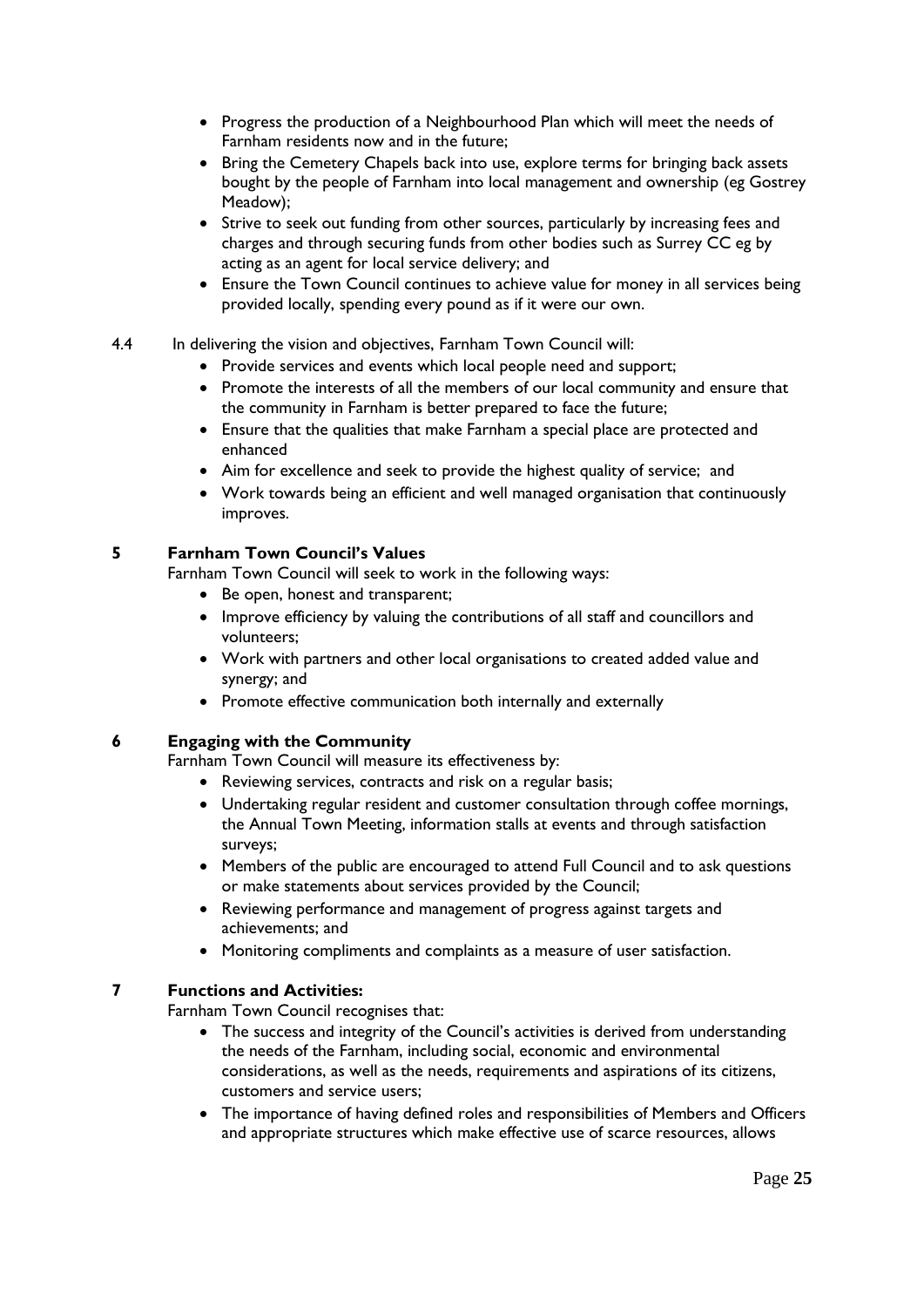challenge and change, including organisational and political collaboration, and promotes a strong and sustainable partnership between Members and Officers; and

• The principles of strong and effective governance and community leadership will deliver the measurable benefits for Farnham and its citizens.

# **8 Corporate Governance at Farnham:**

- 8.1 In order to comply with the principles of governance set out above, it is vital that these are reflected in each aspect of the Council's undertakings. For the purposes of corporate governance the following areas of focus will be pursued;
	- Community Focus;
	- Service delivery arrangements focussed on value for money and effectiveness;
	- Structures and Processes;
	- Risk Management and Internal Control; and
	- Standards of Conduct.
- 8.2 This Code of Corporate Governance specifically seeks to identify the action to be taken for each of these areas

# 8.2.1 **Community Focus** – Farnham Town Council will:

- Work for and with the community of Farnham;
- Exercise leadership in the community, where appropriate;
- Undertake an ambassadorial role to promote the well-being of Farnham where appropriate;
- Communicate with all sections of the community;
- Publish an Annual Report on activities and performance; and
- Publish an Annual Statement of Accounts.
- 8.2.2 **Service Delivery Arrangements -** Farnham Town Council will:
	- Ensure that continuous improvement is sought;
	- Ensure that agreed policies are implemented; and
	- Foster effective relationships and partnerships with the public and private sectors.

## 8.2.3 **Structures and Processes** Farnham Town Council will:

- Maintain effective political and managerial structures and processes to govern decision making; and
- Maintain clearly documented protocols governing relationships between Members and Officers.

## 8.2.4 **Risk Management and Internal Control -** Farnham Town Council will:

- Establish and maintain a systematic approach and process for managing risk. The Council is committed to ensure that effective risk management is an integral part of all of the Council's activities. This contributes to the successful management and delivery of the Council's corporate objectives and supports its strategic direction through informed decision-making. The Council reviews risks annually at officer, working group and Council levels to ensure risk is effectively managed. The Council has sought to embed effective risk management into its culture, processes and structure to ensure that opportunities are maximised. The Council encourages managers to identify, assess and manage risks, and learn to accept the right risks;
	- Appoint independent Internal Auditors to ensure the internal control processes operating throughout the authority are effectively reviewed and tested on a systematic basis;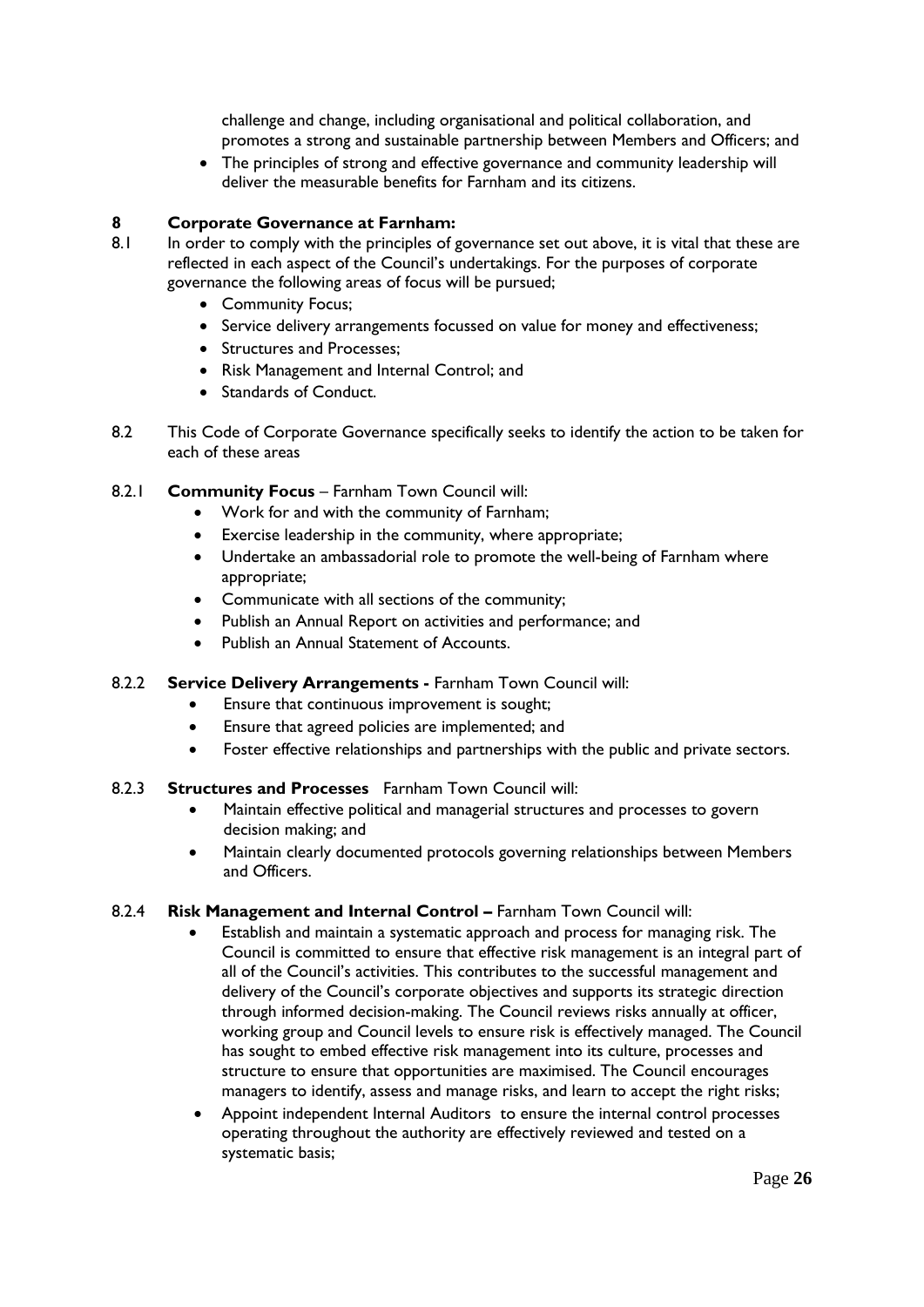- Work with BDO, the appointed External Auditors, who will provide the authority and the public with an independent external opinion annually as to the accuracy and integrity of the financial statements and the effectiveness of Farnham Town Council's internal control systems;
- As part of its ongoing commitment to ensure it mitigates risk and has effective and up to date risk management in place, Farnham Town Council has engaged Ellis Whittam to provide Health & Safety Risk Management and advice. As part of this contract a new Health and Safety Policy has been developed and implemented. Ellis Whittam also advises on any areas of best practice and changes that may be necessary; and
- The Council will carry insurance in such amounts and in respect of such perils as will provide protection against significant losses, where insurance is required by law or contract and in other circumstances where risks are insurable and premiums costeffective.

# 8.2.5 **Standards of Conduct –** Farnham Town Council's Members and Management Team will:

- Exercise leadership by conducting themselves as role models for others within the authority to follow;
- Define the standards of personal behaviour that are expected from Members and staff and all those involved in service delivery;
- Maintain a Member Officer protocol for effective working arrangements; and
- Put in place and maintain arrangements to deal with conduct which falls below expected standards.

# 8.2.6 **Code of Conduct for Councillors**

Farnham Town Council has adopted a new Model Code of Conduct following the implementation of the Localism Act 2011. Members of Council have made declarations in accordance with Code or the previous code and completed Notifications of Disclosable Pecuniary Interests. Copies of Members' declarations are available on the Farnham website. The Farnham Code is in line with the Waverley Borough Council Code, and any breaches of the Code would be investigated by the Waverley Standards Committee.

# 8.2.7 **Openness and Reporting on Corporate Governance at Farnham**

Farnham Town Council will:

- Ensure that the Code of Corporate Governance is made available to all Members and Officers, and is made publicly available through the use of the Council's website, local Council information points etc.;
- Review the Code of Corporate Governance annually;
- Carry out budget monitoring on a regular basis, with reports being submitted to the Strategy and Finance Working Group by the Responsible Financial Officer and Clerk to the Council; and
- Consider and review internal and external audit reports at least annually.

# **9 The facilitation of policy and decision-making**.

- 9.1 The Council meets nine times a year, defining corporate policy and making decisions in relation to all recommendations from the Working Groups. The Council has five Working Groups to ensure the effective management of its business which are:
	- Strategy and Finance
		- o Infrastructure Planning Task Group
		- o Offices Task Group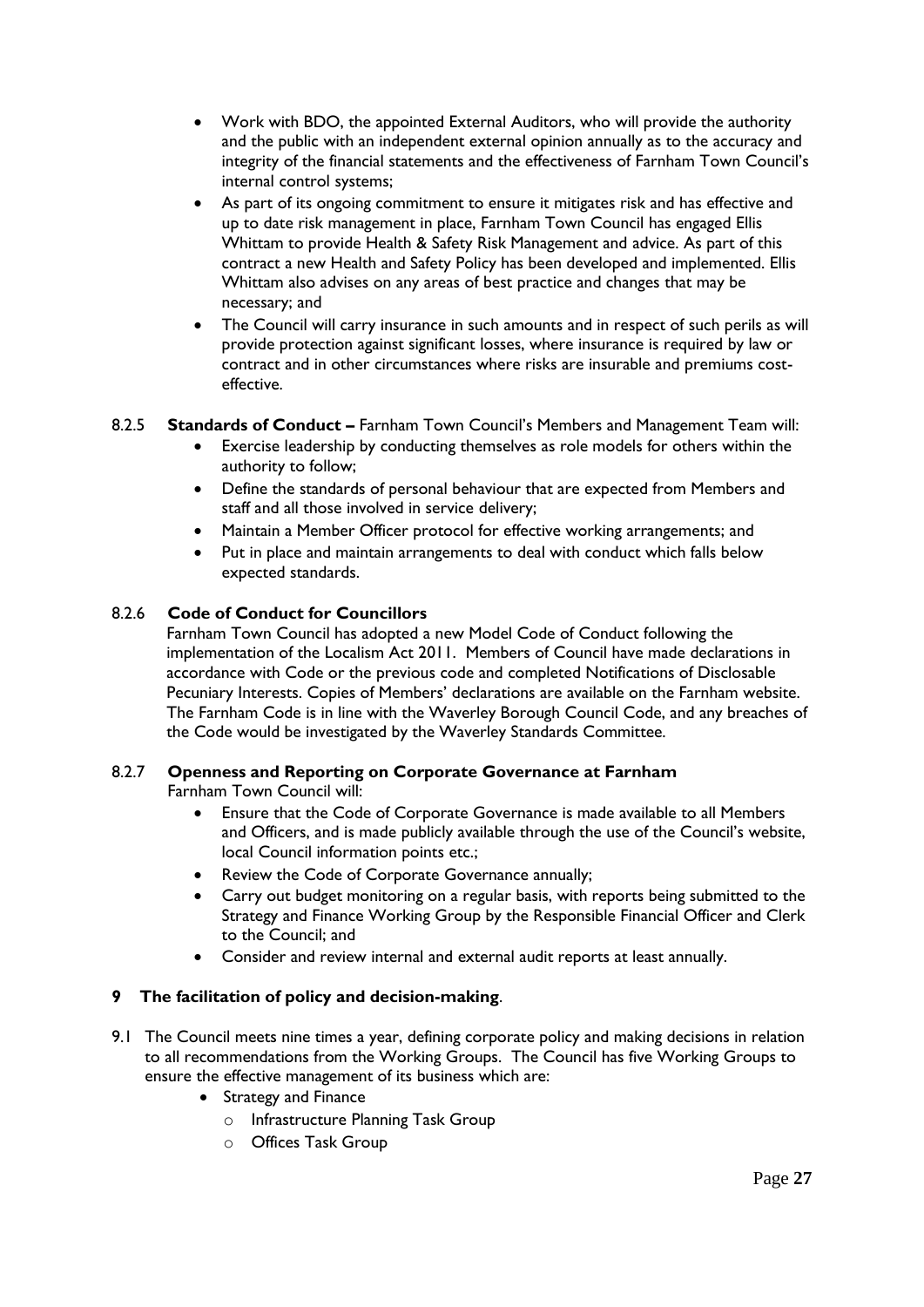- o HR Panel
- Cemeteries and Appeals
- Community Enhancement
- Tourism and Events
- Planning and Licensing Consultative Group
- 9.2 The Working Groups manage agreed areas of responsibility and each has its own Terms of Reference which are reviewed regularly. All Working Group decisions are reported as recommendations to Full Council for adoption. The Planning and Licensing Consultative Group is delegated, in tandem with the Town Clerk, to pass comments to the Planning and Licensing authority, on behalf of the Council.
- 9.3 The Council operates within a framework of Standing Orders and Financial Regulations to ensure that decision making is efficient, transparent and accountable. The Council adopted new Standing Orders in March 2012 and reviewed its Financial Regulations in March 2013 to ensure that they meet the requirements of new legislation and current best practice. Copies of these documents can be viewed on the Council's website.
- 9.4 In order to ensure compliance with established policies, procedures, laws and regulations, Councillor training is undertaken as appropriate to ensure that Members are informed on matters relating to the sector. Qualified officers including the Clerk to the Council, who is also the Responsible Finance Officer (and acts as the Council's Section 151 Officer), ensure that proper arrangements are in place to make certain that the Council complies with relevant procedures, laws and regulations. The Clerk to the Council, Team Leaders and other staff actively participate in programmes of continuing professional development.

# **Date of Code**

This Code of Governance was reviewed and approved by the Full Council on Thursday 17 April 2014.

Signed:

\_\_\_\_\_\_\_\_\_\_\_\_\_\_\_\_\_\_\_\_\_\_\_ \_\_\_\_\_\_\_\_\_\_\_\_\_\_\_\_\_\_\_\_\_\_\_ Councillor Patrick Blagden CBE lain Lynch Mayor Clerk to the Council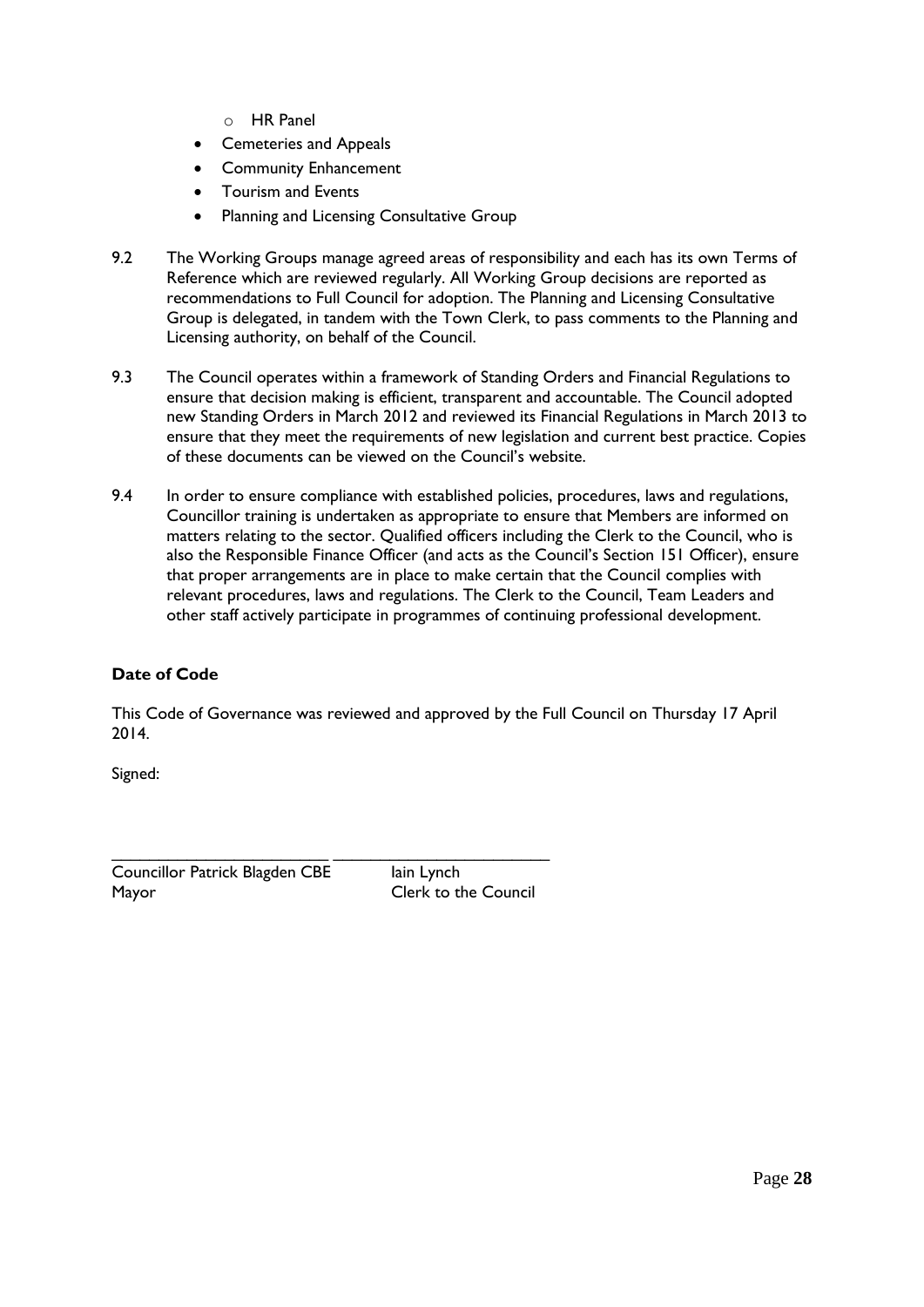



**Notes** Christmas Lights Group

**Time and date** 4pm Wednesday 9th April 2014

# **Christmas Lights 2014 onwards**

Following the expiry of the current contract for the provision, installation and storing of Christmas lights Councillors Hargreaves and Hill, as tasked by the Tourism and Events Working Group, met on 9 April to consider the designs for Christmas lights for 2014 onwards.

Three sets of proposals from three different contractors were presented and considered alongside the option of extending the existing contract for a further year. Members felt that the age of the existing lights was beginning to cause problems and that replacing the lights was the preferred solution. Consideration was also given to options to increase the impact of the scheme where there were no suitable buildings for cross-street lights, and it was agreed that making more use of lamppost lights could be beneficial.

It was therefore agreed to recommend that:

- 1) two of the three potential contractors be asked to present detailed quotations for an essentially new scheme (the third contractor was eliminated on the basis of provisional costings), based on a composite of the submissions made;
- 2) subject to budget, extensions of the scheme would be sought to: a) bring in more of West Street, and South Street; b) introduce lights nearer to the railway station; and c) have additional lamp post features and tree lights;
- 3) discussions would be held with the current contractor about the possible retention of the existing lights for Castle Street; and
- 4) the Task Group meet again to make recommendations to Council on the preferred scheme once the re-submissions by the contractors had been made.

Council is therefore asked to agree that:

- 1. a new scheme of lights be commissioned from within the existing budgetary provision; and
- 2. Surrey County Council be approached to use more of its lamp posts for feature lights if required.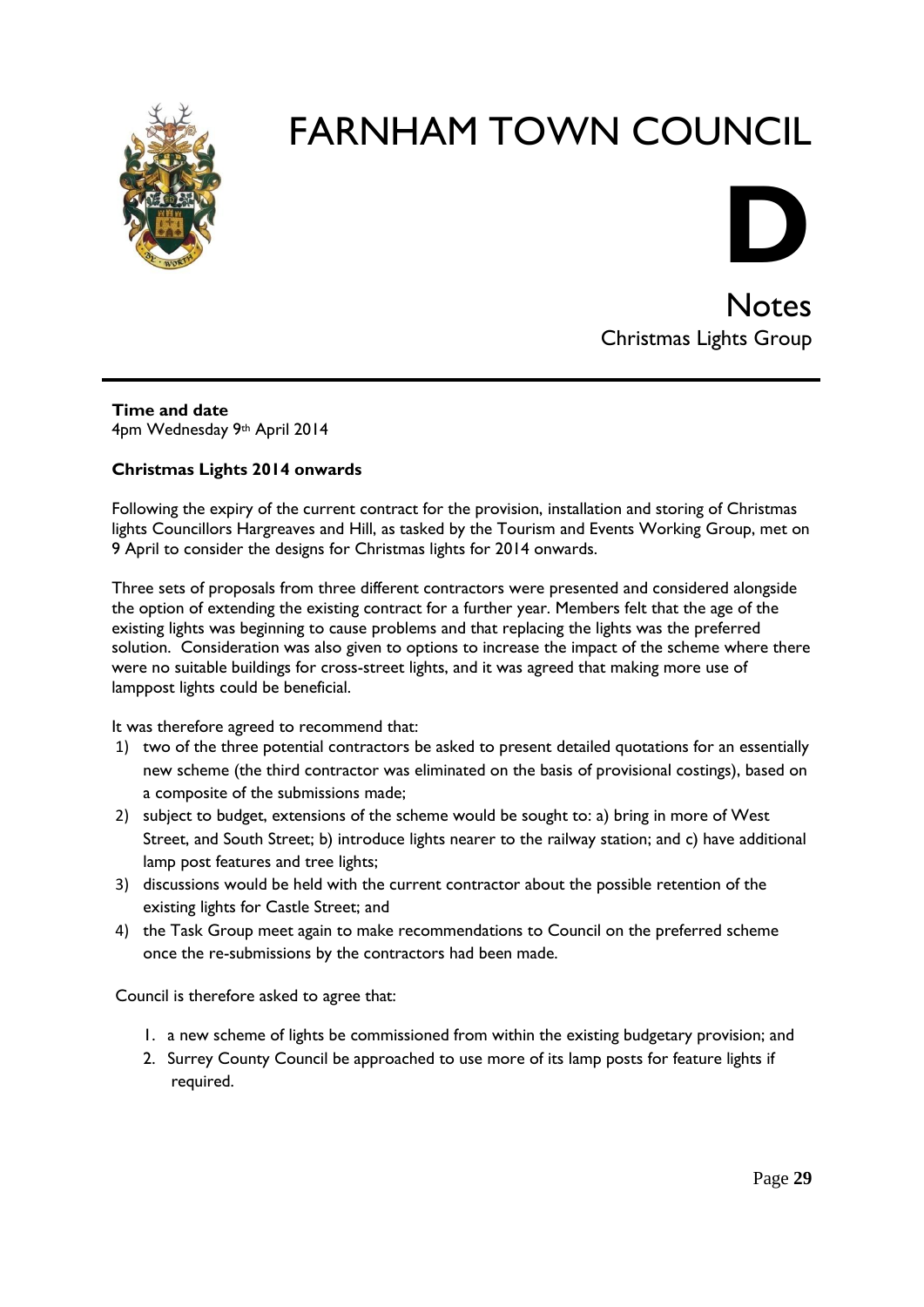



Notes Planning & Licensing Consultative Group

**Time and date** 9.30 am on Monday 24 March 2014

**Place** Council Chamber, South Street, Farnham

**Planning & Licensing Consultative Group Members Present**

Cllr D Beaman Cllr C Cockburn Cllr C Genziani Cllr J Ricketts Cllr R Steel

**Other Councillors in attendance:** Cllr P Blagden

**Officers in attendance**: Ginny Gordon

**NOTE: The comments and observations from Waverley Borough Councillors are preliminary ones prior to consideration at Borough Council level and are based on the evidence and representations to the Town Council.**

- **1. Apologies for absence** None received
- **2. Declarations of Interest** There were no declarations of interest
- **3. Applications considered by the Planning & Licensing Consultative Group on Monday 24 March 2014**
- **4. Additional comments - Application WA/2014/0341-** Erection of 14 dwellings together with associated garaging, car parking and landscaping following removal of tennis courts and demolition of storage building; formation of new vehicular access off Firgrove Hill.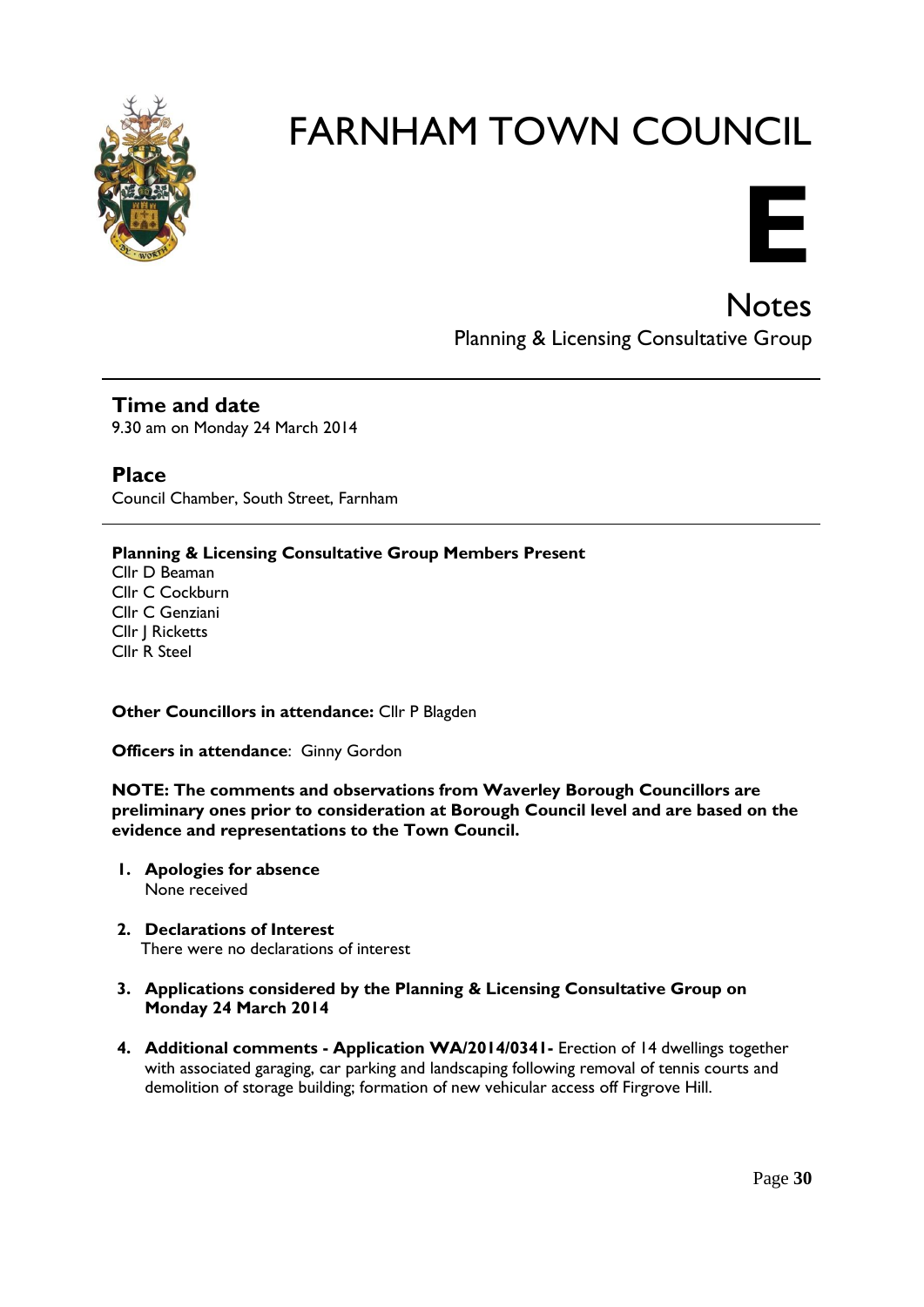| <b>Ref</b>       | Ward                          | Proposal                                                                                                                                                                                                                                                                                                                                      | <b>Site Address</b>                                                                                        | <b>Officer</b><br><b>Name</b> |
|------------------|-------------------------------|-----------------------------------------------------------------------------------------------------------------------------------------------------------------------------------------------------------------------------------------------------------------------------------------------------------------------------------------------|------------------------------------------------------------------------------------------------------------|-------------------------------|
| WA/2014/037<br>3 | Farnham<br><b>Bourne</b>      | Erection of a detached car port and<br>alterations to driveway.                                                                                                                                                                                                                                                                               | <b>HILLCOTE,</b><br><b>BOURNE</b><br><b>GROVE DRIVE,</b><br><b>FARNHAM</b><br>GUI03QX                      | Gemma<br>Page                 |
|                  |                               | <b>Farnham Town Council has no</b><br>objections.                                                                                                                                                                                                                                                                                             |                                                                                                            |                               |
| WA/2014/038<br>5 | Farnham<br><b>Bourne</b>      | Certificate of Lawfulness under Section<br>192 for the erection of extensions and<br>alterations.                                                                                                                                                                                                                                             | THE COACH<br><b>HOUSE, LEIGH</b><br>COTTAGE,<br><b>TILFORD</b><br><b>ROAD</b><br><b>FARNHAM</b><br>GU9 8HR | <b>Tim Bryson</b>             |
|                  |                               | <b>Farnham Town Council has no</b><br>comment to make but objects to<br>the increasing number of 192<br>applications                                                                                                                                                                                                                          |                                                                                                            |                               |
| CA/2014/0035     | Farnham<br><b>Bourne</b>      | <b>GREAT AUSTINS FARNHAM</b><br><b>CONSERVATION AREA.</b><br>Works to one Oak tree.                                                                                                                                                                                                                                                           | <b>6 MAVINS</b><br>ROAD,<br><b>FARNHAM</b><br>GU9 8JT                                                      | Mr A Clout                    |
|                  |                               | <b>Farnham Town Council is very</b><br>concerned about the inconsistency<br>in allowing certain trees to be felled<br>without replacing them and a loss of<br>trees, and the general feeling that<br>there is not sufficient management<br>of trees in the borough. The Town<br>Council does not want the character<br>of the area destroyed. |                                                                                                            |                               |
| WA/2014/037<br>6 | Farnham Hale<br>and Heath End | Erection of first floor extension and<br>alterations.                                                                                                                                                                                                                                                                                         | <b>IIA NORTH</b><br>AVENUE,<br><b>FARNHAM</b><br>GU9 ORE                                                   | Mark<br><b>Baker</b>          |
|                  |                               | Approved after consideration and<br>on the condition that the extensions<br>and alterations are in line with the<br>particulars of the Farnham Design<br>Statement.                                                                                                                                                                           |                                                                                                            |                               |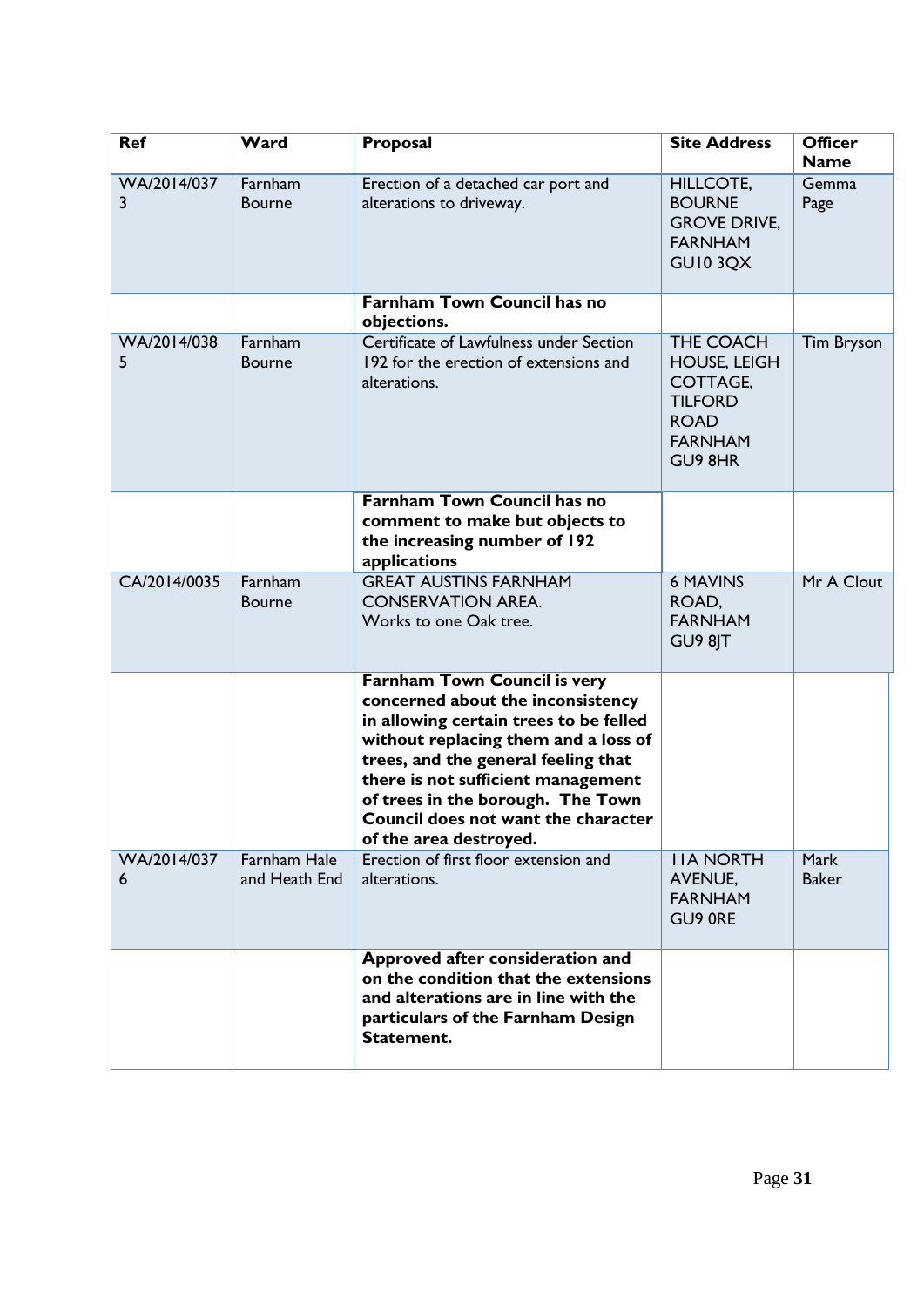| WA/2014/038<br>8              | Farnham Moor<br>Park                       | Erection of single-storey extension<br>following demolition of existing<br>conservatory.                                                                                                                                                                                                                                               | <b>I2 THOROLD</b><br>ROAD,<br><b>FARNHAM</b><br>GU9 7JY          | Rachel<br><b>Kellas</b> |
|-------------------------------|--------------------------------------------|----------------------------------------------------------------------------------------------------------------------------------------------------------------------------------------------------------------------------------------------------------------------------------------------------------------------------------------|------------------------------------------------------------------|-------------------------|
|                               |                                            | Approved after consideration and<br>on the condition that the extensions<br>and alterations are in line with the<br>particulars of the Farnham Design<br>Statement.                                                                                                                                                                    |                                                                  |                         |
| WA/2014/038<br>$\overline{2}$ | Farnham<br>Shortheath<br>and<br>Boundstone | Certificate of Lawfulness under Section<br>192 for erection of single-storey rear<br>extension following demolition of<br>conservatory.                                                                                                                                                                                                | <b>13 GREENHILL</b><br>WAY,<br><b>FARNHAM</b><br>GU9 8SZ         | Gemma<br>Page           |
|                               |                                            | <b>Farnham Town Council has no</b><br>comment to make but objects to<br>the increasing number of 192<br>applications                                                                                                                                                                                                                   |                                                                  |                         |
| TM/2014/0032                  | Farnham<br>Weybourne<br>and Badshot<br>Lea | Application for works to a tree subject of<br>Tree Preservation Order 19/01.                                                                                                                                                                                                                                                           | <b>18 OAKLAND</b><br><b>AVENUE,</b><br><b>FARNHAM</b><br>GU9 9DY | MrA<br>Clout            |
|                               |                                            | Farnham Town Council is very<br>concerned about the inconsistency<br>in allowing certain trees to be felled<br>without replacing them and a loss of<br>trees, and the general feeling that<br>there is not sufficient management<br>of trees in the borough. The Town<br>Council does not want the character<br>of the area destroyed. |                                                                  |                         |
| WA/2014/038<br>9              | Farnham<br>Weybourne<br>and Badshot<br>Lea | Erection of single-storey extension.                                                                                                                                                                                                                                                                                                   | <b>II WOODSIDE</b><br>ROAD,<br><b>FARNHAM</b><br>GU9 9DS         | Rachel<br><b>Kellas</b> |
|                               |                                            | Approved after consideration and<br>on the condition that the extension<br>is in line with the particulars of the<br>Farnham Design Statement.                                                                                                                                                                                         |                                                                  |                         |
| WA/2014/036<br>5              | Farnham<br>Weybourne<br>and Badshot<br>Lea | Application under Section 73A to vary<br>Condition 4 of WA/2011/0039 (plan<br>numbers) to allow for changes to<br>elevations. Previous comments on<br>10.02.2011 were as follows; No<br>comment                                                                                                                                        | <b>44 BADSHOT</b><br>PARK,<br><b>BADSHOT LEA</b><br>GU9 9JZ      | Rachel<br><b>Kellas</b> |
|                               |                                            | <b>Farnham Town Council has no</b><br>comment to make.                                                                                                                                                                                                                                                                                 |                                                                  |                         |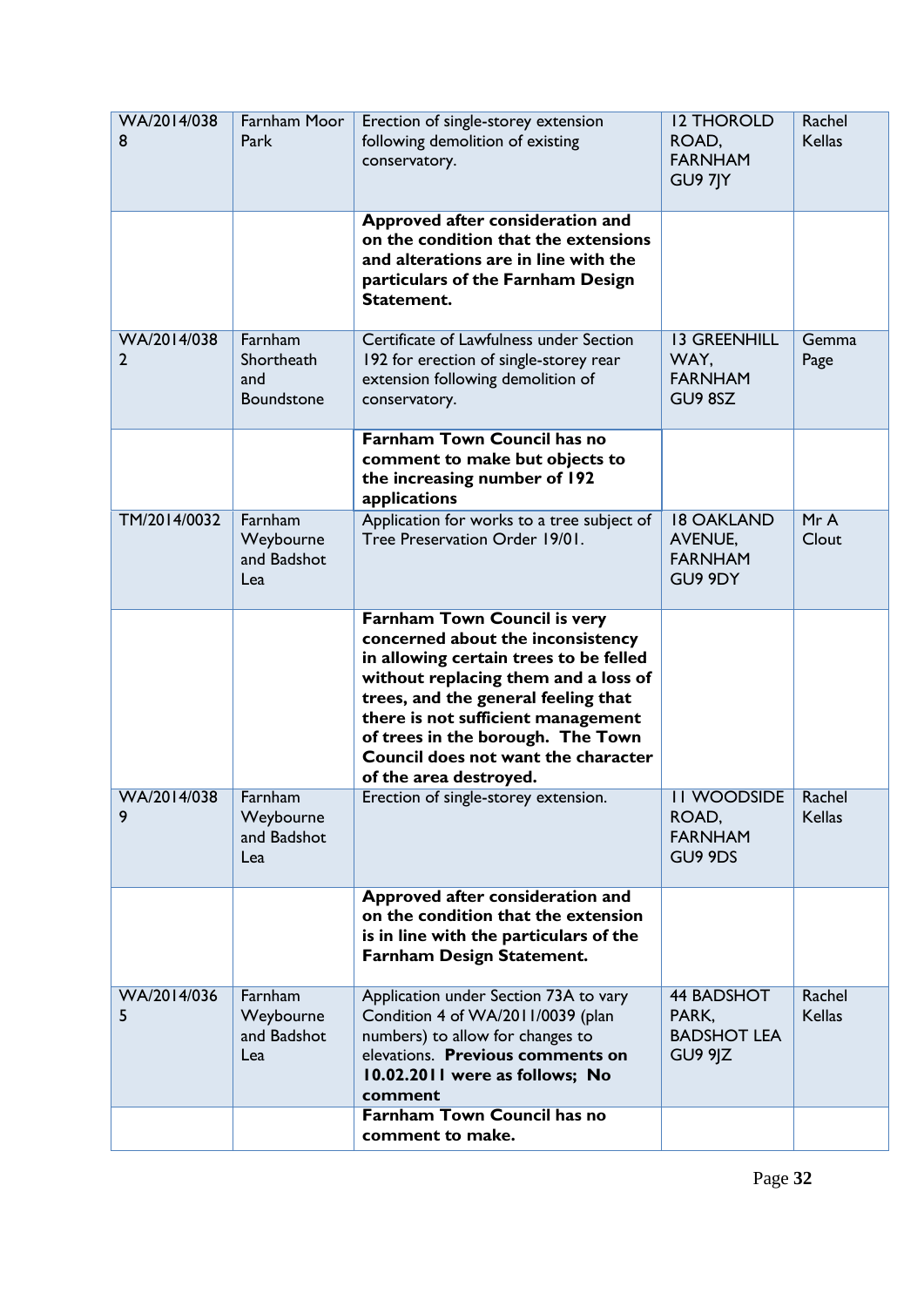| TM/2014/0033     | Farnham<br>Wrecclesham<br>and Rowledge | Application for works to and removal of<br>trees subject of Tree Preservation Order<br>08/07.                                                                                                                                                                                                                                                 | 22A<br><b>LICKFOLDS</b><br>ROAD,<br><b>FARNHAM</b><br><b>GUIO 4AE</b>                      | Mr A<br>Clout           |
|------------------|----------------------------------------|-----------------------------------------------------------------------------------------------------------------------------------------------------------------------------------------------------------------------------------------------------------------------------------------------------------------------------------------------|--------------------------------------------------------------------------------------------|-------------------------|
|                  |                                        | <b>Farnham Town Council is very</b><br>concerned about the inconsistency<br>in allowing certain trees to be felled<br>without replacing them and a loss of<br>trees, and the general feeling that<br>there is not sufficient management<br>of trees in the borough. The Town<br>Council does not want the character<br>of the area destroyed. |                                                                                            |                         |
| WA/2014/042<br>0 | Farnham<br><b>Bourne</b>               | Erection of extensions and alterations.                                                                                                                                                                                                                                                                                                       | <b>4 SWINGATE</b><br>ROAD,<br><b>FARNHAM</b><br><b>GU9 8JJ</b>                             | Rachel<br><b>Kellas</b> |
|                  |                                        | Approved after consideration and<br>on the condition that the extensions<br>and alterations are in line with the<br>particulars of the Farnham Design<br>Statement.                                                                                                                                                                           |                                                                                            |                         |
| CA/2014/0036     | Farnham<br><b>Bourne</b>               | <b>GREAT AUSTINS FARNHAM</b><br><b>CONSERVATION AREA.</b><br>Works to trees.                                                                                                                                                                                                                                                                  | <b>5 GREENHILL</b><br>ROAD,<br><b>FARNHAM</b><br>GU9 8JN                                   | MrA<br>Clout            |
|                  |                                        | Farnham Town Council is very<br>concerned about the inconsistency<br>in allowing certain trees to be felled<br>without replacing them and a loss of<br>trees, and the general feeling that<br>there is not sufficient management<br>of trees in the borough. The Town<br>Council does not want the character<br>of the area destroyed.        |                                                                                            |                         |
| CA/2014/0037     | Farnham<br><b>Bourne</b>               | <b>GREAT AUSTINS FARNHAM</b><br><b>CONSERVATION AREA.</b><br>Works to trees.                                                                                                                                                                                                                                                                  | <b>STOCKTON</b><br>HOUSE,<br><b>GREENHILL</b><br>ROAD,<br><b>FARNHAM</b><br><b>GU9 8JF</b> | MrA<br>Clout            |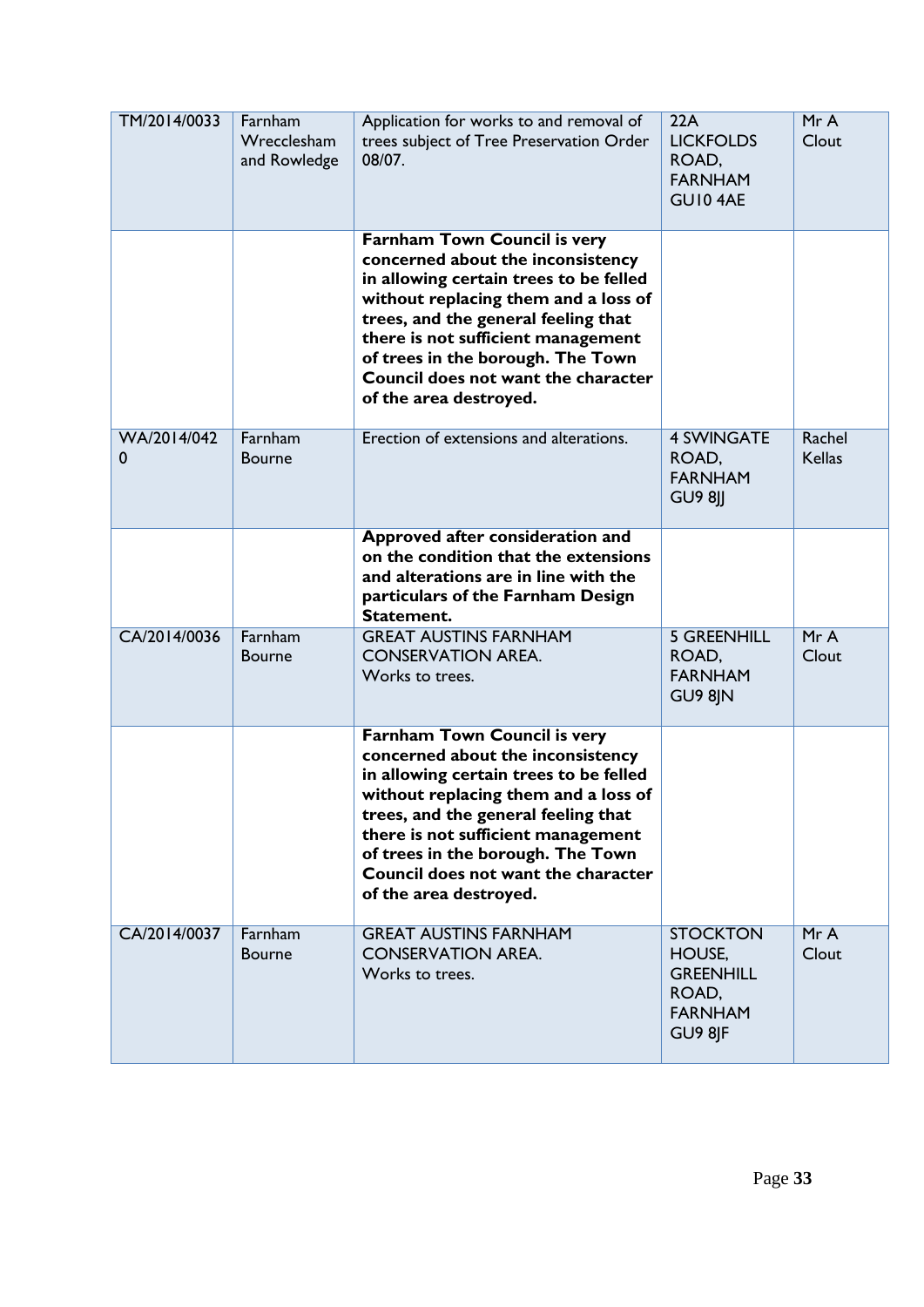|                               |                     | <b>Farnham Town Council is very</b><br>concerned about the inconsistency<br>in allowing certain trees to be felled<br>without replacing them and a loss of<br>trees, and the general feeling that<br>there is not sufficient management<br>of trees in the borough. The Town<br>Council does not want the character<br>of the area destroyed. |                                                                                            |                         |
|-------------------------------|---------------------|-----------------------------------------------------------------------------------------------------------------------------------------------------------------------------------------------------------------------------------------------------------------------------------------------------------------------------------------------|--------------------------------------------------------------------------------------------|-------------------------|
| WA/2014/039<br>$\overline{7}$ | Farnham<br>Castle   | Listed Building Consent for erection of<br>extensions and alterations following<br>demolition of existing extensions.                                                                                                                                                                                                                         | THE STABLES,<br><b>CASTLE HILL,</b><br><b>FARNHAM</b><br><b>GU9 7JG</b>                    | Rachel<br><b>Kellas</b> |
|                               |                     | Farnham Town Council has no<br>objections subject to the approval of<br>the Listed Buildings Officer                                                                                                                                                                                                                                          |                                                                                            |                         |
| CA/2014/0038                  | Farnham<br>Castle   | <b>FARNHAM CONSERVATION AREA.</b><br>Ix Eucalyptus - fell.                                                                                                                                                                                                                                                                                    | LONGACRE,<br><b>LONG</b><br><b>GARDEN</b><br><b>WALK EAST,</b><br><b>FARNHAM</b><br>GU97HX | MrA<br>Clout            |
|                               |                     | <b>Farnham Town Council is very</b><br>concerned about the inconsistency<br>in allowing certain trees to be felled<br>without replacing them and a loss of<br>trees, and the general feeling that<br>there is not sufficient management<br>of trees in the borough. The Town<br>Council does not want the character<br>of the area destroyed. |                                                                                            |                         |
| WA/2014/039<br>6              | Farnham<br>Castle   | Erection of extensions and alterations<br>following demolition of existing<br>extensions.                                                                                                                                                                                                                                                     | THE STABLES,<br><b>CASTLE HILL,</b><br><b>FARNHAM</b><br><b>GU9 7JG</b>                    | Rachel<br><b>Kellas</b> |
|                               |                     | <b>Farnham Town Council has no</b><br>objections subject to the approval of<br>the Listed Buildings Officer                                                                                                                                                                                                                                   |                                                                                            |                         |
| WA/2014/041<br>4              | Farnham<br>Firgrove | Erection of single storey rear extension.                                                                                                                                                                                                                                                                                                     | 4 WEYDON<br>HILL ROAD,<br><b>FARNHAM</b><br>GU9 8NX                                        | Mark<br><b>Baker</b>    |
|                               |                     | Approved after consideration and<br>on the condition that the extension<br>is in line with the particulars of the<br>Farnham Design Statement.                                                                                                                                                                                                |                                                                                            |                         |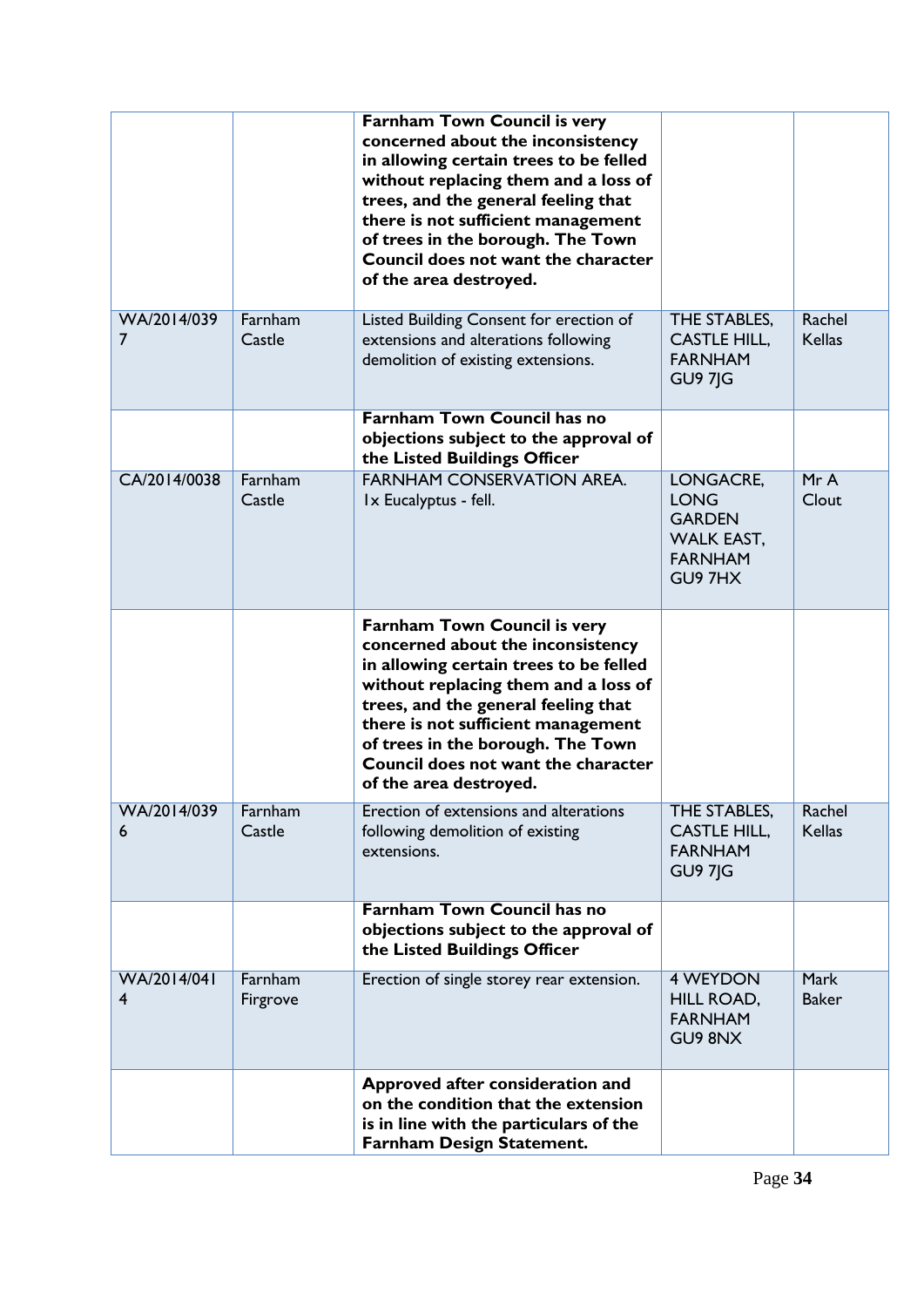| TM/2014/0040     | Farnham<br>Wrecclesham<br>and Rowledge | Application for works to trees subject of<br>Tree Preservation Order 03/11.                                                                                                                                                                                                                                                                   | 56 ECHO<br><b>BARN LANE,</b><br><b>FARNHAM</b><br>GUI04NF                                                                                | Mr A<br>Clout               |
|------------------|----------------------------------------|-----------------------------------------------------------------------------------------------------------------------------------------------------------------------------------------------------------------------------------------------------------------------------------------------------------------------------------------------|------------------------------------------------------------------------------------------------------------------------------------------|-----------------------------|
|                  |                                        | <b>Farnham Town Council is very</b><br>concerned about the inconsistency<br>in allowing certain trees to be felled<br>without replacing them and a loss of<br>trees, and the general feeling that<br>there is not sufficient management<br>of trees in the borough. The Town<br>Council does not want the character<br>of the area destroyed. |                                                                                                                                          |                             |
| WA/2014/042      | Farnham<br>Wrecclesham<br>and Rowledge | Erection of extension and alterations<br>following demolition of existing garage.                                                                                                                                                                                                                                                             | 16 THE CHINE,<br><b>FARNHAM</b><br>GUI04NN                                                                                               | Gemma<br>Page               |
|                  |                                        | Approved after consideration and<br>on the condition that the extensions<br>and alterations are in line with the<br>particulars of the Farnham Design<br>Statement.                                                                                                                                                                           |                                                                                                                                          |                             |
| WA/2014/042<br>9 | Farnham<br>Wrecclesham<br>and Rowledge | Alterations to elevations to replace all<br>existing windows.                                                                                                                                                                                                                                                                                 | CROWHOLT,<br><b>ECHO BARN</b><br>LANE,<br><b>FARNHAM</b><br>GUI04NL                                                                      | <b>Mark</b><br><b>Baker</b> |
|                  |                                        | Farnham Town Council has no<br>objections on condition that the<br>alterations and new elevations are<br>line with the particulars of the<br>Farnham Design Statement.                                                                                                                                                                        |                                                                                                                                          |                             |
| WA/2014/037<br>9 | Farnham<br>Castle                      | Listed Building consent for internal<br>alterations.                                                                                                                                                                                                                                                                                          | <b>CENTRE FOR</b><br><b>INTERNATION</b><br>AL BRIEFING,<br><b>FARNHAM</b><br>CASTLE,<br><b>CASTLE HILL,</b><br><b>FARNHAM</b><br>GU9 0AG | Gemma<br>Page               |
|                  |                                        | No objections subject to the<br>approval of the Listed Buildings<br>Officer and provided the alterations<br>are in keeping with the existing<br>building                                                                                                                                                                                      |                                                                                                                                          |                             |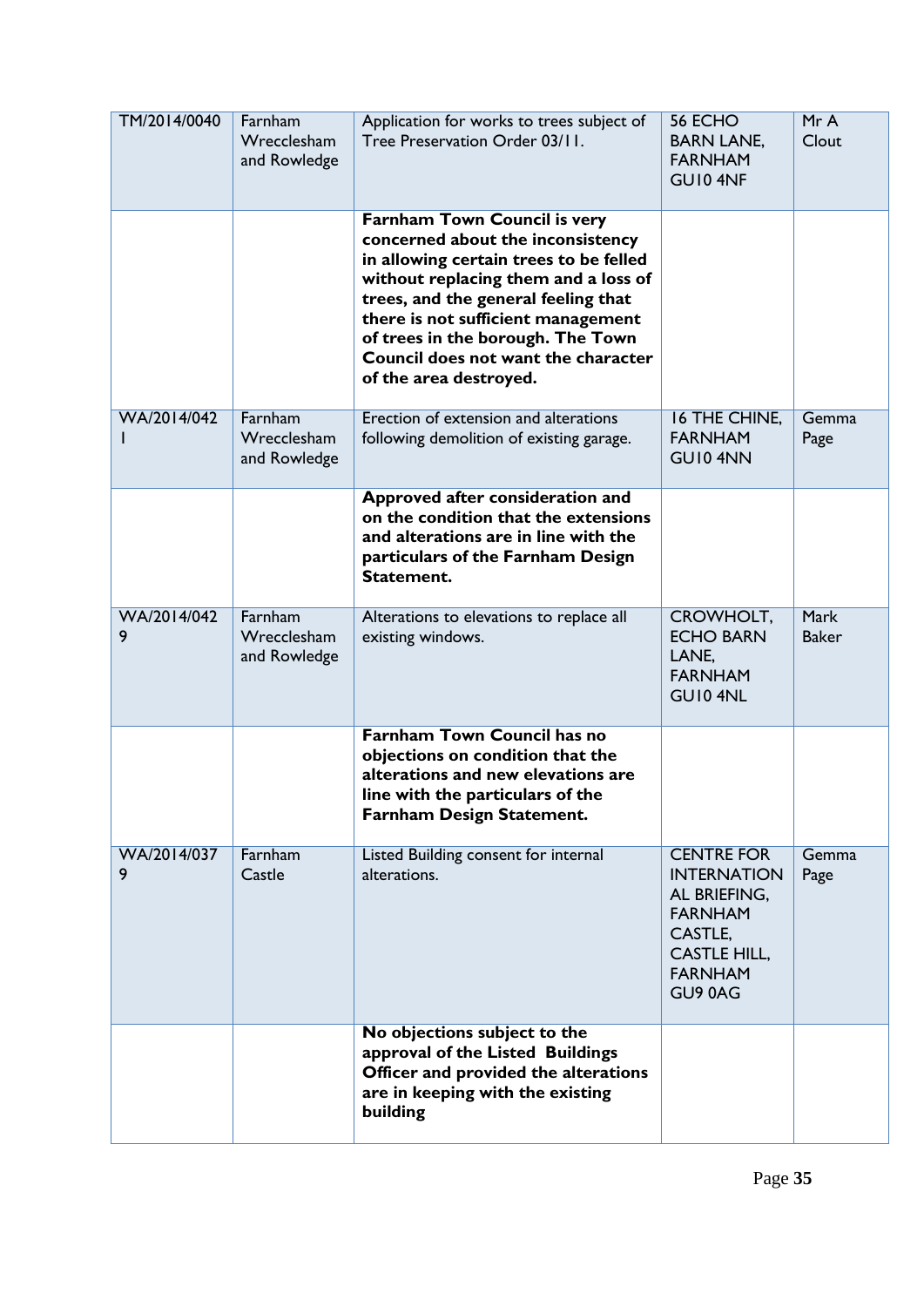| DW/2014/000<br>9 | <b>Farnham Hale</b><br>and Heath End       | The erection of a single storey rear<br>extension which would extend beyond<br>the rear wall of the original house by<br>4.3m, for which the height would be<br>3.9m, and for which the height of the<br>eaves would be 2.4m.                                                                                                                                | 9 WEST<br>AVENUE,<br><b>FARNHAM</b><br>GU9 0RH                                           | Kathryn<br>Pearson |
|------------------|--------------------------------------------|--------------------------------------------------------------------------------------------------------------------------------------------------------------------------------------------------------------------------------------------------------------------------------------------------------------------------------------------------------------|------------------------------------------------------------------------------------------|--------------------|
|                  |                                            | <b>Farnham Town Council is</b><br>extremely concerned about the size<br>of the extension and the adverse<br>effect it will have on neighbouring<br>properties.                                                                                                                                                                                               |                                                                                          |                    |
| WA/2014/037<br>4 | <b>Farnham Moor</b><br>Park                | Erection of single storey extensions and<br>alterations.                                                                                                                                                                                                                                                                                                     | $\overline{7}$<br><b>CROOKSBURY</b><br>ROAD,<br><b>FARNHAM</b><br><b>GUIO IQE</b>        | Gemma<br>Page      |
|                  |                                            | <b>Farnham Town Council has no</b><br>objections to the proposed<br>extensions and alterations, provided<br>they are in keeping with the existing<br>and in line with the Farnham Design<br>statement.                                                                                                                                                       |                                                                                          |                    |
| WA/2014/036<br>4 | <b>Farnham Moor</b><br>Park                | Erection of extensions and alterations.                                                                                                                                                                                                                                                                                                                      | <b>II WYKEHAM</b><br>ROAD,<br><b>FARNHAM</b><br><b>GU9 7JR</b>                           | Gemma<br>Page      |
|                  |                                            | <b>Farnham Town Council has no</b><br>objections to the proposed<br>extensions and alterations, provided<br>they are in keeping with the existing<br>and in line with the Farnham Design<br>statement.                                                                                                                                                       |                                                                                          |                    |
| WA/2014/039      | Farnham<br>Weybourne<br>and Badshot<br>Lea | <b>Erection of 140 dwellings together</b><br>with new vehicular access, car<br>parking and landscaping.                                                                                                                                                                                                                                                      | <b>LAND AT</b><br><b>LOWER</b><br><b>WEYBOURNE</b><br>LANE,<br><b>FARNHAM</b><br>GU9 8LQ | Kathryn<br>Pearson |
|                  |                                            | FTC strongly objects to this application.<br>It is completely at odds with the aim of<br>the Farnham Design Statement, which<br>seeks to ensure that all new<br>development reflects and enhances the<br>local character of individual areas.<br>Badshot Lea is a strong community and<br>residents work hard to protect<br>its distinctive characteristics. |                                                                                          |                    |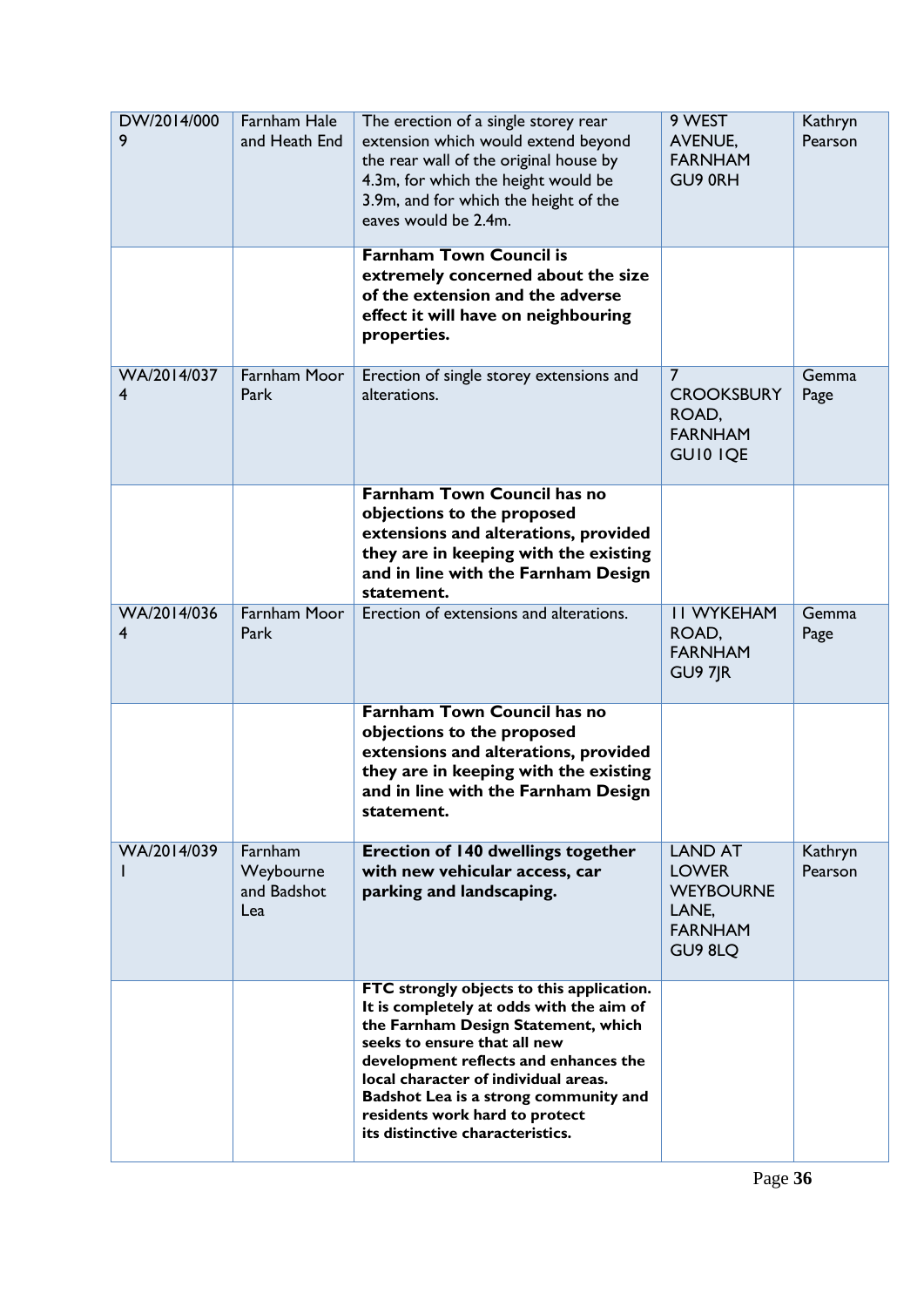| Several similar applications have been<br>refused. This is part of the important  |  |
|-----------------------------------------------------------------------------------|--|
| strategic gap, which local residents wish                                         |  |
| to preserve and which is highlighted for                                          |  |
| protection in the emerging                                                        |  |
| Neighbourhood Plan for Farnham.                                                   |  |
| Granting permission for such a                                                    |  |
| development on this site would be                                                 |  |
| contrary to the guidance in saved policy<br>NRM6 of the South East Plan. The      |  |
| <b>Habitats Regulations state that</b>                                            |  |
| development should be guided away                                                 |  |
| from the five kilometre buffer zone, if                                           |  |
| sites are available elsewhere in the                                              |  |
| borough.                                                                          |  |
| This is a greenfield site, which would                                            |  |
| require the provision of SANGS, if                                                |  |
| permitted. The current SANGS                                                      |  |
| provision in Farnham Park would be<br>seriously diminished were this to be        |  |
| granted using the existing SANGS and                                              |  |
| no further brownfield development                                                 |  |
| would be allowed in the town as a                                                 |  |
| result. This would be catastrophic for<br>the town's economic development.        |  |
|                                                                                   |  |
| The Badshot Lea community Group has                                               |  |
| carried out a thorough survey of                                                  |  |
| residents' wishes as part of the<br><b>Neighbourhood Planning process.</b>        |  |
| There is a site, which residents are                                              |  |
| prepared to see developed but it is not                                           |  |
| in this location and successfully links                                           |  |
| several amenities in the village. The                                             |  |
| Localism Act seeks to give greater<br>powers to the local community and           |  |
| local opinion must be taken into                                                  |  |
| account. This site does not lead to the                                           |  |
| further cohesiveness of the village and                                           |  |
| should be resisted. It is not socially or<br>environmentally sustainable.         |  |
|                                                                                   |  |
| There is a history of flooding in the local                                       |  |
| area and the road system struggles to                                             |  |
| cope with the existing amount of traffic.<br>This application will exacerbate the |  |
| current situation and the cumulative                                              |  |
| effects of similar applications must be                                           |  |
| taken into account.                                                               |  |
| It is clear that Badshot Lea is under                                             |  |
| great threat from unfettered                                                      |  |
| development and it is essential that                                              |  |
| each application is seen in conjunction<br>with others and that the residents of  |  |
| Badshot Lea get a fair hearing every                                              |  |
|                                                                                   |  |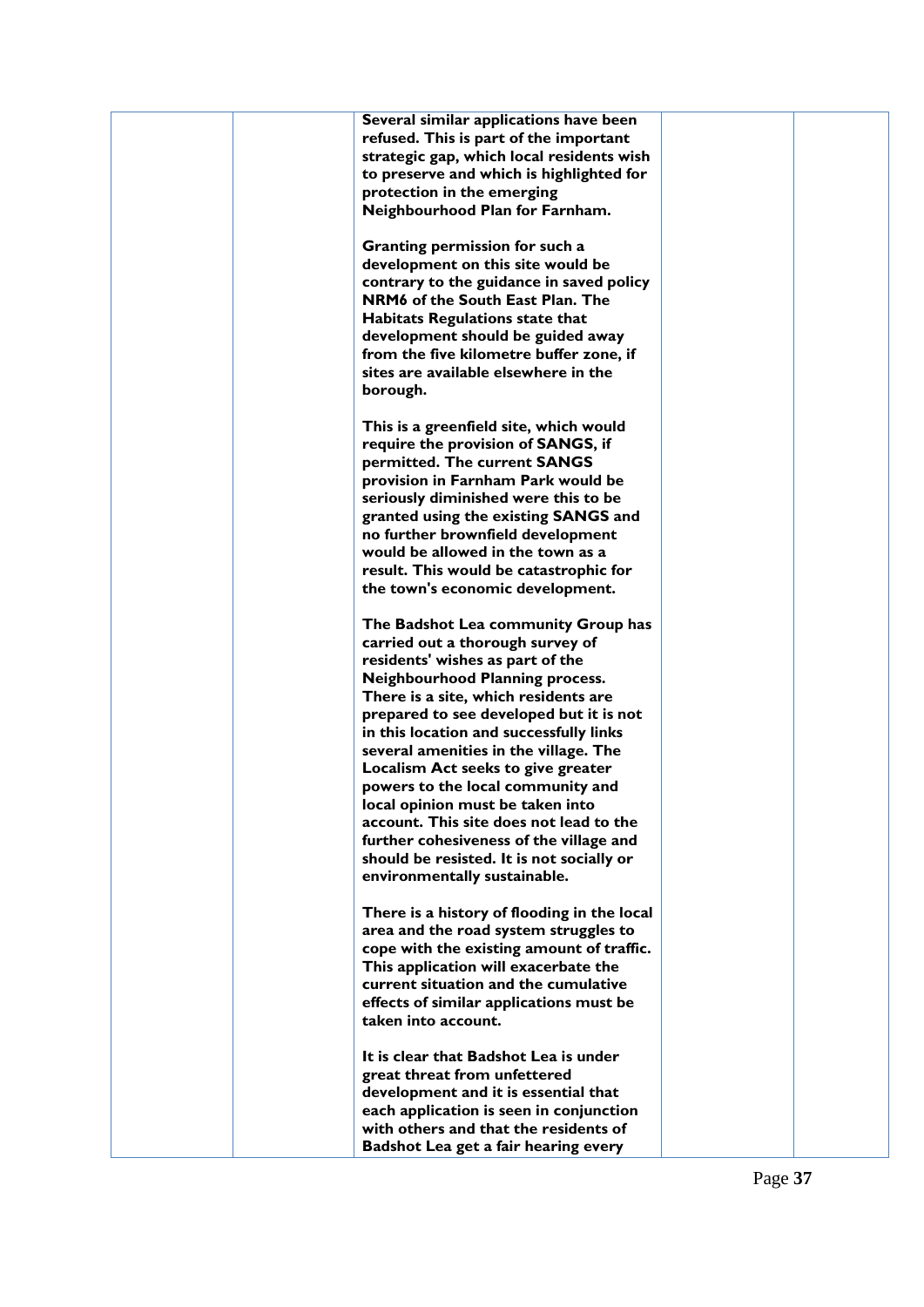|                  |                                            | time.<br>It is also essential that, before any<br>development can take place in the<br>village, priority is given to the provision<br>of a controlled crossing at the Badshot<br>Lea crossroads. This provision is long<br>overdue and any increase in traffic will<br>add to the current danger for<br>pedestrians, especially the elderly and<br>the very young. |                                                                                                      |                             |
|------------------|--------------------------------------------|--------------------------------------------------------------------------------------------------------------------------------------------------------------------------------------------------------------------------------------------------------------------------------------------------------------------------------------------------------------------|------------------------------------------------------------------------------------------------------|-----------------------------|
| CR/2014/0008     | Farnham<br>Weybourne<br>and Badshot<br>Lea | Prior Notification Application - Change of<br>use from Class B1a (office) to Class C3<br>(residential) use.                                                                                                                                                                                                                                                        | <b>RUNFOLD</b><br>HOUSE,<br><b>RUNFOLD ST</b><br><b>GEORGE,</b><br><b>FARNHAM</b><br><b>GUIO IPL</b> | <b>Mark</b><br><b>Baker</b> |
|                  |                                            | <b>Farnham Town Council has no</b><br>objections on the change of use<br>from office to residential.                                                                                                                                                                                                                                                               |                                                                                                      |                             |
| WA/2014/043<br>0 | Farnham<br><b>Bourne</b>                   | Erection of extensions and alterations<br>following demolition of garage.                                                                                                                                                                                                                                                                                          | <b>CORRIEMOUN</b><br>T,<br><b>TILFORD</b><br>ROAD,<br><b>FARNHAM</b><br>GU9 8HX                      | Gemma<br>Page               |
|                  |                                            | <b>Farnham Town Council is</b><br>concerned about the size of the<br>proposed extension and would<br>suggest that the windows should be<br>obscured and fixed to maintain the<br>privacy of the neighbouring<br>property. The extensions and<br>alterations should also be in line<br>with the Farnham Design<br>Statement.                                        |                                                                                                      |                             |
| WA/2014/039<br>4 | Farnham<br>Castle                          | Erection of a building to provide 50<br>sheltered flats with communal facilities<br>including formation of a new vehicular<br>access together with car parking,<br>landscaping and associated works<br>following demolition of unlisted buildings<br>in a conservation area.                                                                                       | <b>FORMER</b><br><b>POLICE</b><br>STATION,<br>LONG BRIDGE,<br><b>FARNHAM</b><br>GU9 7PZ              | Mark<br><b>Baker</b>        |
|                  |                                            | The Town Council looks forward to<br>the development of a site providing<br>much needed sheltered<br>accommodation in the town.                                                                                                                                                                                                                                    |                                                                                                      |                             |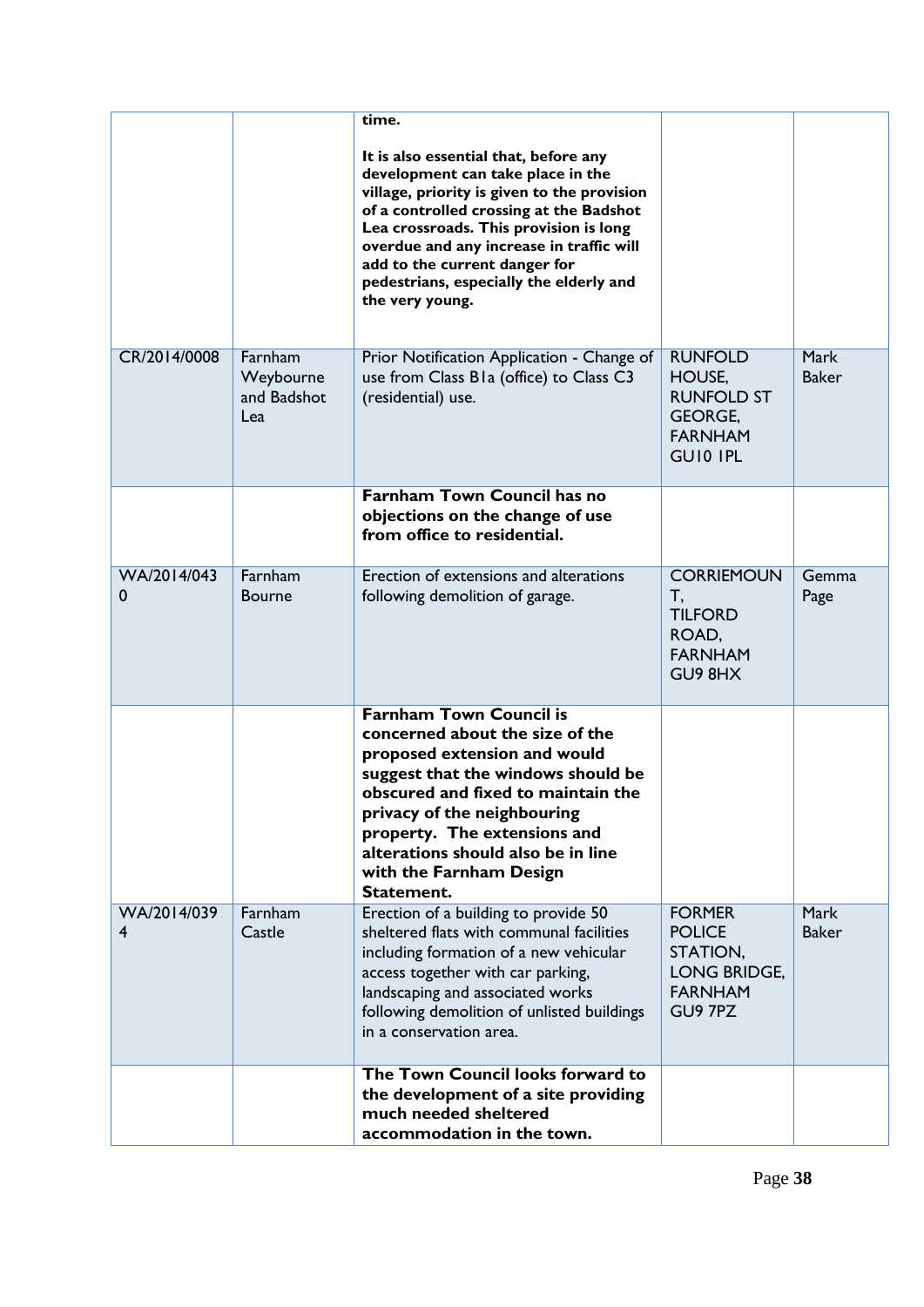| WA/2014/041<br>3 | Farnham<br>Castle           | Erection of a single storey extension.                                                                                                                                                                                           | <b>10 KINGHAM</b><br>PLACE,<br><b>WEST STREET,</b><br><b>FARNHAM</b><br><b>GU9 7AR</b>                                                    | Tim<br><b>Bryson</b>    |
|------------------|-----------------------------|----------------------------------------------------------------------------------------------------------------------------------------------------------------------------------------------------------------------------------|-------------------------------------------------------------------------------------------------------------------------------------------|-------------------------|
|                  |                             | <b>Farnham Town Council has no</b><br>objections on condition the<br>extension is line with the particulars<br>of the Farnham Design Statement.                                                                                  |                                                                                                                                           |                         |
| CR/2014/0011     | Farnham<br>Firgrove         | Prior Notification Application - Change of<br>use from Class B1a (office) to Class C3<br>(residential) use.                                                                                                                      | THE OLD<br><b>MISSION HALL,</b><br><b>HOOKSTILE</b><br>LANE,<br><b>FARNHAM</b><br>GU9 8LG                                                 | Rachel<br><b>Kellas</b> |
|                  |                             | <b>Farnham Town Council has no</b><br>objections.                                                                                                                                                                                |                                                                                                                                           |                         |
| WA/2014/040<br>2 | <b>Farnham Moor</b><br>Park | Formation of new vehicular access and<br>driveway.                                                                                                                                                                               | 9 HALE ROAD,<br><b>FARNHAM</b><br>GU9 9QQ                                                                                                 | Gemma<br>Page           |
|                  |                             | The Town Council has no<br>objections, but hopes that some<br>greenery to will be planted to<br>replace the hedge that is to be<br>removed.                                                                                      |                                                                                                                                           |                         |
| WA/2014/042<br>4 | <b>Farnham Moor</b><br>Park | Display of 2 illuminated and 1 non<br>illuminated signs.                                                                                                                                                                         | <b>CONTEC</b><br>HOUSE,<br><b>EAST STREET,</b><br><b>FARNHAM</b><br>GU97SX                                                                | Gemma<br>Page           |
|                  |                             | <b>Farnham Town Council strongly</b><br>objects and is very concerned about<br>illuminated signs, which are out of<br>keeping with the local environment<br>and against the principles of the<br><b>Farnham Design Statement</b> |                                                                                                                                           |                         |
| WA/2014/040<br>4 | <b>Farnham Moor</b><br>Park | Change of Use from light industrial (Class<br>BIc) to fitness centre (Class D2).                                                                                                                                                 | <b>UNIT 16,</b><br><b>RIVERSIDE</b><br><b>PARK</b><br><b>INDUSTRIAL</b><br>ESTATE,<br><b>DOGFLUD</b><br>WAY,<br><b>FARNHAM</b><br>GU9 7UG | Tim<br><b>Bryson</b>    |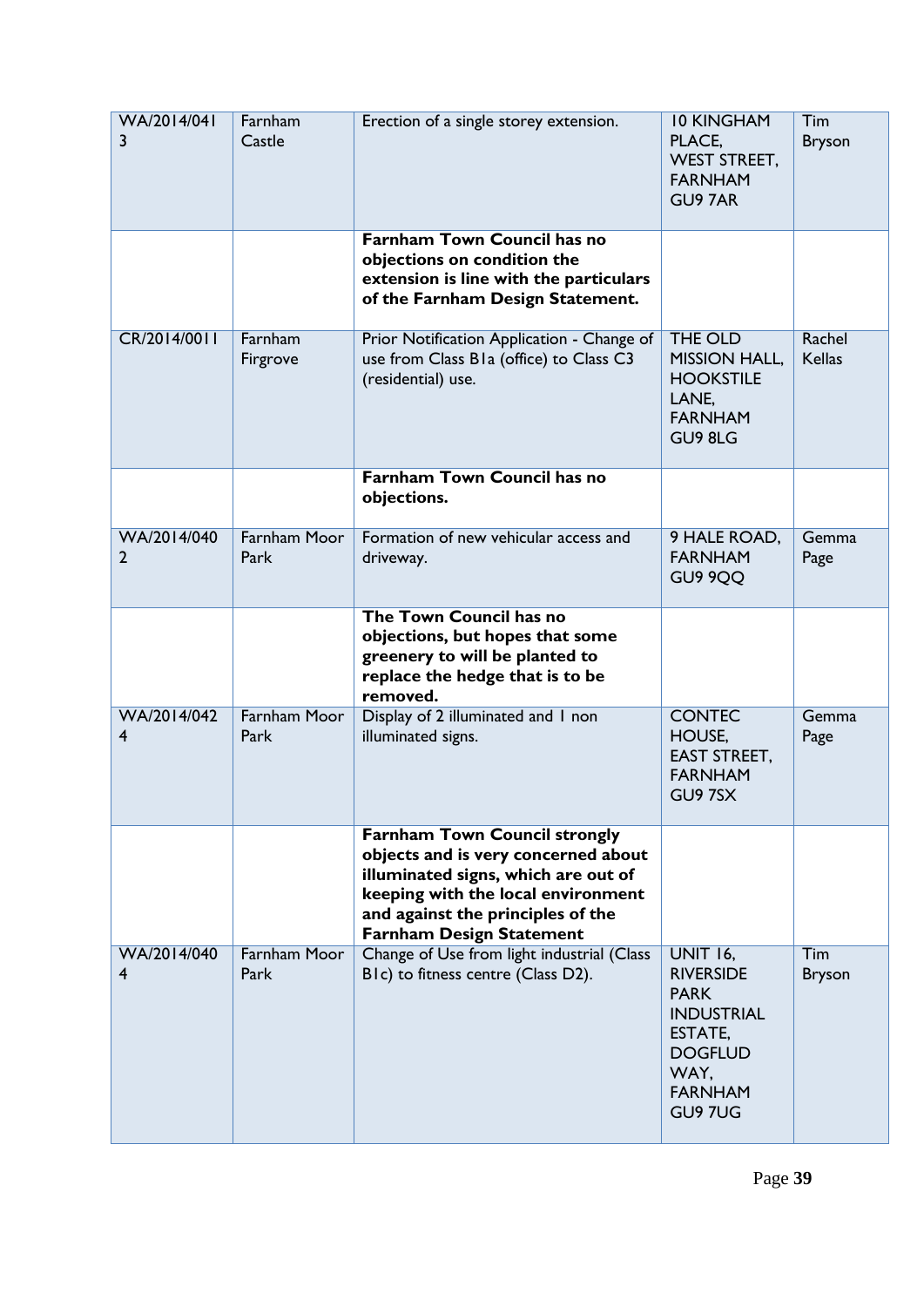|                  |                                        | <b>Strongly object, the Town Council</b><br>thinks this is out of keeping with the<br>area and wants to keep light<br>industry in the town.                                                                                                                                             |                                                                                                                                       |                    |
|------------------|----------------------------------------|-----------------------------------------------------------------------------------------------------------------------------------------------------------------------------------------------------------------------------------------------------------------------------------------|---------------------------------------------------------------------------------------------------------------------------------------|--------------------|
| WA/2014/040<br>5 | Farnham<br>Wrecclesham<br>and Rowledge | Change of use from office (Class B1a) to<br>single dwelling (Class C3); erection of<br>extensions and alterations following<br>partial demolition of existing buildings.                                                                                                                | <b>WILLEY MILL</b><br>HOUSE,<br>ALTON ROAD,<br><b>FARNHAM</b><br>GUI0 5EL                                                             | Gemma<br>Page      |
|                  |                                        | <b>Farnham Town Council welcomes</b><br>the change to residential use.                                                                                                                                                                                                                  |                                                                                                                                       |                    |
| WA/2014/040<br>7 | Farnham<br>Wrecclesham<br>and Rowledge | Consultation under Regulation 3 for<br>approval of reserved matters<br>(appearance, landscaping, layout, scale)<br>following the outline approval of<br>WA/2013/0829, 1) demolition of single<br>storey structure and construction of<br>single and two storey extensions;              | <b>WEYDON</b><br><b>SCHOOL</b><br><b>COUNTY</b><br><b>SECONDARY</b><br>SCHOOL,<br><b>WEYDON</b><br>LANE,<br><b>FARNHAM</b><br>GU9 8UG | Kathryn<br>Pearson |
|                  |                                        | The Town Council has no objections<br>and is very happy with the proposed<br>improvements for this excellent<br>school.                                                                                                                                                                 |                                                                                                                                       |                    |
| WA/2014/040<br>8 | Farnham<br>Wrecclesham<br>and Rowledge | Consultation under Regulation 3 for<br>details pursuant to Conditions 35<br>(Surface water drainage), 39 (Method of<br>construction statement) and 40 (Washing<br>facilities) of planning permission<br>WA/2013/0829 for development of a<br>performing Arts centre at Weydon<br>School | <b>WEYDON</b><br><b>SCHOOL</b><br><b>COUNTY</b><br><b>SECONDARY</b><br>SCHOOL,<br><b>WEYDON</b><br>LANE,<br><b>FARNHAM</b><br>GU9 8UG | Kathryn<br>Pearson |
|                  |                                        | The Town Council has no objections<br>and is very happy with the<br>proposed improvements for this<br>excellent school                                                                                                                                                                  |                                                                                                                                       |                    |
| WA/2014/040<br>6 | Farnham<br>Wrecclesham<br>and Rowledge | Listed Building consent for erection of<br>extensions and alterations following<br>partial demolition of existing buildings.                                                                                                                                                            | <b>WILLEY MILL</b><br>HOUSE,<br>ALTON ROAD,<br><b>FARNHAM</b><br>GUI0 5EL                                                             | Gemma<br>Page      |
|                  |                                        | No objections subject to the<br>approval of the Listed Buildings<br><b>Officer</b>                                                                                                                                                                                                      |                                                                                                                                       |                    |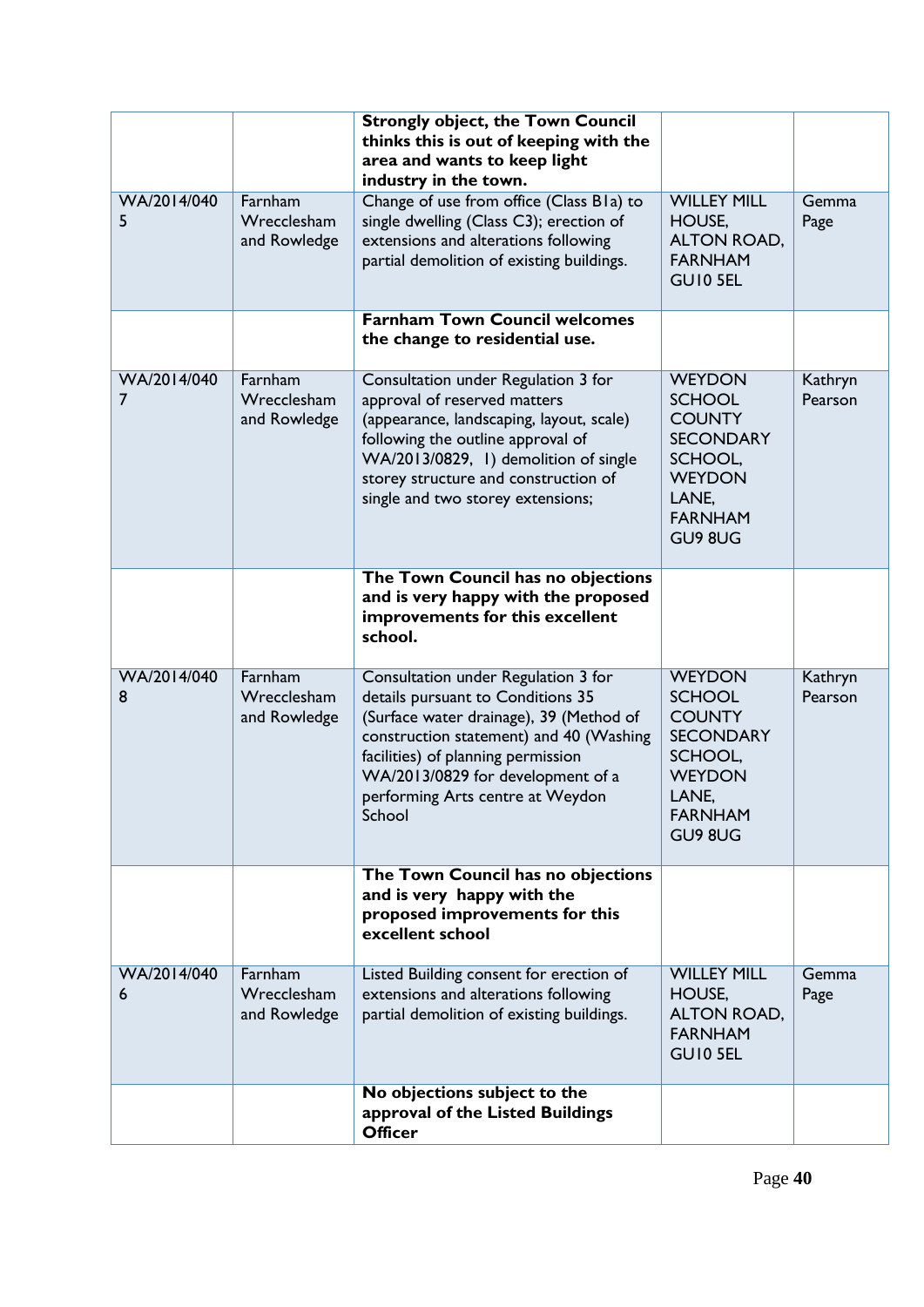| TM/2014/0035 | Farnham<br><b>Bourne</b> | Application to fell trees subject of Tree<br>Preservation Order 17/05.                                                                                                                                                                                                                                                                                                                                                | <b>LAND AT</b><br><b>TATTINGSTO</b><br>NE CLOSE,<br><b>FARNHAM</b><br><b>GUI0 3QY</b> | MrA<br>Clout |
|--------------|--------------------------|-----------------------------------------------------------------------------------------------------------------------------------------------------------------------------------------------------------------------------------------------------------------------------------------------------------------------------------------------------------------------------------------------------------------------|---------------------------------------------------------------------------------------|--------------|
|              |                          | No objection subject to the<br>approval of the Arboriculture<br>Officer. Farnham Town Council is<br>very concerned about the<br>inconsistency in allowing certain<br>trees to be felled without replacing<br>them and a loss of trees, and the<br>general feeling that there is not<br>sufficient management of trees in<br>the borough and the Town Council<br>does not want the character of the<br>area destroyed. |                                                                                       |              |

**Additional comments - Application WA/2014/0341-** Erection of 14 dwellings together with associated garaging, car parking and landscaping following removal of tennis courts and demolition of storage building; formation of new vehicular access off Firgrove Hill.

**Comments made on 10.03.2014 - Farnham Town Council would expect there to be provision for at least 2 parking spaces for each proposed property in keeping with the proposed size and quality of the properties.**

**The Town Council would like to further comment about their concern at the loss of a sporting and recreational facility and also for the neighbours amenities. Although the proposed development is welcome the Council has concerns about the loss of the open spaces.**

Notes taken by Ginny Gordon

The meeting closed at 10.20am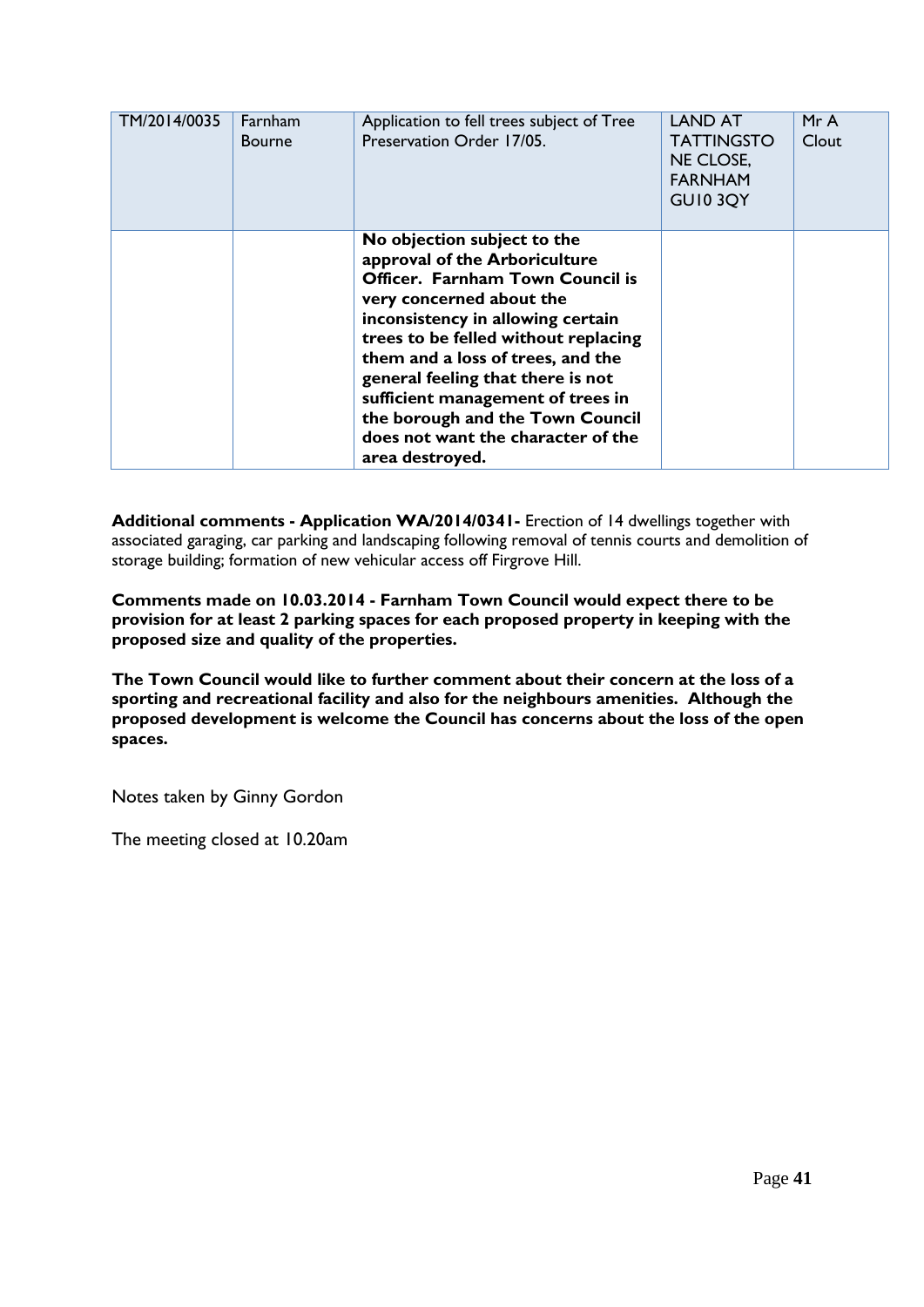



**Notes** Planning & Licensing Consultative Group

**Time and date** 9.30 am on Monday 7 April 2014

**Place** Council Chamber, South Street, Farnham

# **Planning & Licensing Consultative Group Members Present**

Cllr D Beaman Cllr C Genziani Cllr J Ricketts (arrived at 9.43am) Cllr R Steel

**Other Councillors in attendance:** None

**Officers in attendance**: Ginny Gordon

**NOTE: The comments and observations from Waverley Borough Councillors are preliminary ones prior to consideration at Borough Council level and are based on the evidence and representations to the Town Council.**

# **5. Apologies for absence**

Apologies received from Councillor C Cockburn

# **6. Declarations of Interest**

|             |                       | <b>Nature of interest</b><br>(please tick)                |       |                                                                       |
|-------------|-----------------------|-----------------------------------------------------------|-------|-----------------------------------------------------------------------|
| Councillor  | <b>Agenda Item No</b> | I am a<br>Waverley<br><b>Borough</b><br><b>Councillor</b> | Other | <b>Type of interest</b><br>(personal or<br>prejudicial and<br>reason) |
| Roger Steel | WA/2014/0465          |                                                           |       | Relative lives in Bat &<br><b>Ball Lane</b>                           |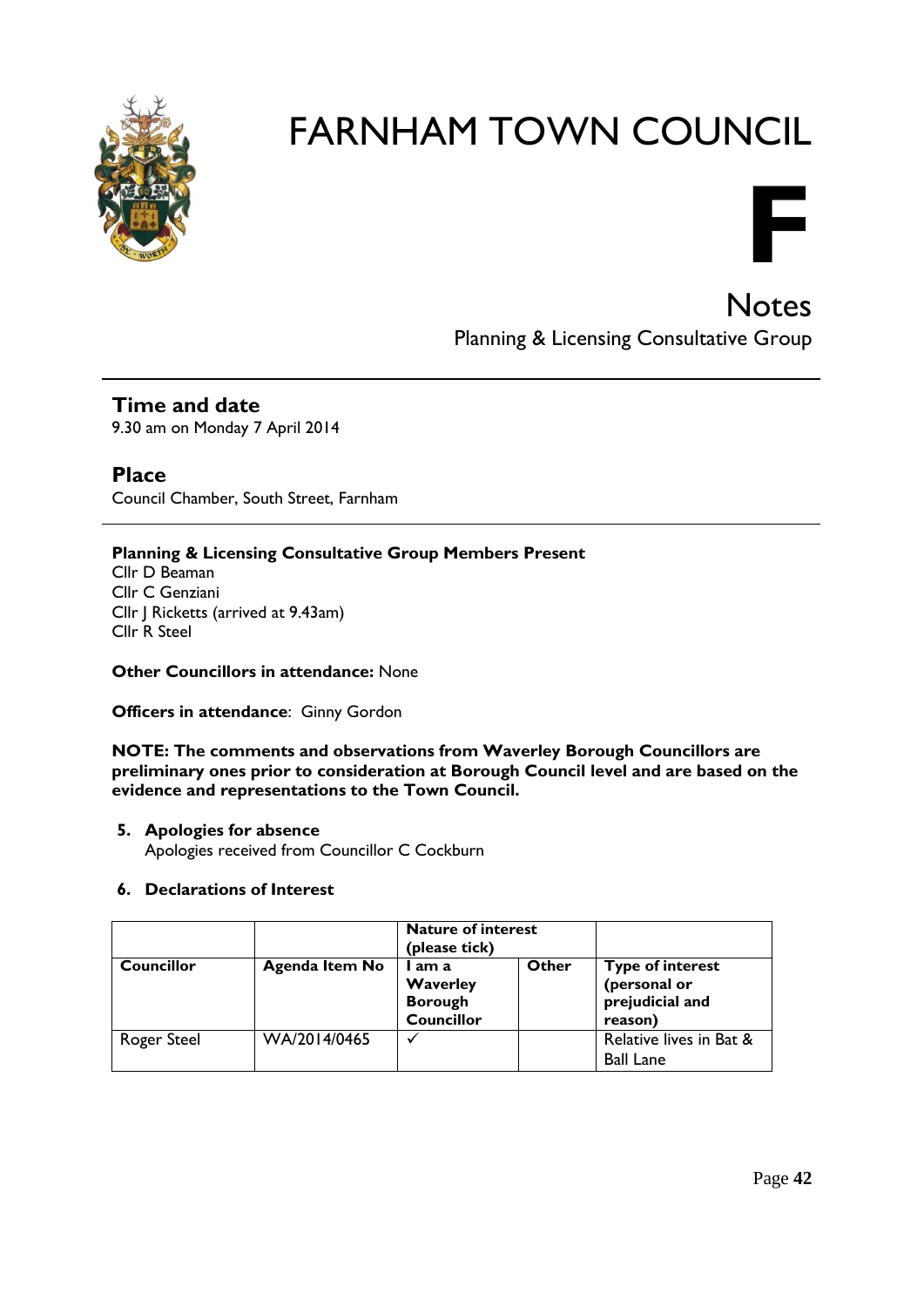# **7. Applications considered by the Planning & Licensing Consultative Group on Monday 7 April 2014**

| <b>Ref</b>   | Ward                  | Proposal                                                                                                                                                                                                                                                                                                                                               | <b>Site Address</b>                                                                               | <b>Officer</b><br><b>Name</b> |
|--------------|-----------------------|--------------------------------------------------------------------------------------------------------------------------------------------------------------------------------------------------------------------------------------------------------------------------------------------------------------------------------------------------------|---------------------------------------------------------------------------------------------------|-------------------------------|
| TM/2014/0044 | <b>Farnham Bourne</b> | Application for works to trees subject<br>of Tree Preservation Order 27/03.                                                                                                                                                                                                                                                                            | 3 PANNELLS,<br><b>FARNHAM</b><br>GUI0 3PB                                                         | MrA<br>Clout                  |
|              |                       | <b>Farnham Town Council is very</b><br>concerned about the<br>inconsistency in allowing certain<br>trees to be felled without<br>replacing them and a loss of<br>trees, and the general feeling that<br>there is not sufficient<br>management of trees in the<br>borough. The Town Council does<br>not want the character of the<br>area destroyed.    |                                                                                                   |                               |
| TM/2014/0043 | Farnham Bourne        | Application for works to trees subject<br>of Tree Preservation Order Far129.                                                                                                                                                                                                                                                                           | THE STUDIO<br>HOUSE, 6A<br><b>BLACK POND</b><br>LANE, FARNHAM<br>GUI0 3NW                         | MrA<br>Clout                  |
|              |                       | <b>Farnham Town Council is very</b><br>concerned about the<br>inconsistency in allowing certain<br>trees to be felled without<br>replacing them and a loss of<br>trees, and the general feeling that<br>there is not sufficient<br>management of trees in the<br>borough and the Town Council<br>does not want the character of<br>the area destroyed. |                                                                                                   |                               |
| WA/2014/0456 | Farnham Bourne        | Erection of extensions and alterations.                                                                                                                                                                                                                                                                                                                | <b>LODGE HILL</b><br><b>WOOD, 106</b><br><b>LODGE HILL</b><br>ROAD,<br><b>FARNHAM</b><br>GUI0 3RD | Kathryn<br>Pearson            |
|              |                       | Approved after consideration and<br>on the condition that the<br>extensions and alterations are in<br>line with the particulars of the<br>Farnham Design Statement.                                                                                                                                                                                    |                                                                                                   |                               |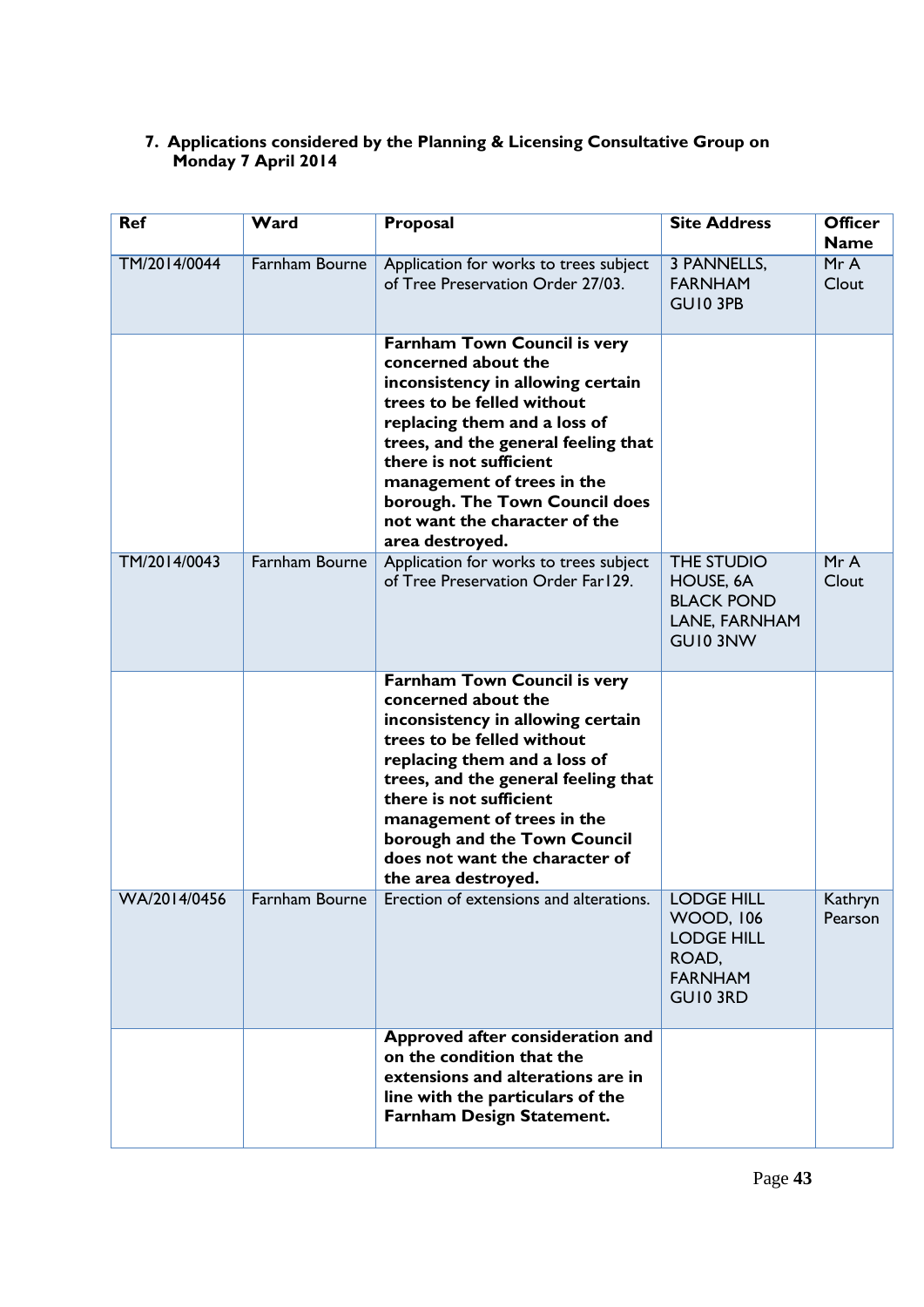| TM/2014/0042 | Farnham Bourne       | Application for works to trees subject<br>of Tree Preservation Order 28/03.                                                                                                                                                                                                                                                                                                                             | 9 ANNANDALE<br>DRIVE, FARNHAM<br><b>GUI0 3JD</b>                  | MrA<br>Clout         |
|--------------|----------------------|---------------------------------------------------------------------------------------------------------------------------------------------------------------------------------------------------------------------------------------------------------------------------------------------------------------------------------------------------------------------------------------------------------|-------------------------------------------------------------------|----------------------|
|              |                      | <b>Farnham Town Council is very</b><br>concerned about the<br>inconsistency in allowing certain<br>trees to be felled without<br>replacing them and a loss of<br>trees, and the general feeling that<br>there is not sufficient<br>management of trees in the<br>borough and the Town Council<br>does not want the character of<br>the area destroyed.                                                  |                                                                   |                      |
| WA/2014/0462 | Farnham<br>Firgrove  | Certificate of Lawfulness under<br>Section 192 for the erection of a<br>single-storey rear extension following<br>demolition of existing garage.                                                                                                                                                                                                                                                        | <b>31A GROVE END</b><br>ROAD,<br><b>FARNHAM</b><br><b>GU9 8RD</b> | Tim<br><b>Bryson</b> |
|              |                      | <b>Farnham Town Council has no</b><br>comment to make but objects to<br>the increasing number of 192<br>applications                                                                                                                                                                                                                                                                                    |                                                                   |                      |
| WA/2014/0464 | Farnham<br>Firgrove  | Application under Section 73 to vary<br>Condition 4 of WA/2013/2051 (plan<br>numbers) to allow for increased ridge<br>height and alterations to elevations.<br><b>Previous comments on</b><br>09.01.2014 were as follows:<br><b>Farnham Town Council approves</b><br>after consideration on condition<br>that the extensions and<br>alterations are in line with the<br><b>Farnham Design Statement</b> | <b>9A TREBOR</b><br><b>AVENUE,</b><br><b>FARNHAM</b><br>GU9 8JH   | Tim<br><b>Bryson</b> |
|              |                      | <b>Farnham Town Council has no</b><br>objections on condition that the<br>alterations are in line with the<br><b>Farnham Design Statement</b>                                                                                                                                                                                                                                                           |                                                                   |                      |
| WA/2014/0461 | Farnham Moor<br>Park | Erection of extensions and alterations.                                                                                                                                                                                                                                                                                                                                                                 | <b>66 CROOKSBURY</b><br>ROAD,<br><b>FARNHAM</b><br>GUI0 IQD       | Gemma<br>Page        |
|              |                      | <b>Farnham Town Council has no</b><br>objections on condition that the<br>extensions and alterations are in<br>line with the Farnham Design<br><b>Statement</b>                                                                                                                                                                                                                                         |                                                                   |                      |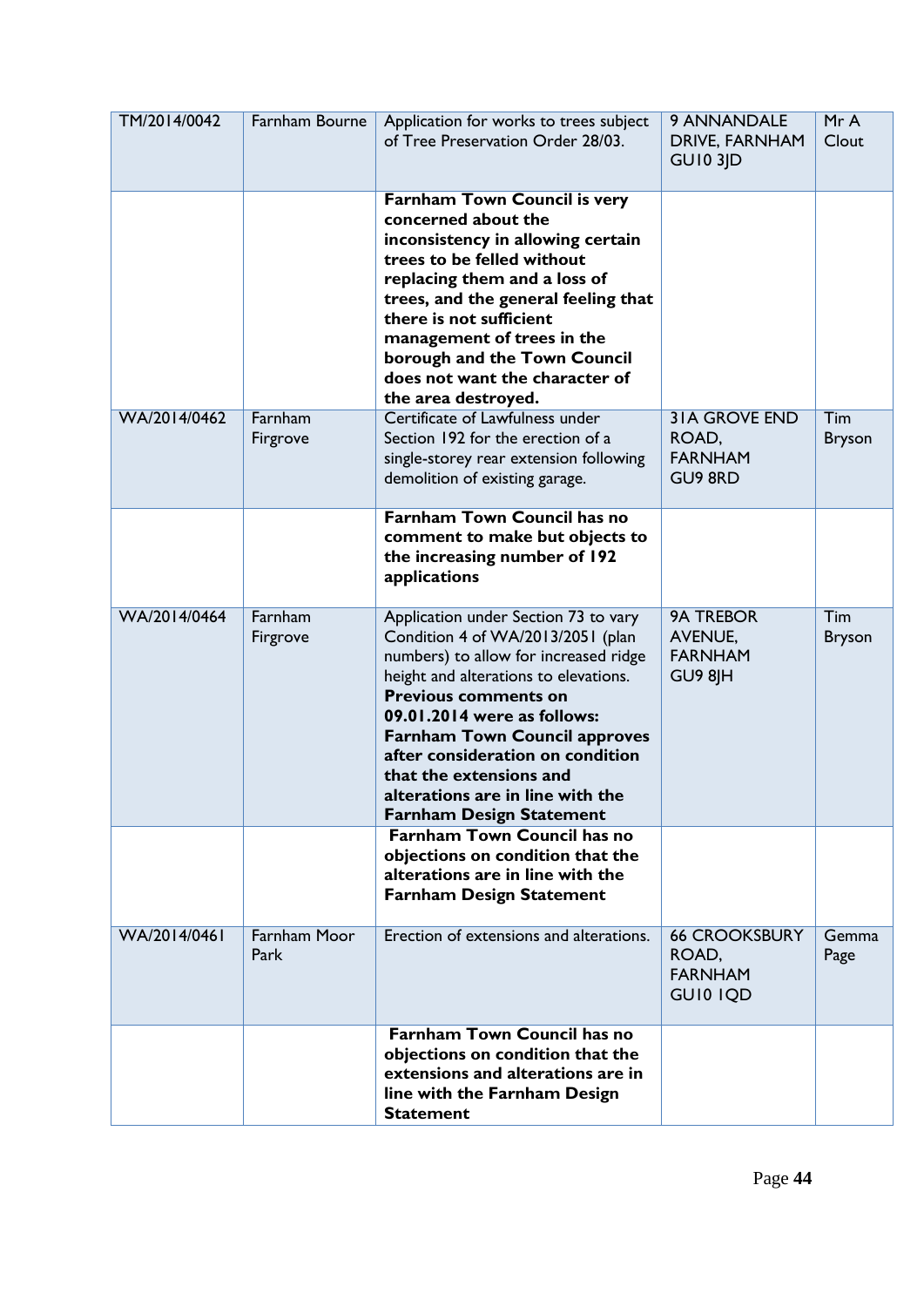| WA/2014/0444  | Farnham Moor<br>Park                    | Erection of extensions and alterations<br>following demolition of existing<br>extensions.                                                                                                                                                                                                                                                                                      | <b>I MONKS</b><br>HANGER,<br><b>FARNHAM</b><br>GU9 8BU                                                                                        | Gemma<br>Page               |
|---------------|-----------------------------------------|--------------------------------------------------------------------------------------------------------------------------------------------------------------------------------------------------------------------------------------------------------------------------------------------------------------------------------------------------------------------------------|-----------------------------------------------------------------------------------------------------------------------------------------------|-----------------------------|
|               |                                         | <b>Farnham Town Council has no</b><br>objections on condition that the<br>variations and alterations are in<br>line with the Farnham Design<br><b>Statement</b>                                                                                                                                                                                                                |                                                                                                                                               |                             |
| WA/2014/0463  | <b>Farnham Moor</b><br>Park             | Erection of extensions and alterations<br>following demolition of detached<br>garage; erection of entrance<br>gates/piers.                                                                                                                                                                                                                                                     | <b>II OLD</b><br><b>COMPTON LANE,</b><br><b>FARNHAM</b><br><b>GU9 8BS</b>                                                                     | <b>Mark</b><br><b>Baker</b> |
|               |                                         | <b>Farnham Town Council has no</b><br>objections on condition that the<br>extensions and alterations are in<br>line with the Farnham Design<br><b>Statement</b>                                                                                                                                                                                                                |                                                                                                                                               |                             |
| NMA/2014/0022 | Farnham<br>Shortheath and<br>Boundstone | Amendment to WA/2013/0171 to<br>remove PV Panels; alterations to<br>internal layout and ground floor<br>doors/windows and alterations to<br>external materials. Previous<br>comments on 07.03.2013 were as<br>follows: Approved - on the<br>condition that the conversion and<br>alterations are in line with the<br>particulars of the Farnham<br><b>Design Statement.</b>    | <b>33 SHORTHEATH</b><br>ROAD,<br><b>FARNHAM</b><br>GU9 8SH                                                                                    | Mrs M<br>Knight             |
|               |                                         | <b>Farnham Town Council has no</b><br>objections on condition that the<br>alterations are in line with the<br><b>Farnham Design Statement</b>                                                                                                                                                                                                                                  |                                                                                                                                               |                             |
| WA/2014/0468  | Farnham<br>Wrecclesham<br>and Rowledge  | Consultation under Regulation 3 for a<br>Non-material Amendment to planning<br>permission WA/2013/0829 for new<br>school buildings, sports pitches and<br>access road, comprising changes to<br>access road, parking layout,<br>orientation and marking of synthetic<br>surface and <b>Previous comments</b><br>were as follows: Approved after<br>consideration on 20.06.2013 | <b>WEYDON</b><br><b>COUNTY</b><br><b>SECONDARY</b><br>SCHOOL,<br><b>WEYDON LANE,</b><br><b>FARNHAM</b><br>GU9 8UG<br>482,922.00<br>145,463.00 | Kathryn<br>Pearson          |
|               |                                         | <b>Farnham Town Council has no</b><br>objections                                                                                                                                                                                                                                                                                                                               |                                                                                                                                               |                             |
| CA/2014/0045  | Farnham Bourne                          | <b>GREAT AUSTINS FARNHAM</b><br><b>CONSERVATION AREA.</b><br>Works to trees.                                                                                                                                                                                                                                                                                                   | MAYBOURNE,<br><b>MAVINS ROAD,</b><br><b>FARNHAM</b><br><b>GU9 8JS</b>                                                                         | MrA<br>Clout                |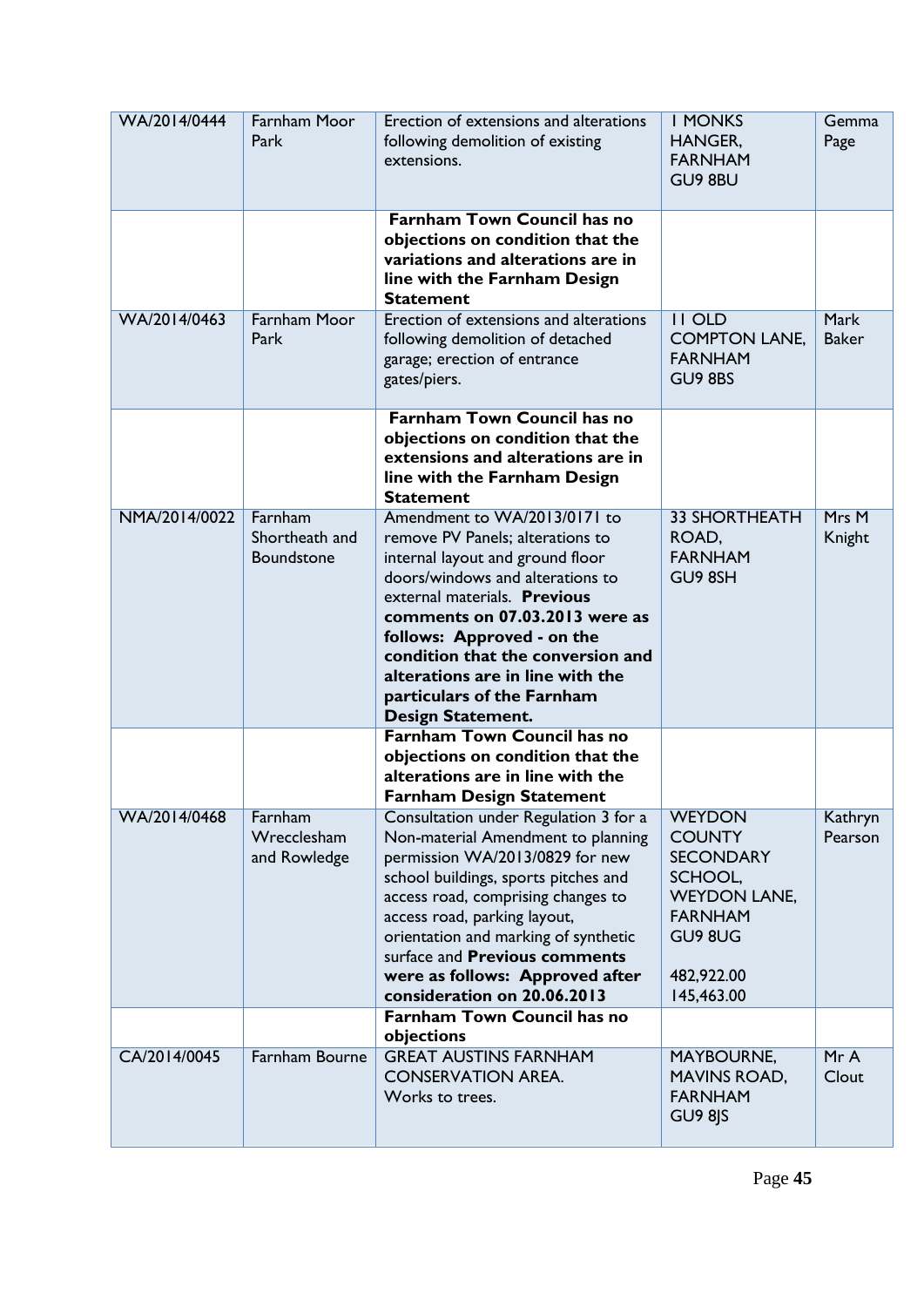|              |                                        | <b>Farnham Town Council is very</b><br>concerned about the<br>inconsistency in allowing certain<br>trees to be felled without<br>replacing them and a loss of<br>trees, and the general feeling that<br>there is not sufficient<br>management of trees in the<br>borough. The Town Council does<br>not want the character of the<br>area destroyed.                                                                                                                                      |                                                                                                              |                             |
|--------------|----------------------------------------|------------------------------------------------------------------------------------------------------------------------------------------------------------------------------------------------------------------------------------------------------------------------------------------------------------------------------------------------------------------------------------------------------------------------------------------------------------------------------------------|--------------------------------------------------------------------------------------------------------------|-----------------------------|
| WA/2014/0481 | <b>Farnham Moor</b><br>Park            | Change of Use of premises from part<br>storage and distribution (Class B8) and<br>part retail warehouse (Class A1) today<br>nursery (Class D1) (revision of<br>WA/2014/0075). Previous<br>comments on 10.02.2014 were as<br>follows: Strongly object - this is<br>inappropriate use in an industrial<br>area. The Town Council objects<br>to the change of use in a location<br>only suitable for storage<br>purposes. A day nursery would<br>be totally inappropriate for this<br>site. | <b>UNITS 11/12</b><br><b>GUILDFORD</b><br><b>ROAD TRADING</b><br><b>ESTATE,</b><br><b>FARNHAM</b><br>GU9 9PZ | <b>Mark</b><br><b>Baker</b> |
|              |                                        | <b>Farnham Town Council's</b><br>previous concerns and strong<br>objections still remain. This is<br>inappropriate use in an industrial<br>area. The Town Council objects<br>to the change of use in a location<br>only suitable for storage<br>purposes. A day nursery would<br>be totally inappropriate for this<br>site.                                                                                                                                                              |                                                                                                              |                             |
| WA/2014/0479 | Farnham Moor<br>Park                   | Construction of new mansard roof to<br>form new office above existing offices<br>(revision of WA/2013/1706).<br><b>Previous comments on</b><br>31.10.2013 were as follows: No<br>objections                                                                                                                                                                                                                                                                                              | <b>ORTUS DESIGN</b><br>LTD, ST JAMES<br>HOUSE,<br><b>EAST STREET,</b><br><b>FARNHAM</b><br><b>GU9 7TJ</b>    | Gemma<br>Page               |
|              |                                        | The Town Council has no<br>objections                                                                                                                                                                                                                                                                                                                                                                                                                                                    |                                                                                                              |                             |
| CA/2014/0044 | Farnham<br>Wrecclesham<br>and Rowledge | <b>WRECCLESHAM CONSERVATION</b><br>AREA.<br>Removal of trees.                                                                                                                                                                                                                                                                                                                                                                                                                            | 6 THE STREET,<br><b>FARNHAM</b><br>GUI0 4PR                                                                  | MrA<br>Clout                |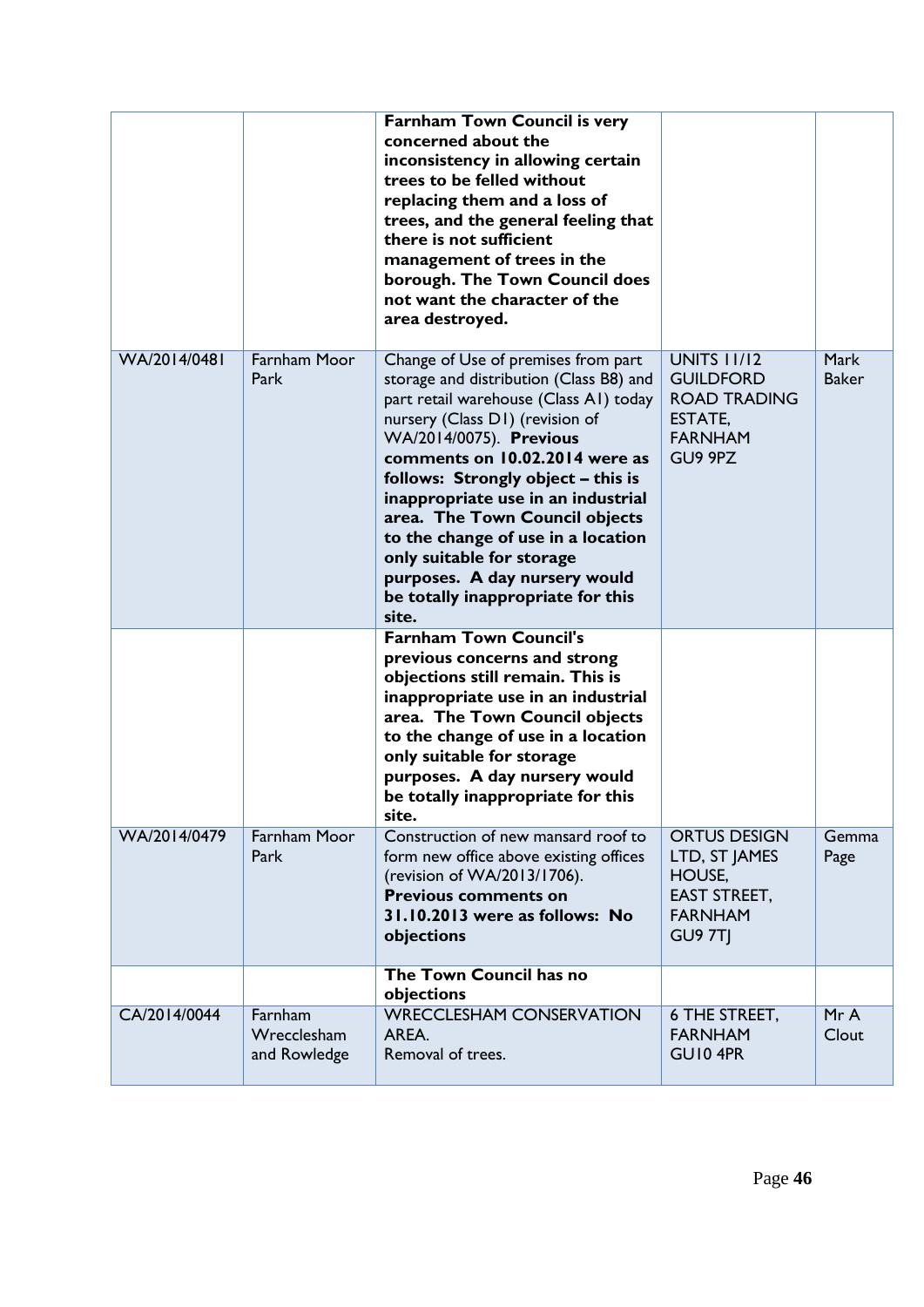|              |                                                | <b>Farnham Town Council is very</b><br>concerned about the<br>inconsistency in allowing certain<br>trees to be felled without<br>replacing them and a loss of<br>trees, and the general feeling that<br>there is not sufficient<br>management of trees in the<br>borough. The Town Council<br>does not want the character of |                                                                                                                   |                    |
|--------------|------------------------------------------------|------------------------------------------------------------------------------------------------------------------------------------------------------------------------------------------------------------------------------------------------------------------------------------------------------------------------------|-------------------------------------------------------------------------------------------------------------------|--------------------|
| WA/2014/0478 | <b>Farnham Moor</b><br>Park                    | the area destroyed.<br>Change of use from Class A2<br>(Financial and Professional services) to<br>Class A3 (Cafe) together with<br>extensions and alterations, including<br>extraction system.                                                                                                                               | <b>THE ROYAL</b><br>DEER,<br>SOUTH STREET,<br><b>FARNHAM</b><br>GU9 7QU                                           | Gemma<br>Page      |
|              |                                                | <b>Farnham Town Council has no</b><br>objections and welcomes the<br>redevelopment of this site.                                                                                                                                                                                                                             |                                                                                                                   |                    |
| WA/2014/0465 | Farnham<br>Shortheath and<br><b>Boundstone</b> | Erection of new roof and alterations<br>to existing detached garage.                                                                                                                                                                                                                                                         | <b>4A BAT AND</b><br><b>BALL LANE,</b><br><b>WRECCLESHAM</b><br>GUI04RA                                           | Kathryn<br>Pearson |
|              |                                                | <b>Farnham Town Council has no</b><br>objections, but would like the<br>alterations to be restricted to<br>office use only and not for<br>habitable accommodation.                                                                                                                                                           |                                                                                                                   |                    |
| WA/2014/0475 | Farnham Upper<br>Hale                          | Erection of single-storey extension<br>and alterations.                                                                                                                                                                                                                                                                      | LANSDOWNE,<br>THE GREEN,<br><b>FARNHAM</b><br>GU9 0HJ                                                             | Gemma<br>Page      |
|              |                                                | The Town Council has no<br>objections to this extension and<br>alterations on condition that they<br>are in line with the Farnham<br>Design statement.                                                                                                                                                                       |                                                                                                                   |                    |
| WA/2014/0471 | Farnham<br>Wrecclesham<br>and Rowledge         | Consultation under Regulation 3 for<br>installation of floodlighting on two<br>artificial surface sports pitches.                                                                                                                                                                                                            | <b>WEYDON</b><br><b>COUNTY</b><br><b>SECONDARY</b><br>SCHOOL,<br><b>WEYDON LANE,</b><br><b>FARNHAM</b><br>GU9 8UG | Kathryn<br>Pearson |
|              |                                                | <b>Farnham Town Council would</b><br>request that the lighting be<br>directed and not too high so that<br>it minimises the impact on local<br>residents' properties.                                                                                                                                                         |                                                                                                                   |                    |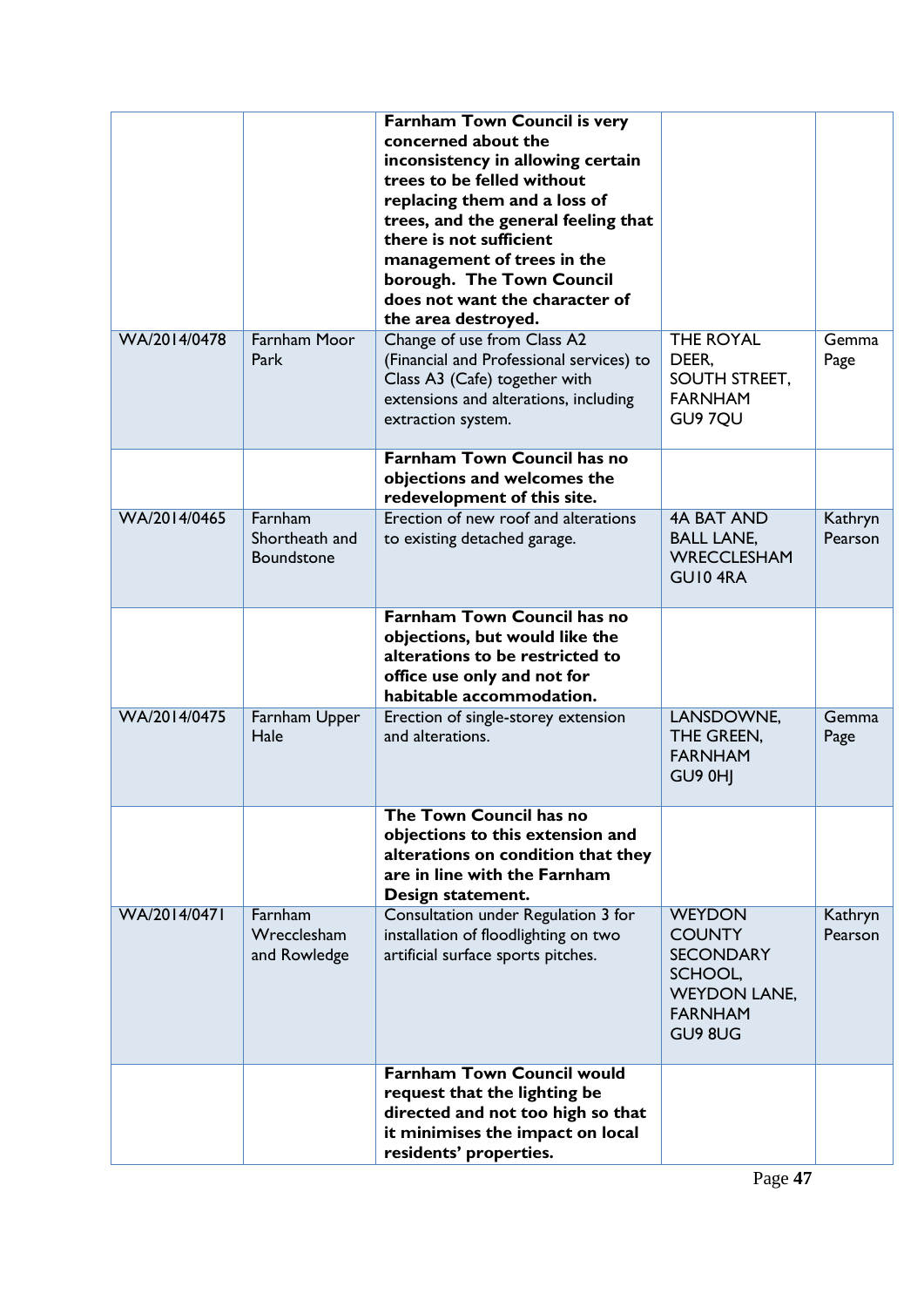| WA/2014/0517  | Farnham Bourne                       | Erection of dwelling and car port<br>following demolition of existing<br>dwelling.                                                                                                                                                                                                                                                                          | <b>10 LEIGH LANE,</b><br><b>FARNHAM</b><br>GU9 8HP                                 | Gemma<br>Page           |
|---------------|--------------------------------------|-------------------------------------------------------------------------------------------------------------------------------------------------------------------------------------------------------------------------------------------------------------------------------------------------------------------------------------------------------------|------------------------------------------------------------------------------------|-------------------------|
|               |                                      | No objections on condition the<br>new dwelling is in line with<br><b>Farnham Design statement</b>                                                                                                                                                                                                                                                           |                                                                                    |                         |
| WA/2014/0513  | Farnham Bourne                       | Variation of Condition 6 (plan<br>numbers) of WA/2013/1814<br>(extensions and alterations to form<br>chalet-style dwelling) to allow<br>alterations to elevations. Previous<br>comments on 14.11.2013 were as<br>follows: Object the design and<br>style are out of keeping with the<br>rural area and do not comply<br>with Policy RD2.                    | TWO ACRES,<br><b>MONKS WALK,</b><br><b>FARNHAM</b><br>GU9 8HT                      | Gemma<br>Page           |
|               |                                      | The Town Council has the same<br>comments to make, object to the<br>design and style which are out of<br>keeping with the rural area and<br>do not comply with Policy RD2.                                                                                                                                                                                  |                                                                                    |                         |
| WA/2014/0491  | <b>Farnham Castle</b>                | Insertion of roof lights and sun tunnel.                                                                                                                                                                                                                                                                                                                    | 10<br><b>CROWNWOOD</b><br><b>GATE, FARNHAM</b><br>GU9 7GE                          | Rachel<br><b>Kellas</b> |
|               |                                      | <b>Farnham Town Council has no</b><br>objections                                                                                                                                                                                                                                                                                                            |                                                                                    |                         |
| NMA/2014/0026 | <b>Farnham Castle</b>                | Amendment to WA/2007/2580 to<br>provide roof light to north elevation<br>of plot 2. Previous comments on<br>03.01.2008 were as follows:<br>Concerned about the increase of<br>traffic and access along this<br>unmade road. Concerned about<br>the adverse impact on the<br>residential amenities of<br>neighbouring properties,<br>particularly number 13. | <b>LAND TO REAR</b><br>OF 7 - 12<br><b>MEAD LANE,</b><br><b>FARNHAM</b><br>GU9 7DY | Mrs M<br>Knight         |
|               |                                      | The Town Council has no<br>comment to make as this<br>application was granted on 18<br><b>March 2014.</b>                                                                                                                                                                                                                                                   |                                                                                    |                         |
| WA/2014/0514  | <b>Farnham Hale</b><br>and Heath End | Erection of extensions & alterations<br>following demolition of existing<br>garage.                                                                                                                                                                                                                                                                         | <b>12 EAST AVENUE,</b><br><b>FARNHAM</b><br>GU9 ORA                                | Kathryn<br>Pearson      |
|               |                                      | No objections on condition that<br>the alterations are in line with<br>the Farnham Design Statement                                                                                                                                                                                                                                                         |                                                                                    |                         |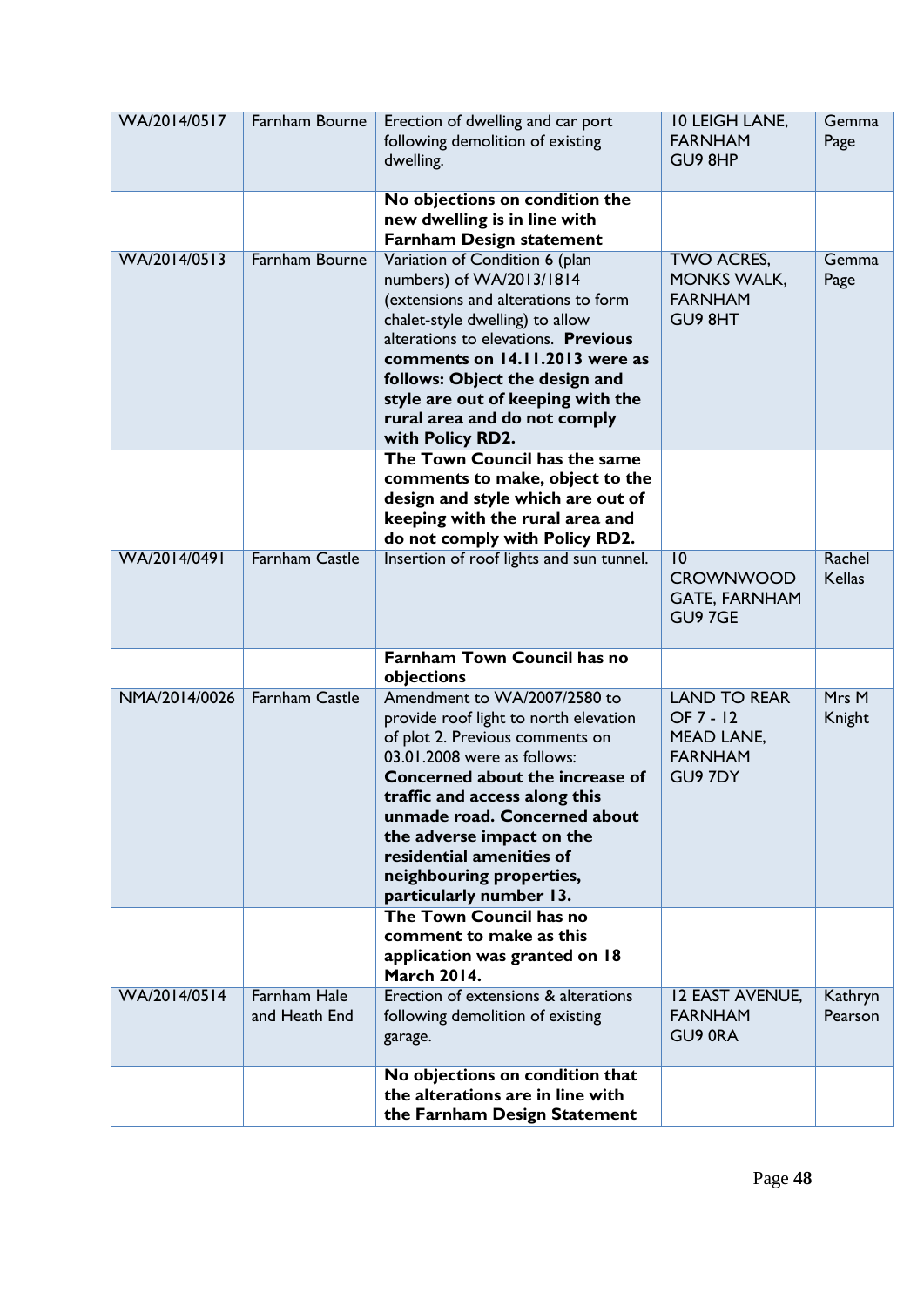| WA/2014/0509 | Farnham<br>Shortheath and<br><b>Boundstone</b>        | Construction of dormer windows and<br>alterations.                                                                                                                         | <b>II VINE LANE,</b><br><b>WRECCLESHAM</b><br>GUI04TD                                                                                | Gemma<br>Page |
|--------------|-------------------------------------------------------|----------------------------------------------------------------------------------------------------------------------------------------------------------------------------|--------------------------------------------------------------------------------------------------------------------------------------|---------------|
|              |                                                       | No objections on condition that<br>the alterations are in line with<br>the Farnham Design Statement                                                                        |                                                                                                                                      |               |
| WA/2014/0512 | <b>Farnham</b><br>Shortheath and<br><b>Boundstone</b> | Erection of two storey extension and<br>alterations following demolition of<br>existing conservatory.                                                                      | <b>108 GREENFIELD</b><br>ROAD,<br><b>FARNHAM</b><br>GU9 8TQ                                                                          | Gemma<br>Page |
|              |                                                       | No objections on condition that<br>the alterations are in line with<br>the Farnham Design Statement                                                                        |                                                                                                                                      |               |
| WA/2014/0506 | Farnham<br>Wrecclesham<br>and Rowledge                | Application under Regulation 3 of the<br>Town & Country Planning General<br>Regulations 1992 for erection of store<br>extension following demolition of<br>existing store. | <b>SPORTS &amp; SOCIAL</b><br>CLUB,<br>WRECCLESHAM<br><b>RECREATION</b><br>GROUND,<br><b>RIVERDALE,</b><br><b>FARNHAM</b><br>GUI04QR | Gemma<br>Page |
|              |                                                       | <b>Farnham Town Council has no</b><br>objections.                                                                                                                          |                                                                                                                                      |               |

Notes taken by Ginny Gordon

The meeting closed at 10.00am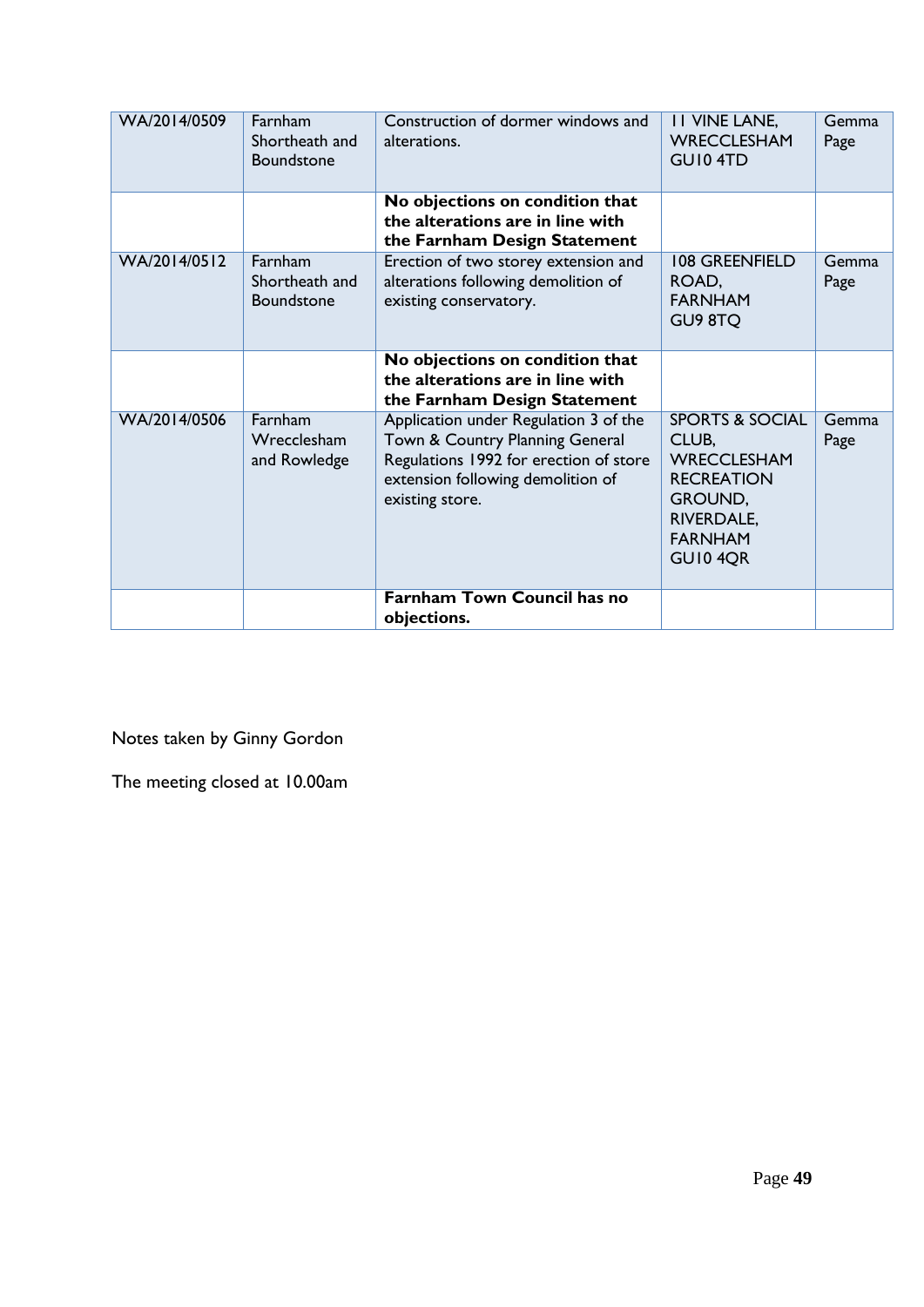



Report Full Council

# **17th April 2014**

# **Election of Working Groups 2014/15**

- 1 Councillors have identified preferences for the Working Groups for 2014/15 in accordance with Standing Order 15. These are attached at Annex 1, in order of preference for each Working Group as indicated by each councillor. Some councillors expressed a preference for only the Working Groups for which they were interested whilst others have given a priority listing for all the Working Groups.
- 2 There are four Working Groups plus one Task Group (HR Panel) and the Planning and Licensing Consultative Group. Standing Order 15 f suggests (not mandatory) how places are to be allocated in relation to the political make up of the Council to ensure that those who are not members of the majority group are not unfairly represented. As such, with 2 out of 18 councillors, the 'minority' representatives should have one place on Strategy and Finance out of a total allocation of 3 places overall between the Working Groups.
- 3 As a result of the preference exercise, there needs to be a vote for places on the following:
	- Strategy and Finance Working Group. Cllr Attfield is elected in accordance with Standing Order 15.1.f. This leaves five places available from the seven councillors interested who have all expressed a first preference for this Working Group.
- 4 In relation to the remaining Working Groups the following expressions of interest were received.
	- Community Enhancement Working Group –Six preferences for six places.
	- Planning Consultative Group Five preferences
	- Cemeteries and Appeals Working Group Six preferences for six places.
	- Tourism and Events Working Group Four preferences for six places
	- HR Panel Five preferences for six places

The Candidates for each of the above Working Groups are deemed to be elected. Councillors are invited to opt or nominate for the remaining places. If there are more candidates than places available an election will take place for the vacant places only.

5 As in 2013, it is proposed that Council is adjourned briefly

## **Recommendation**

**It is recommended that**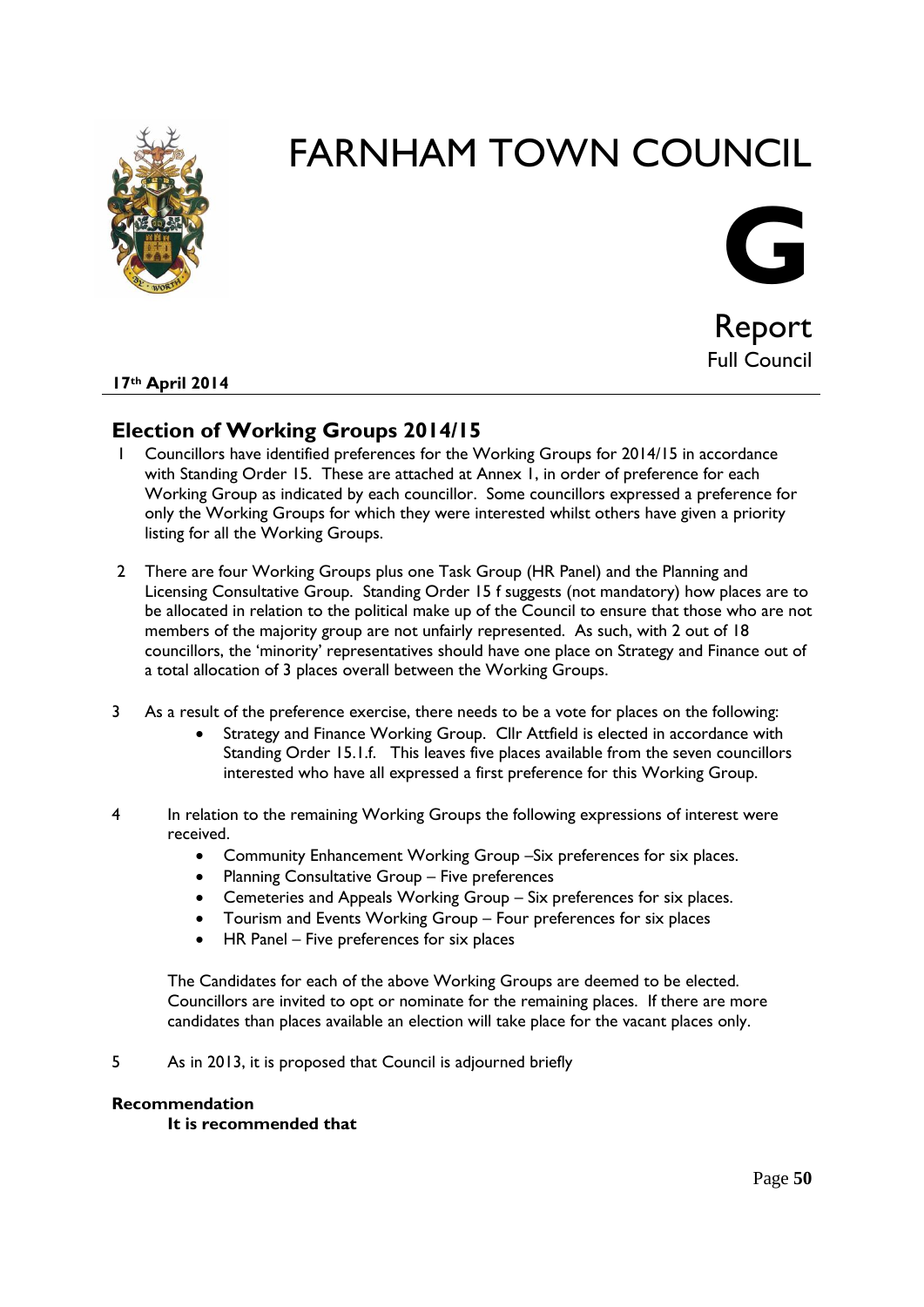- **1) a ballot takes place for the Strategy and Finance Working Group as set out at paragraph 3;**
- **2) the candidates for the other working groups be appointed as set out in Annex 1 along with any additional councillors to fill the remaining vacancies as set out in paragraph 4 above.**
- **3) the Working Groups elect their Lead Members (in order to do which the meeting be adjourned briefly).**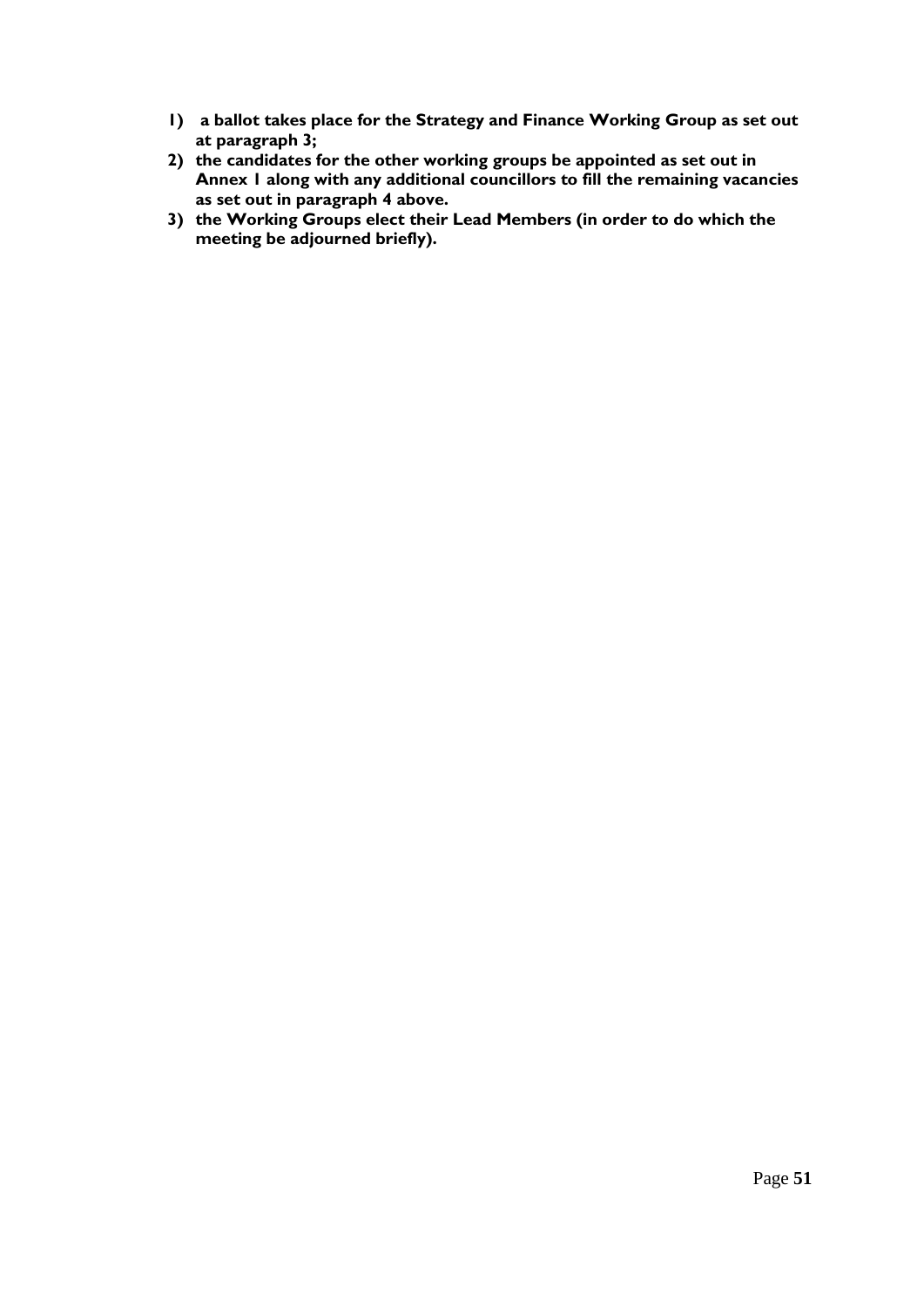# **Annex 1 to Appendix F FARNHAM TOWN COUNCIL**

# **WORKING GROUPS 2014/15 Member Preferences**

| <b>Working Group</b>                                     | <b>Working Group</b>    |
|----------------------------------------------------------|-------------------------|
|                                                          | appointments 2014/2015  |
| <b>Strategy &amp; Finance Working Group</b>              | Cllr D Attfield (1)     |
|                                                          | Cllr J Hargreaves (1)   |
| (6 members plus Lead Members (LM)                        | Cllr P Blagden (1)      |
| working groups<br>from<br>not<br>already                 | Cllr C Cockburn (1)     |
| appointed to this Working Group)                         | Cllr P Frost (1)        |
|                                                          | Cllr   Ward (1)         |
|                                                          | Cllr R Steel (1)        |
| <b>Enhancement</b><br><b>Working</b><br><b>Community</b> | Cllr   Parry (1)        |
| <b>Group</b>                                             | Cllr   Ricketts (1)     |
| (6 members)                                              | Cllr S Hill (1)         |
|                                                          | Cllr S Redfern (2)      |
|                                                          | Cllr C Cockburn (4)     |
|                                                          | Cllr D Beaman (4)       |
| <b>Planning &amp; Licensing Consultative Group</b>       | Cllr P Blagden          |
| 9 members - one from each ward)                          | Cllr D Beaman           |
|                                                          | Cllr C Genziani         |
|                                                          | Cllr   Ricketts         |
|                                                          | <b>Cllr R Steel</b>     |
| <b>Tourism &amp; Events Working Group</b>                | Cllr D Beaman(2)        |
| (6 members)                                              | Cllr J Hargreaves (2)   |
|                                                          | Cllr S Hill (2)         |
|                                                          | Cllr C Cockburn (5)     |
| HR Panel (Task Group of Strategy and                     | Cllr S Hollins-Owen (1) |
| <b>Finance) (6 Members)</b>                              | Cllr D Attfield (2)     |
|                                                          | Cllr P Frost (2)        |
|                                                          | Cllr J Hargreaves (3)   |
|                                                          | Cllr R Steel (3)        |
| <b>Cemeteries &amp; Appeals Working Group</b>            | Cllr C Genziani (1)     |
| (6 members)                                              | Cllr G Parlett (1)      |
|                                                          | Cllr S Redfern (1)      |
|                                                          | Cllr   Ward (2)         |
|                                                          | Cllr C Cockburn (3)     |
|                                                          | Cllr S Hill (3)         |
| <b>Infrastructure Planning Group</b>                     | Cllr R Steel (2)        |
|                                                          | Cllr P Blagden (2)      |
|                                                          | Cllr C Cockburn (2)     |
| <b>Offices Task Group</b>                                | Cllr C Genziani (2)     |
|                                                          | Cllr D Attfield (3)     |
|                                                          | Cllr   Hargreaves (3)   |
|                                                          |                         |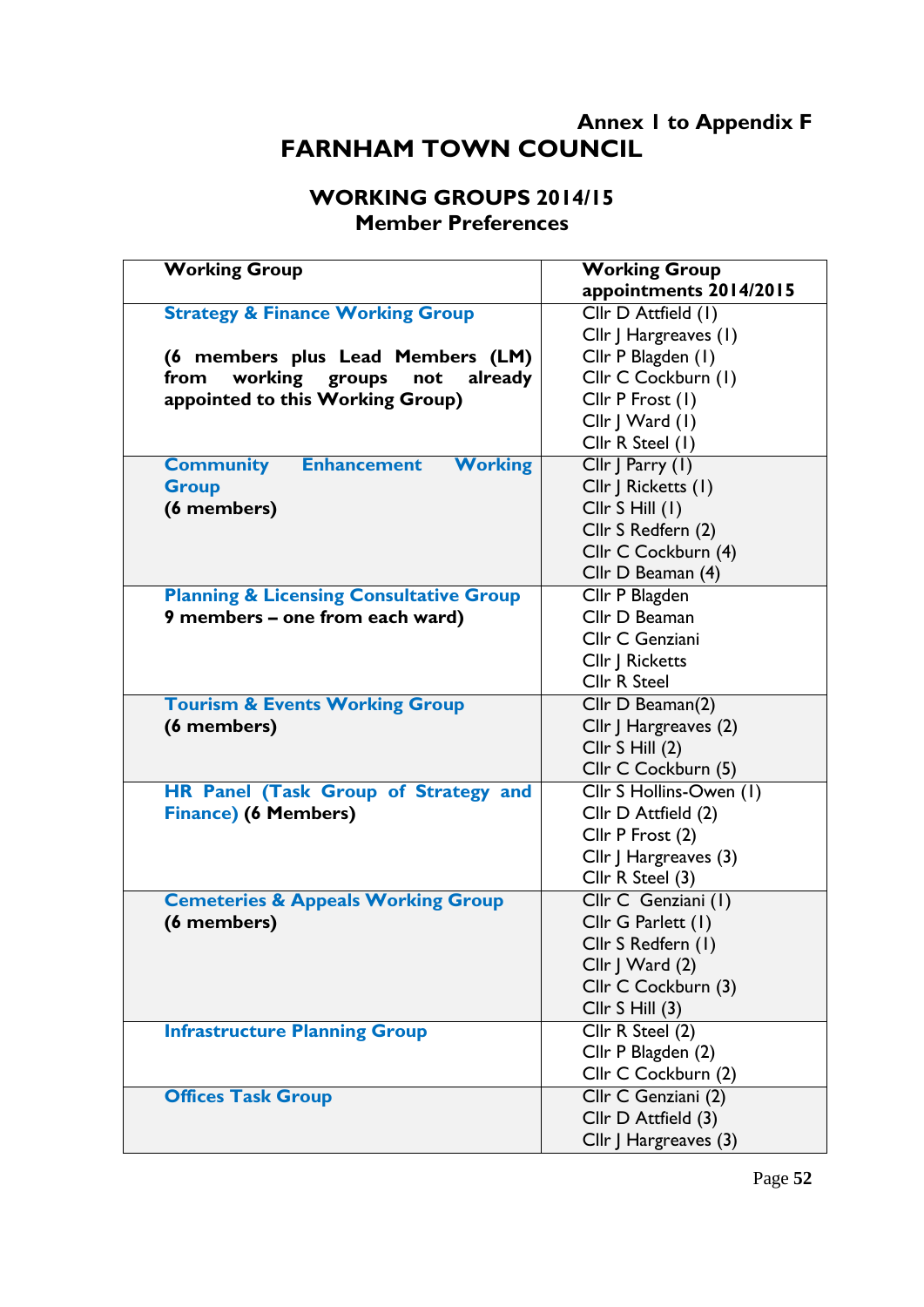



**17th April 2014**

# **Appointment of Representatives to external bodies 2014/15**

- 1 Councillors have identified preferences for being the Council's representative on External Bodies for 2014/15 in accordance with Standing Order 15. These are attached at Annex 1. In some cases councillors have expressed preferences for being the main representative or a reserve representative, and these are noted against each organisation where applicable.
- 2 Councillors were asked to comment on whether it was appropriate to continue sending representatives to each organisation or whether there were new organisations to which the Council should appoint representatives.
- 3 Following Councillor advice, the Green farnham Group has been removed from the list as it no longer exists.

# **Recommendation**

It is recommended that:

- **1) the councillors at Part 1 be appointed as listed;**
- **2) councillors appoint a representative from the list at Part 2 by show of hands;**
- **3) that nominations be sought for the Outside bodies listed at Part 3.**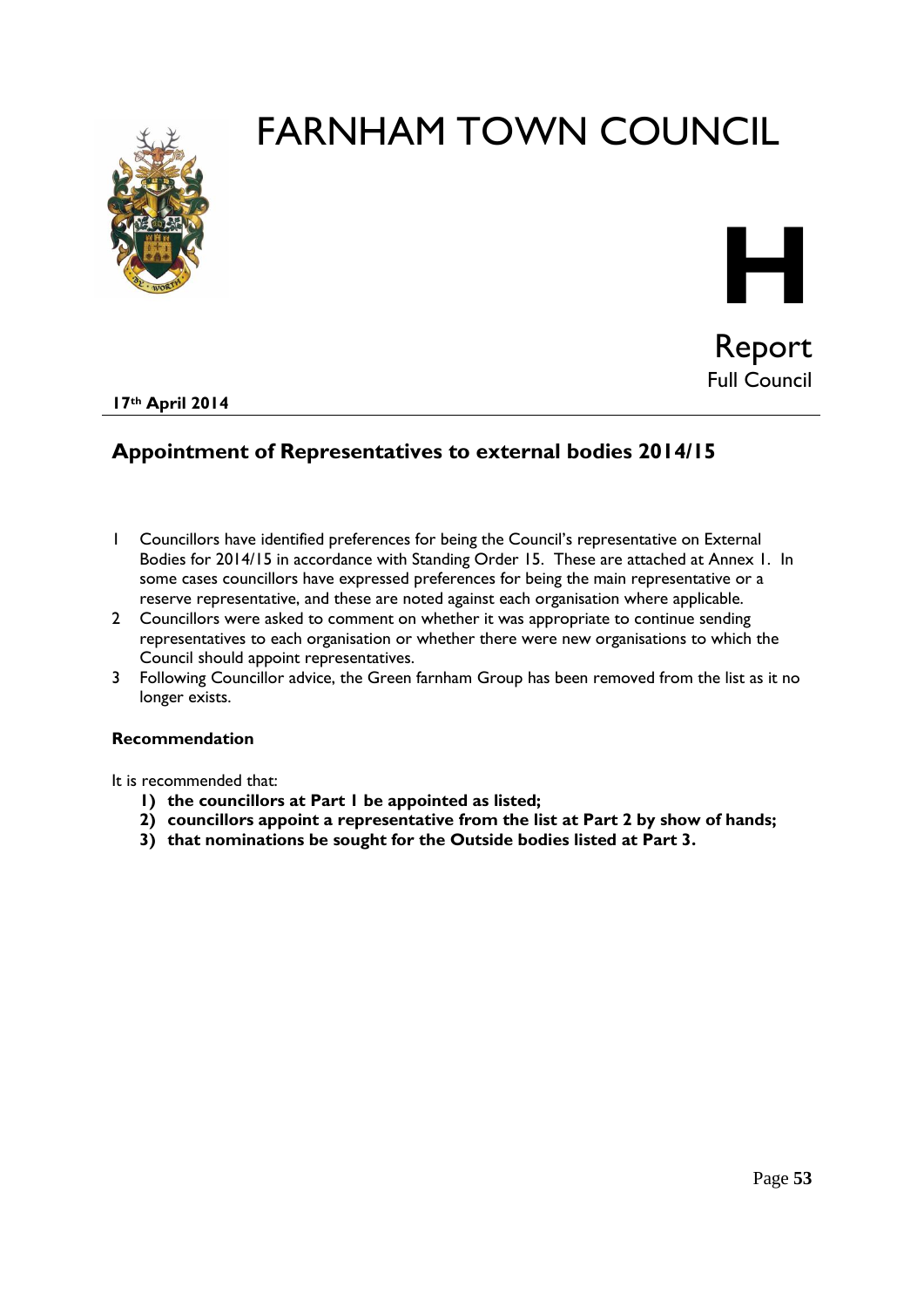# **REPRESENTATIVES ON OUTSIDE BODIES 2014/15**

| <b>Outside Body</b>                         | Representative 2013/2014                                      | <b>Proposed</b><br><b>Representatives</b> |
|---------------------------------------------|---------------------------------------------------------------|-------------------------------------------|
|                                             |                                                               | 2014/2015                                 |
| <b>OUTSIDE BODY</b>                         | <b>REPRESENTATIVE</b>                                         | <b>OUTSIDE BODY</b>                       |
| <b>Allotments Liaison Group</b>             | <b>Cllr David Attfield</b>                                    | <b>Cllr D Attfield</b>                    |
| <b>Badshot Lea Recreation Ground</b>        | <b>Cllr David Attfield</b>                                    | <b>Cllr D Attfield</b>                    |
| <b>Blackwater Valley Recreation and</b>     | Cllr David Beaman                                             | Cllr D Beaman                             |
| Countryside Management Committee            | Cllr David Attfield (Reserve)                                 | Cllr D Attfield (reserve)                 |
| <b>Bourne Recreation Ground</b>             | <b>Cllr Sam Hollins-Owen Reserve:</b><br>Cllr Carole Cockburn | <b>Cllr C Cockburn</b>                    |
| <b>Brightwells Gostrey Centre</b>           | <b>Cllr Carole Cockburn</b>                                   | Cllr C Cockburn                           |
| Farnborough Aerodrome Consultative          | <b>Cllr David Attfield</b>                                    | <b>Cllr D Attfield</b>                    |
| Committee                                   | Cllr David Beaman (reserve)                                   | Cllr D Beaman (reserve)                   |
| <b>Farnham Crime Prevention Panel</b>       | <b>Cllr Carole Cockburn</b>                                   | <b>Cllr C Cockburn</b>                    |
| Farnham/Andernach Friendship<br>Association | <b>Cllr Pat Frost</b>                                         | <b>Cllr Pat Frost</b>                     |
| Farnham Public Art Trust                    | Cllr John Ward                                                | Cllr John Ward                            |
| Farnham Rivers Group                        | Cllr Jessica Parry                                            | Cllr Jessica Parry                        |
| <b>Farnham River Watch</b>                  | Cllr Jessica Parry                                            | Cllr Jessica Parry                        |
| Farnham Quarry Liaison Group                | <b>Cllr D Attfield</b>                                        | <b>Cllr D Attfield</b>                    |
| Farnham Sports Council                      | Cllr John Ward                                                | Cllr John Ward                            |
| <b>Farnham Visitors Forum</b>               | <b>Cllr Jill Hargreaves</b>                                   | <b>Cllr Jill Hargreaves</b>               |
| <b>Recreation Ground - Hale</b>             | <b>Cllr David Beaman</b>                                      | Cllr D Beaman                             |
| Recreation Ground - Weybourne               | Cllr Jeremy Ricketts                                          | Cllr Jeremy Ricketts                      |
| <b>Surrey Association of Local Councils</b> | Mayor                                                         | Mayor                                     |
|                                             | Reserve: Deputy Mayor                                         | Reserve: Deputy Mayor                     |
| Surrey CC Farnham Traffic Task Group        | Cllr Jeremy Ricketts                                          | <b>Cllr Jeremy Ricketts</b>               |
| on Roads (Two places)                       | Cllr Roger Steel                                              | Cllr Roger Steel                          |
| <b>Waverley Towns and Parishes Meetings</b> | Mayor plus Deputy Mayor                                       | Mayor plus Deputy Mayor                   |
| <b>Wrecclesham Recreation Ground</b>        | <b>Cllr Pat Frost</b>                                         | <b>Cllr Pat Frost</b>                     |